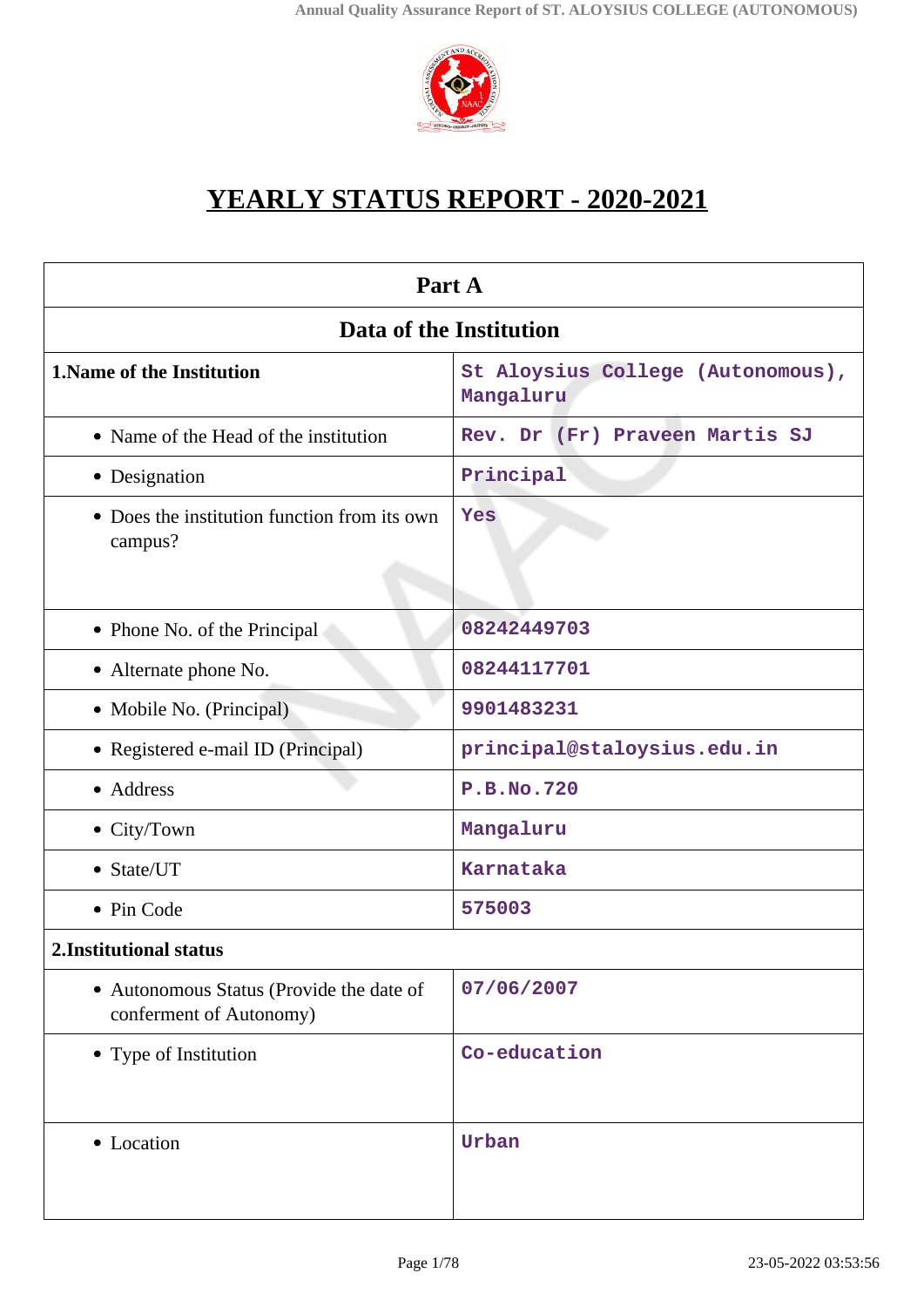| • Financial Status                                                         | Grants-in aid                                                   |
|----------------------------------------------------------------------------|-----------------------------------------------------------------|
| • Name of the IQAC Co-ordinator/Director                                   | Mr Sonal Steevan Lobo                                           |
| $\bullet$ Phone No.                                                        | 08244603900                                                     |
| • Mobile No:                                                               | 9844732328                                                      |
| • IQAC e-mail ID                                                           | iqac@staloysius.edu.in                                          |
| 3. Website address (Web link of the AQAR<br>(Previous Academic Year)       | http://www.staloysius.edu.in/stor<br>age/files/IOAC/AOAR2019-20 |
| 4. Was the Academic Calendar prepared for<br>that year?                    | Yes                                                             |
| • if yes, whether it is uploaded in the<br>Institutional website Web link: | http://staloysius.edu.in/download-<br>prospectus                |
| $\mathbf{P}$                                                               |                                                                 |

# **5.Accreditation Details**

| Cycle                                  | Grade | <b>CGPA</b> | Year of<br>Accreditation | Validity from | Validity to |
|----------------------------------------|-------|-------------|--------------------------|---------------|-------------|
| Cycle 1                                | A     | 86          | 2004                     | 08/01/2004    | 07/01/2009  |
| Cycle 2                                | A     | 3.48        | 2009                     | 31/12/2009    | 30/12/2014  |
| Cycle 3                                | A     | 3.62        | 2015                     | 01/05/2015    | 30/04/2022  |
| <b>6.Date of Establishment of IQAC</b> |       |             | 17/03/2004               |               |             |

**7.Provide the list of Special Status conferred by Central and/or State Government on the Institution/Department/Faculty/School (UGC/CSIR/DST/DBT/ICMR/TEQIP/World Bank/CPE of UGC, etc.)?**

| <b>Institution/Depart</b><br>ment/Faculty/Sch<br>ool | Scheme                                            | <b>Funding Agency</b> | Year of Award<br>with Duration | Amount     |
|------------------------------------------------------|---------------------------------------------------|-----------------------|--------------------------------|------------|
| St Aloysius<br>College<br>(Autonomous)               | Swatchh<br>Campus<br>Ranking<br>Govt. of<br>India | <b>MHRD</b>           | 24/10/2018                     | <b>NIL</b> |
| St Aloysius<br>College<br>(Autonomous)               | <b>NIRF</b>                                       | <b>MOE</b>            | 10/09/2021                     | <b>NIL</b> |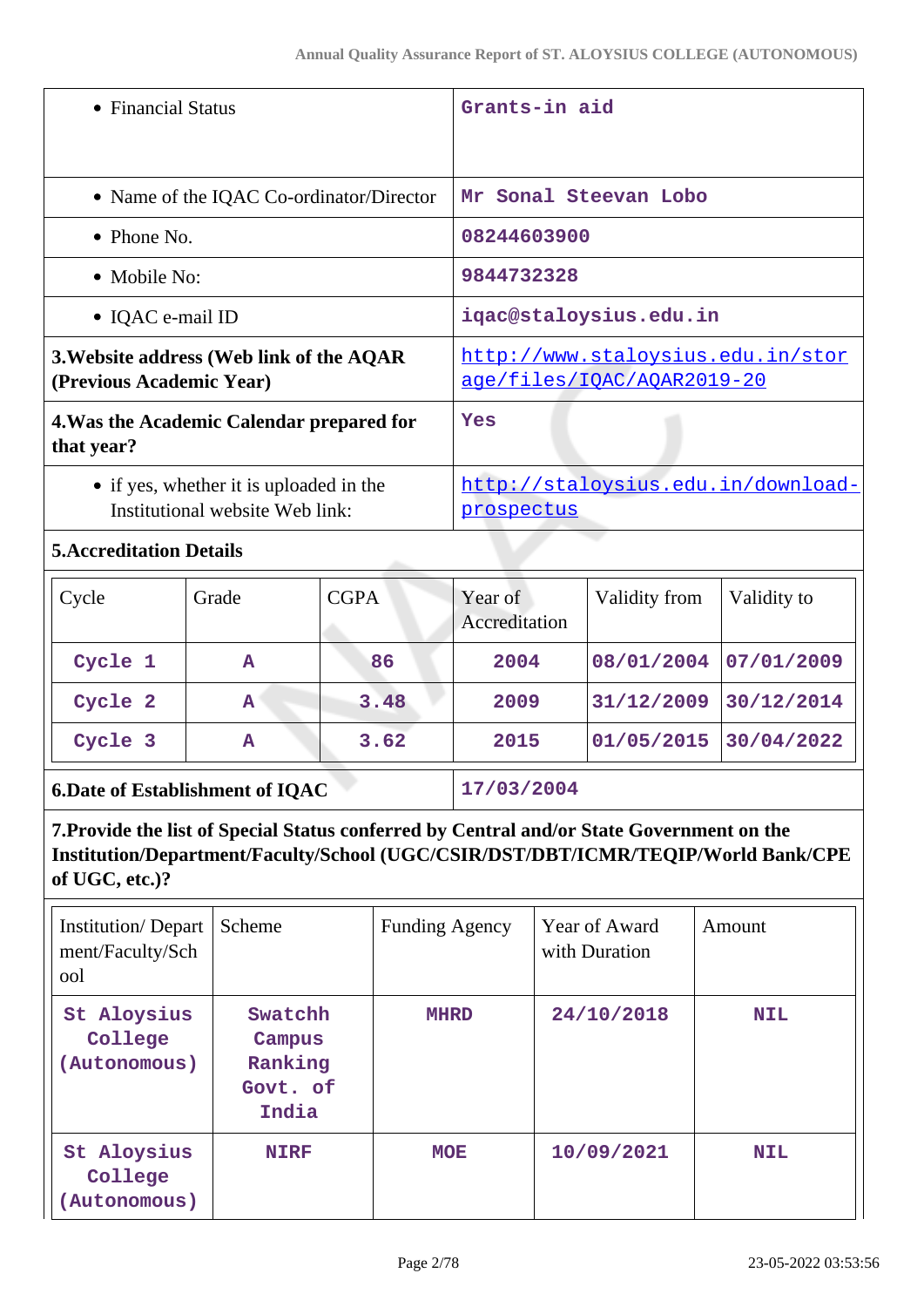| Dept. of<br>Biotechnolog<br>У                             | <b>BiSEP</b>                                                                         | DBT - State<br>Government                                            |                  | 15/11/2018 | <b>NIL</b>          |
|-----------------------------------------------------------|--------------------------------------------------------------------------------------|----------------------------------------------------------------------|------------------|------------|---------------------|
| St Aloysius<br>College<br>(Autonomous)                    | Star Status<br>- Star<br>College<br>Scheme                                           | DBT - Govt<br>of India                                               |                  | 29/06/2016 | 65 Lakhs            |
| St Aloysius<br>College<br>(Autonomous)                    | DST - FIST                                                                           | Govt. of<br>India                                                    |                  | 28/02/2018 | 95 Lakhs            |
| St Aloysius<br>College<br>(Autonomous)                    | <b>CPE</b>                                                                           | <b>UGC</b>                                                           |                  | 10/07/2014 | 1 Crore 30<br>Lakhs |
| St Aloysius<br>College<br>(Autonomous)                    | <b>LSSDC</b>                                                                         | Life<br>Sciences<br>Sector Skill<br>Development<br>Council,<br>Delhi |                  | 06/06/2018 | Nil                 |
| St Aloysius<br>College<br>(Autonomous)                    | Procurement<br>of<br>Radioactive<br>Source                                           | <b>AERB</b>                                                          |                  | 06/06/2018 | <b>Nil</b>          |
| St Aloysius<br>College<br>(Autonomous)                    | <b>STRIDE</b><br>Component 1                                                         | <b>UGC</b>                                                           |                  | 02/07/2019 | 84 Lakhs            |
| St Aloysius<br>College<br>(Autonomous)                    | <b>PARAMARSH</b>                                                                     | <b>UGC</b>                                                           |                  | 30/06/2020 | 15 Lakhs            |
| St Aloysius<br>College<br>(Autonomous)                    | DBT BUILDER                                                                          | DBT- Govt of<br>India                                                |                  | 01/04/2021 | 2.39 CR             |
| 8. Provide details regarding the composition of the IQAC: |                                                                                      |                                                                      |                  |            |                     |
|                                                           | • Upload the latest notification regarding the<br>composition of the IQAC by the HEI |                                                                      | <b>View File</b> |            |                     |
| 9. No. of IQAC meetings held during the year              |                                                                                      |                                                                      | 02               |            |                     |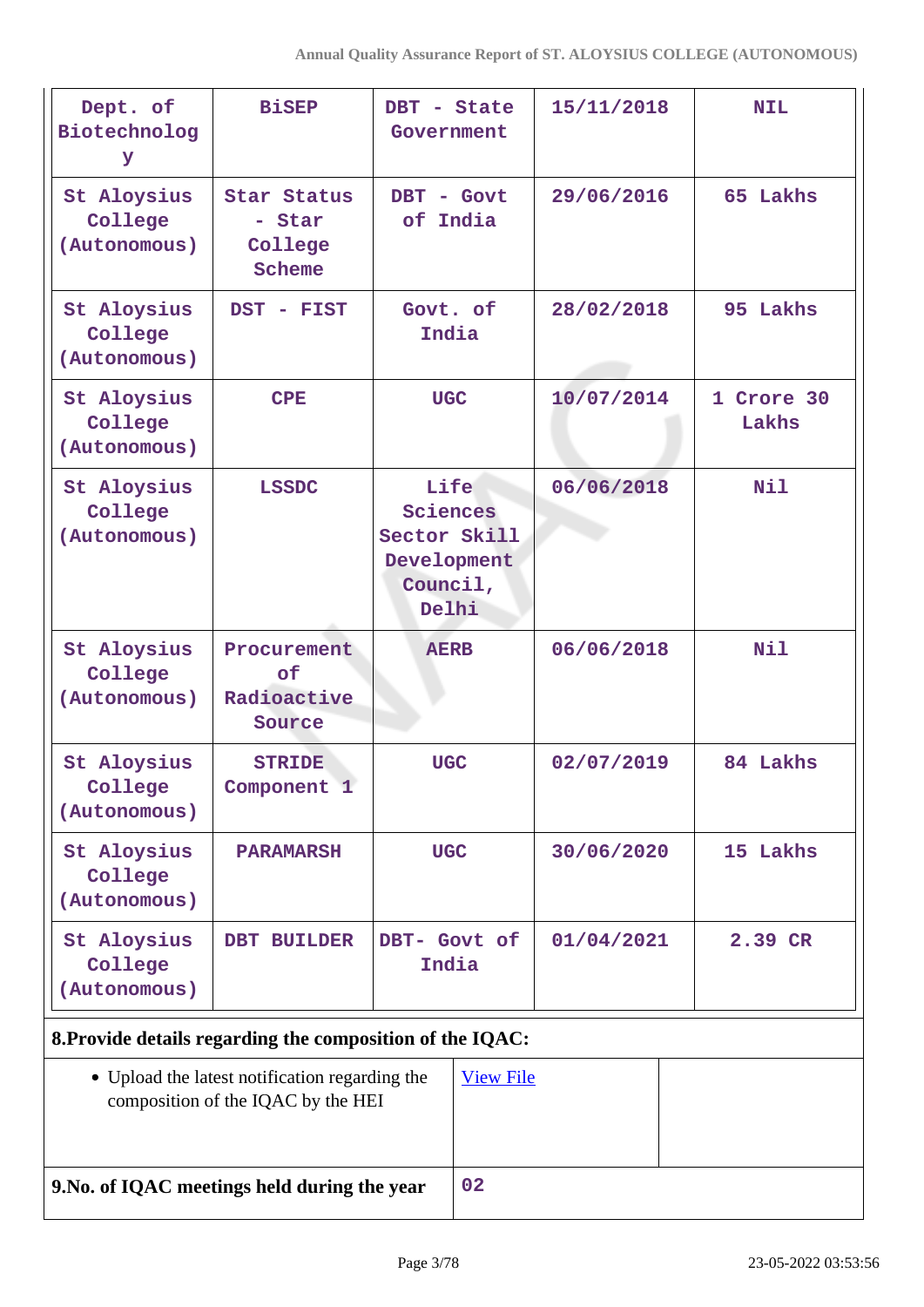| • Were the minutes of IQAC meeting(s) and<br>compliance to the decisions taken<br>uploaded on the institutional website? | Yes              |  |
|--------------------------------------------------------------------------------------------------------------------------|------------------|--|
| • If No, please upload the minutes of the<br>meeting(s) and Action Taken Report                                          | No File Uploaded |  |
| 10. Did IQAC receive funding from any<br>funding agency to support its activities during<br>the year?                    | <b>No</b>        |  |
| • If yes, mention the amount                                                                                             |                  |  |
| 11. Significant contributions made by IQAC during the current year (maximum five bullets)                                |                  |  |

**Offering Employability Skills through Soft Skills and Placement Training - IQAC aims at equipping students with the necessary skill to succeed, compete and excel in a dynamic work environment. The college conducts regular Soft Skill training sessions to enhance employability skills. Sessions include lectures by experts, group discussions, videos and PowerPoint presentations which are monitored by the respective Deans and programme coordinators. On successful completion of the program, students are given certificates. Training is provided in the following areas: public speaking, positive attitude, time management, group discussion, FAQ's, mock interviews, resume writing, self-awareness, dining etiquette, communication skills, telephone etiquette, personal grooming, confidence building, presentation skills and career guidance.**

**SAC – Recognition Appreciation Programme In collaboration with the HR department of the College, the "SAC – Recognition Appreciation Programme was instituted in the following categories: Staff of the Month; Student of the Month; and Alumnus of the Month.**

**Annual retreat and skill development Programme In order to ensure overall growth of the students, St Aloysius College conducts annually a two day student welfare program: SPOORTHI – focusses on spiritual growth & PRAGATHI - focusses on skill development.**

**Inter-departmental Fests SANGAM: Annual Post Graduate students' cultural fest is conducted & UTSAV, Under Graduate students inter class competitions are organised every year.**

**Manothejaka and Radio Sarang Manothejaka, the college helpline set up by trained counsellors of our Institution is available for**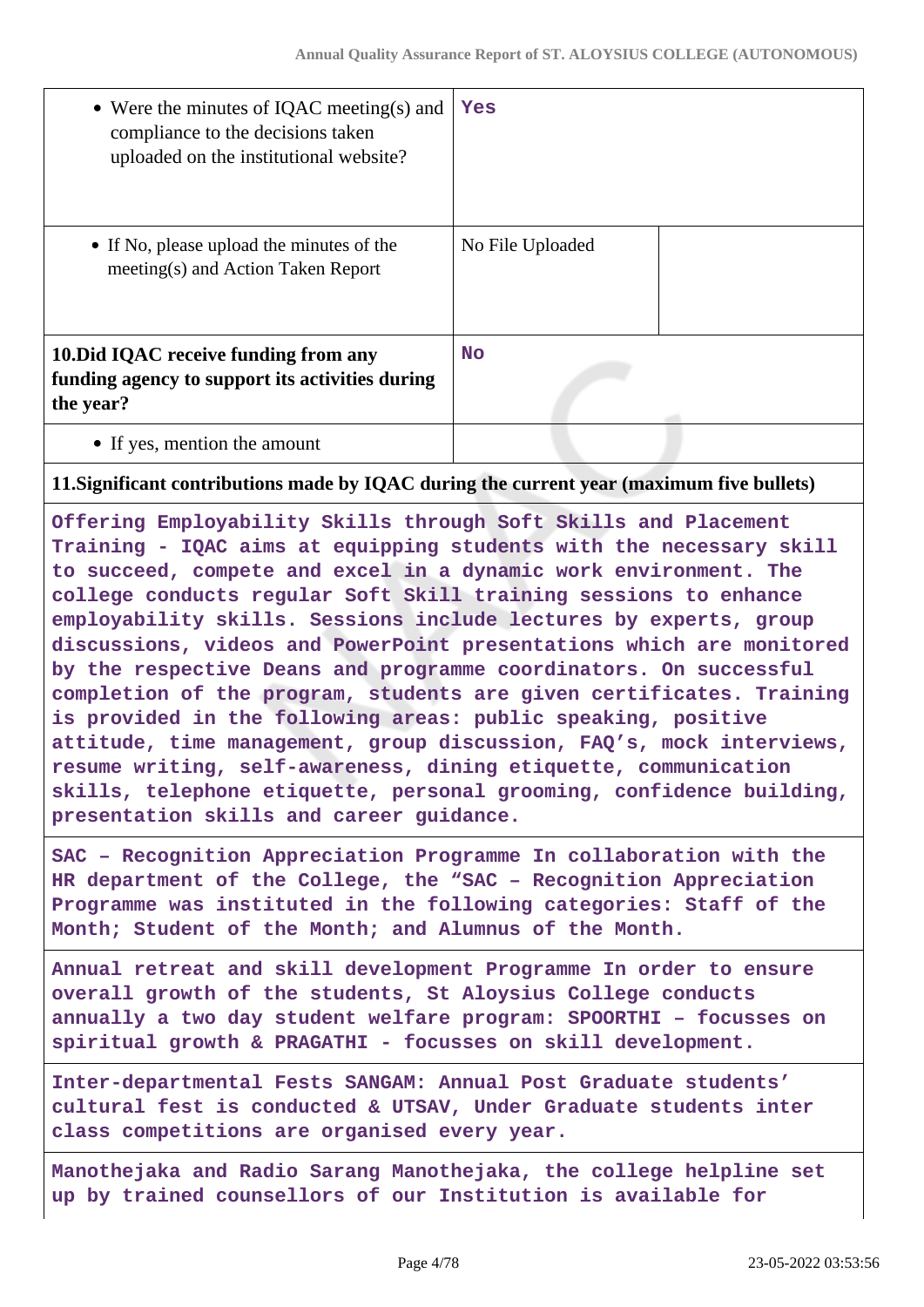**personal counselling services of staff, students & general public. Radio Sarang, the Community Radio broadcasts programs on skill enhancement and educates the community on various areas of interest and concern.**

**12.Plan of action chalked out by IQAC at the beginning of the academic year towards quality enhancement and the outcome achieved by the end of the academic year:**

| Plan of Action | Achievements/Outcomes                                                                                                                                                                                                                                                                                                                                                                                                                                                                                                                                                                                                                                                                                                                                                                                                                                                                                                                                                                                                                                                                                                                                                                                          |
|----------------|----------------------------------------------------------------------------------------------------------------------------------------------------------------------------------------------------------------------------------------------------------------------------------------------------------------------------------------------------------------------------------------------------------------------------------------------------------------------------------------------------------------------------------------------------------------------------------------------------------------------------------------------------------------------------------------------------------------------------------------------------------------------------------------------------------------------------------------------------------------------------------------------------------------------------------------------------------------------------------------------------------------------------------------------------------------------------------------------------------------------------------------------------------------------------------------------------------------|
| Research       | ? The research activities of the<br>College are guided by a Research<br>Advisory Committee with a well-<br>defined Research Policy. The<br>College has created an office of<br>the Dean, Research and<br>Innovation with an aim to<br>promote research activities. ?<br>The Institution has a Research<br>Ethical Committee and Animal<br>Ethics Committee with a well-<br>defined research code of ethics.<br>? The Plagiarism Software<br>TURNITIN I-THENTICATE is used to<br>ensure academic integrity. ? An<br>amount of Rs 58.025 lakhs has<br>been dispersed by the College<br>Management as seed money to the<br>faculty and students to<br>undertake Major and Minor<br>Research Projects. ? The<br>Institution grants paid leave<br>under the Faculty Improvement<br>Programme to enable the faculty<br>to complete their Ph.D. ? The<br>College has received two major<br>grants, UGC STRIDE Component - I<br>and DBT Builder Scheme, DBT,<br>Government of India along with<br>other grants from Vision Group<br>of Science and Technology,<br>Government of Karnataka. ? 27<br>staff members are awarded<br>national/International<br>fellowships for advanced<br>studies/research during the last |
|                | five years. ? 41 teachers have                                                                                                                                                                                                                                                                                                                                                                                                                                                                                                                                                                                                                                                                                                                                                                                                                                                                                                                                                                                                                                                                                                                                                                                 |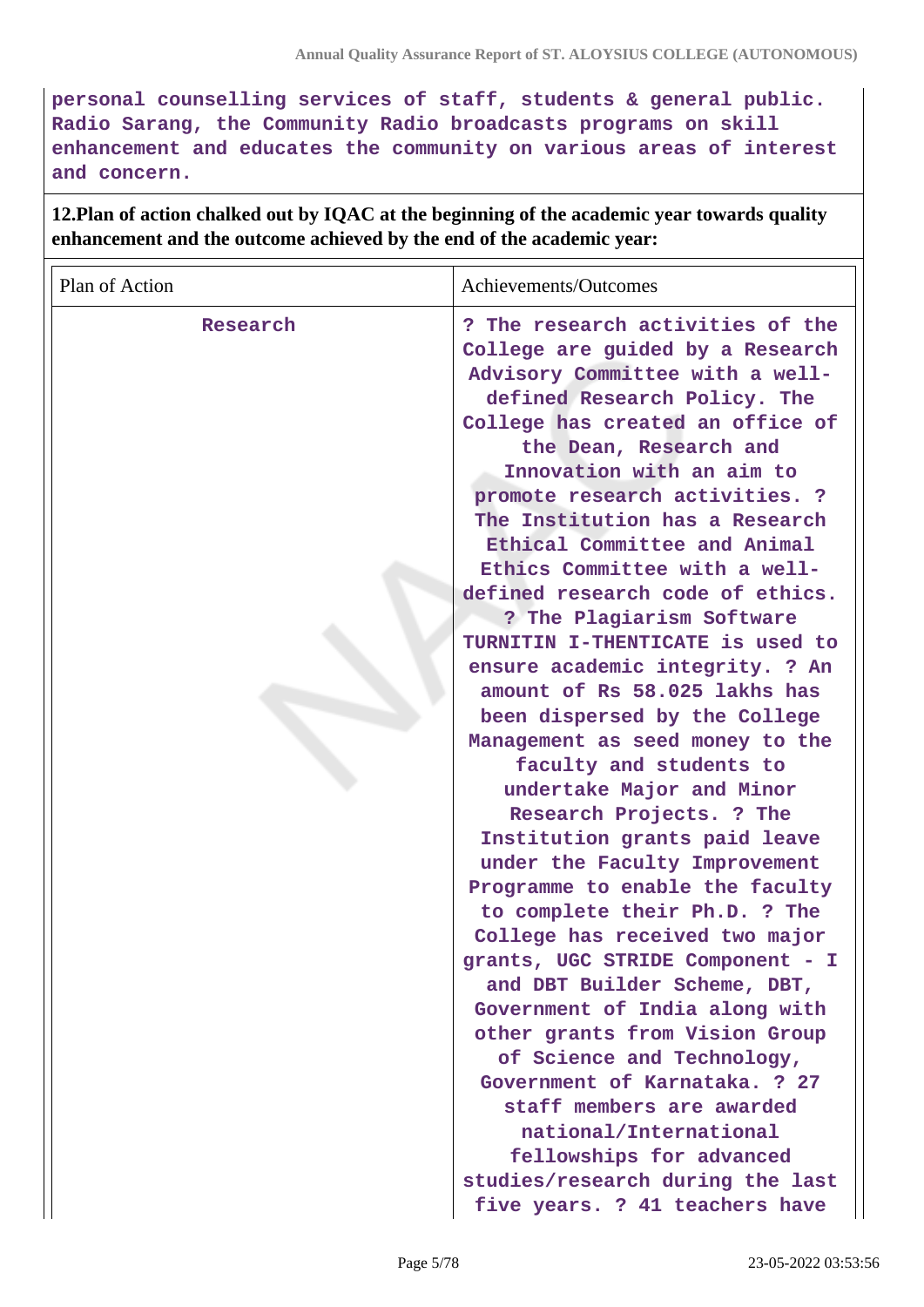|                     | research projects from<br>Government and non-government<br>funding agencies. ? 23 faculty<br>members are recognised as<br>Research Guides by the Mangaluru<br>University and other<br>Universities. ? The Institution<br>publishes 04 Research Journals<br>with ISSN citations, Al-<br>shodhana- A multidisciplinary<br>refereed research journal,<br>Aloysian Journal of Management<br>Research (AJMR), Deeksha - A by-<br>annual peer reviewed journal of<br>Social Work and Amar Konkani for<br>promoting the regional language<br>'Konkani' and local culture                                                                                                                                                                                                                                                                                                                                                              |
|---------------------|--------------------------------------------------------------------------------------------------------------------------------------------------------------------------------------------------------------------------------------------------------------------------------------------------------------------------------------------------------------------------------------------------------------------------------------------------------------------------------------------------------------------------------------------------------------------------------------------------------------------------------------------------------------------------------------------------------------------------------------------------------------------------------------------------------------------------------------------------------------------------------------------------------------------------------|
| Ranga Adyana kendra | The College has been promoting<br>theatre and performing arts<br>right from its inception.<br>Students have been trained by<br>theatre enthusiasts and the<br>staff to perform full length<br>plays, dances and other<br>performing arts forms in the<br>past. Several accolades and<br>prizes have donned the College<br>in the Inter-collegiate drama<br>competitions at the regional,<br>state and national levels.<br>Continuing the tradition, the<br>College is convinced that there<br>is a need to create a formal<br>platform for training and<br>performance of theatre arts.<br>Keeping in mind one of the basic<br>objectives envisaged in the<br>vision and mission of the<br>College to provide holistic and<br>overall development of students'<br>personality, the College<br>proposes the "St Aloysius Ranga<br>Adhyayana Kendra." We believe<br>that theatre is a powerful<br>medium of inculcating critical |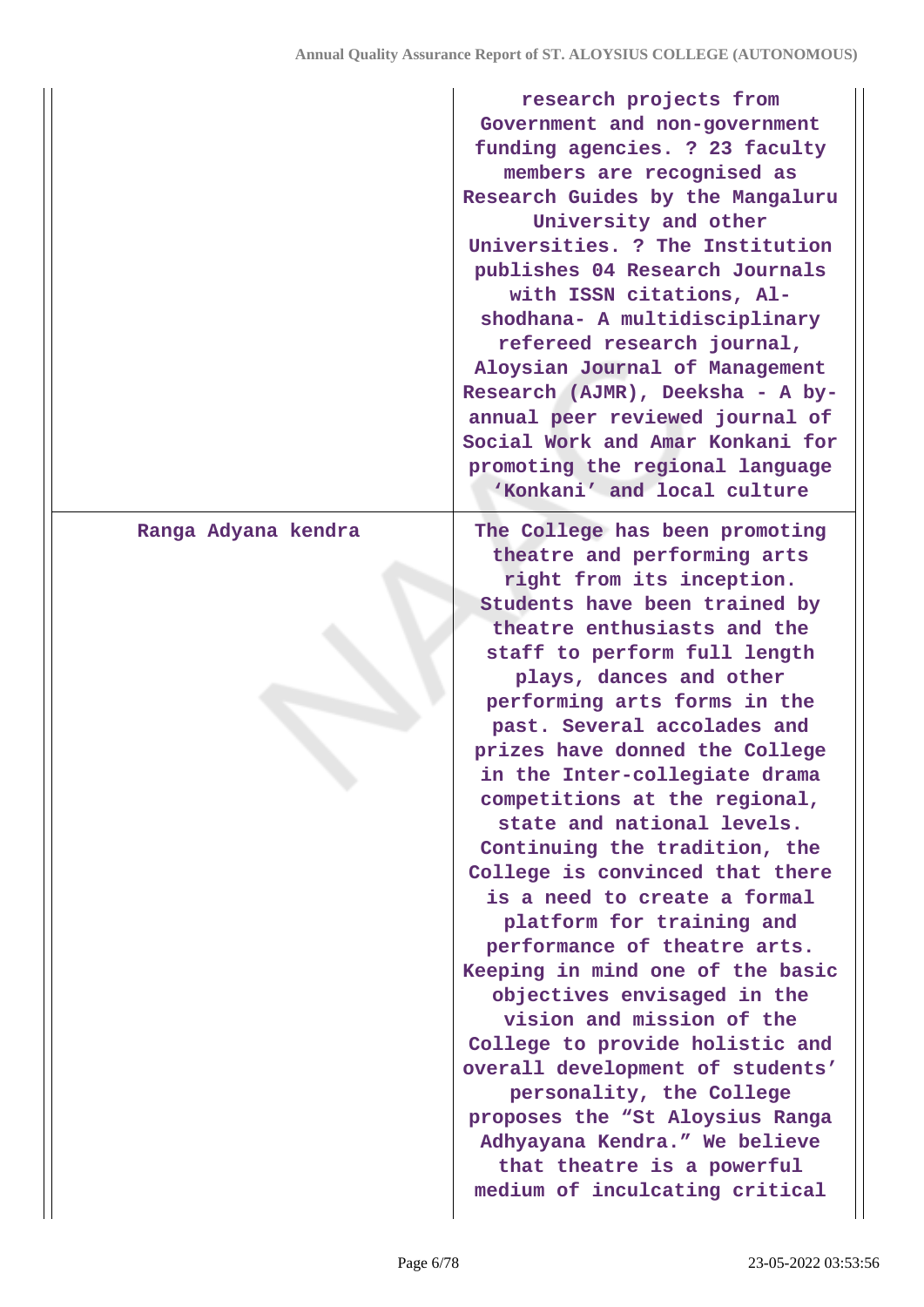**thinking and promoting social change. Hence sporadic theatre events would not suffice to reach our vision; we have realized that a series and continual theatre activities will definitely add value to our curriculum. Presently, the theatre activities are restricted to only the regular programmes of the "Nataka Sangha" as a part of extracurricular association. We would like to create a structured unit called the "St Aloysius Ranga Adhyayana Kendra" which is the need of the hour. AIMS & OBJECTIVES: 1. Promote productions and direction of plays as well as facilitating performances by professional theatre troupes from the regional and national levels 2. Organize regular seminars, workshops and dialogues on Fine and Performing Arts. 3. Continuous training on the various nuances of theatre/acting 4. Organize regular Inter-Collegiate theatre competitions 5. Design and offer Certificate/diploma programmes in theatre/Yakshagana and other performing art forms 6. Collaborate with other amateur/professional institutional and other troupes and produce plays for the public of Mangaluru 7. Promote student street play groups in the College for regular performances in the campus, city and the district. 8. Organize a Mega Theatre Festival as an annual event – a confluence of the amateur and professional theatre**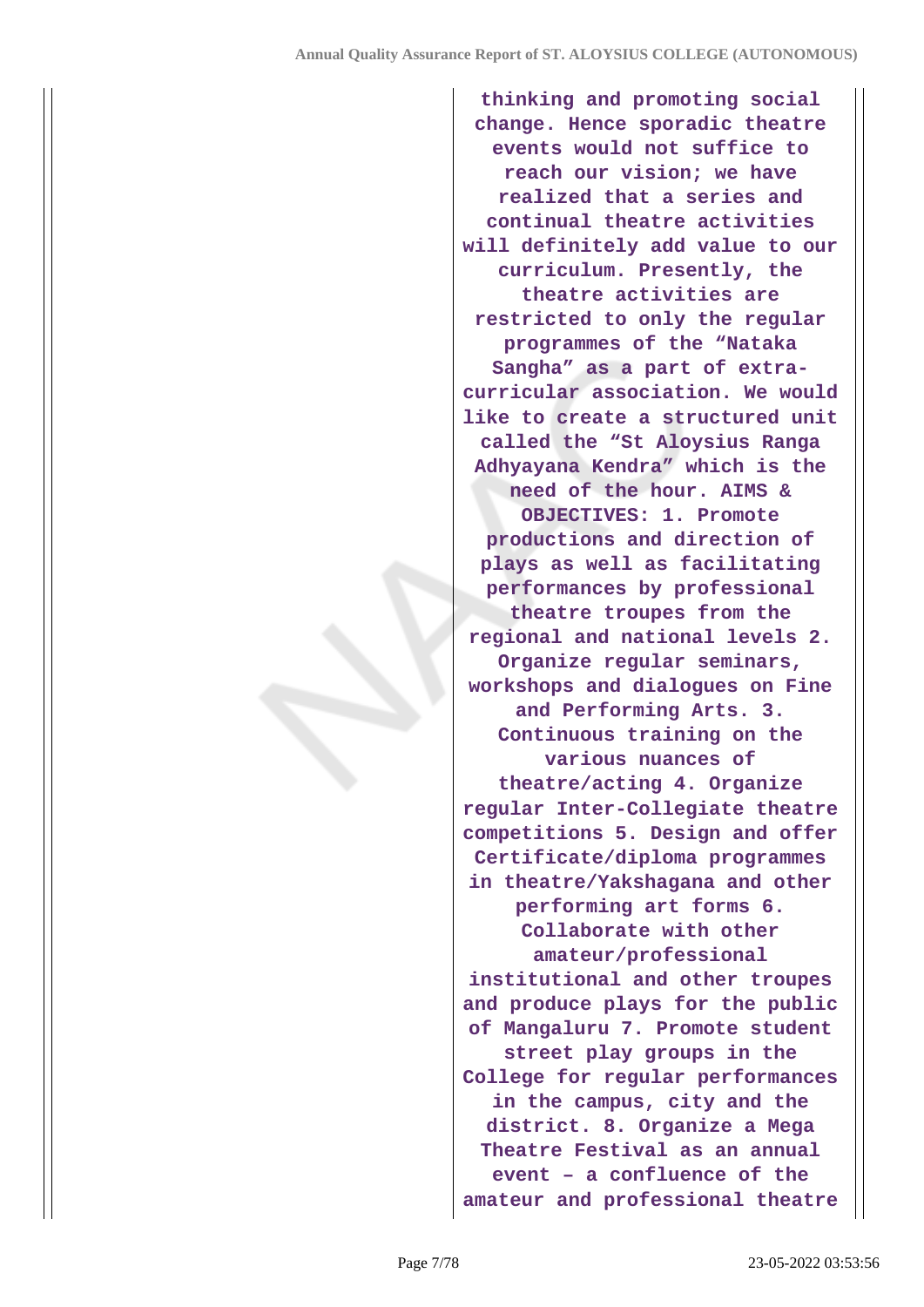**groups in the coastal districts and beyond. 9. Enhance the connect of the College with the surroundings through theatre activities 10. Imbibe social sensitivity and responsibility among students and form them into progressive citizens INITIAL PLAN OF ACTION: 1. Appointing a Coordinator with adequate credentials/experience in the field of Theatre arts. 2. Providing exclusive physical space in the infrastructure for training students. 3. Procuring state of the art stage craft, props and costumes, lighting, sound system. 4. Appointing full/part time trainers in theatre 5. Designing a Semesterwise calendar/schedule for theatre activities 6. Mapping the student talents and identifying students with theatre experience/with passion for learning performing arts 7. Creating facilities for recording/editing performances 8. Identifying a team of staff with a passion for theatre to motivate and promote students into theatre 9. Facilitate MoUs/agreements with other institutions for collaborations in this regard. 10. To start Theatre Diploma Certificate course 11. To organize online Talamaddale It is planned to hold a three day theatre fest (by professional external troupes) during the first week of every month and performance of one play by the College troupe in the last week of these months.**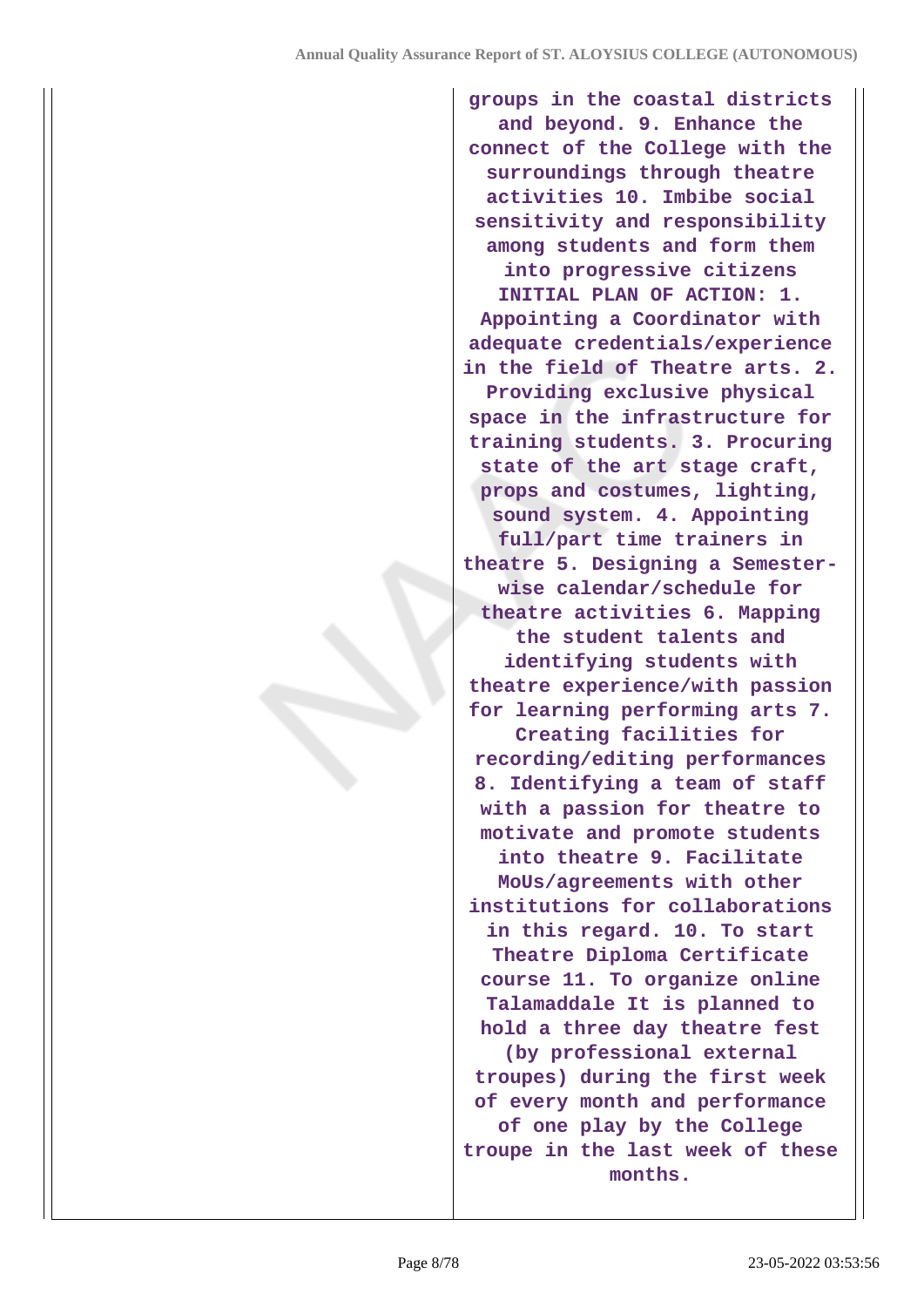| Aloysious Prakashana- Publishing<br>House | In keeping with the vision and<br>mission, St Aloysius College<br>(Autonomous), managed by<br>Mangalore Jesuit education<br>Society, establishes the St<br>Aloysius Prakashana-a separate<br>entity to promote a culture of<br>research and dissemination of<br>findings to a wider audience.<br>This will also help the<br>institution to transit from<br>teaching intensive institution<br>to a research-intensive<br>institution while promoting<br>Humanities, applied and Natural<br>sciences also in the future to<br>firmly establish as a Research<br>Institution of repute/<br>excellence. St Aloysius<br>Prakashana will act as a<br>springboard for those venturing<br>into the publishing field<br>particularly from this coastal<br>region and in general the<br>public. |
|-------------------------------------------|---------------------------------------------------------------------------------------------------------------------------------------------------------------------------------------------------------------------------------------------------------------------------------------------------------------------------------------------------------------------------------------------------------------------------------------------------------------------------------------------------------------------------------------------------------------------------------------------------------------------------------------------------------------------------------------------------------------------------------------------------------------------------------------|
| Centre of Environmental Concern           | COP26 will mark a crucial moment<br>in the fight against climate<br>change. But as the world<br>prepares to draw their eyes to<br>the historic climate summit in<br>Glasgow. St Aloysius college<br>makes an attempt to integrate<br>the core objectives of COP26 and<br>to be torchbearer in the<br>society. The following are the<br>new initiatives undertaken by<br>the College through Centre For<br>Environmental Concern Cell in<br>light of COP26. College has<br>Installed 605 KW Rooftop Solar<br>Power Plant across its 04<br>campuses. The Solar Roof Top<br>Plant has a capacity of<br>generating 40000 or more units<br>per month, which makes St                                                                                                                       |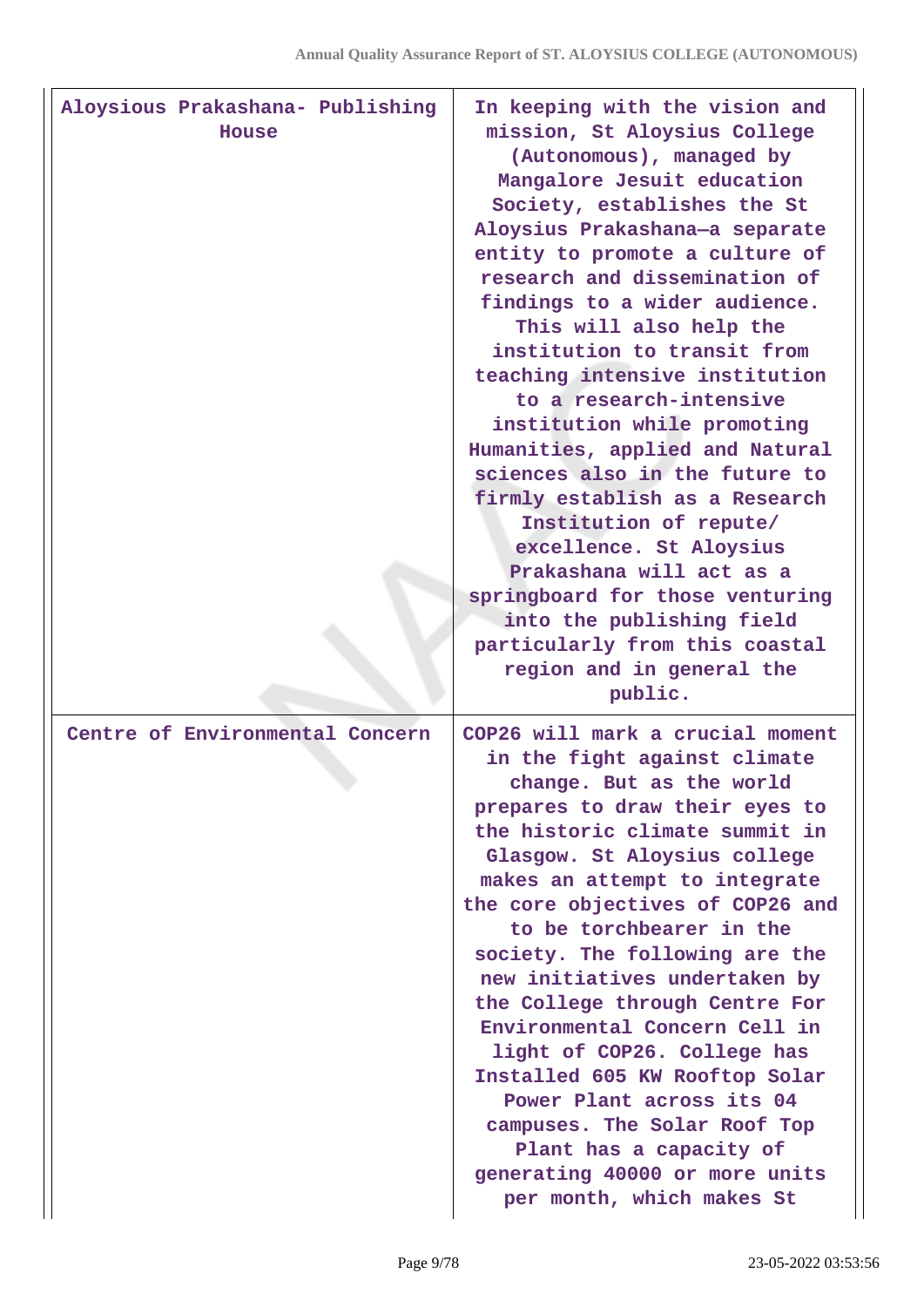|                                                                          | Aloysius College to achieve Self-<br>dependence on power requirement,<br>stable and reliable power<br>without fluctuations and also<br>contribution to the grid when<br>excess units are generated. A<br>total of 1300 highly efficient<br>Mono perc silicon modules are<br>used. The 605 KJW solar plant is<br>spread across 2600 sq. meters of<br>rooftop area using PV modules<br>effectively reducing heat<br>penetration through metal<br>sheets. Solar Edge inverter plus<br>power optimizers which boast a<br>maximum efficiency of 99.5<br>percent have been used. They are<br>more efficient than normal<br>string inverters because they<br>avoid loss of power caused by<br>individual panel shading or<br>malfunctioning. In continuation<br>with this 'Green Act' of<br>commissioning large solar power<br>plants. College is offering a<br>3-year Degree Course in<br>'Renewable Energy Management'<br>from the academic year 2021-22.<br>We can recall that the St<br>Aloysius College (Autonomous)<br>has ranked third in Swach campus<br>ranking of higher institution<br>which was awarded by Govt of<br>India |
|--------------------------------------------------------------------------|----------------------------------------------------------------------------------------------------------------------------------------------------------------------------------------------------------------------------------------------------------------------------------------------------------------------------------------------------------------------------------------------------------------------------------------------------------------------------------------------------------------------------------------------------------------------------------------------------------------------------------------------------------------------------------------------------------------------------------------------------------------------------------------------------------------------------------------------------------------------------------------------------------------------------------------------------------------------------------------------------------------------------------------------------------------------------------------------------------------------------------|
| Augmentation and Nurturing of<br>life skills among students and<br>staff | ? Annual retreat and skill<br>development: College conducts a<br>two-day empowerment program:<br>SPOORTHI for spiritual growth &<br>PRAGATHI, for skill development<br>? Value education classes impart<br>life skills to the students?<br>Celebration of all religious<br>festivals fosters interreligious<br>harmony ? Yoga, Health and<br>wellness sessions are imparted                                                                                                                                                                                                                                                                                                                                                                                                                                                                                                                                                                                                                                                                                                                                                      |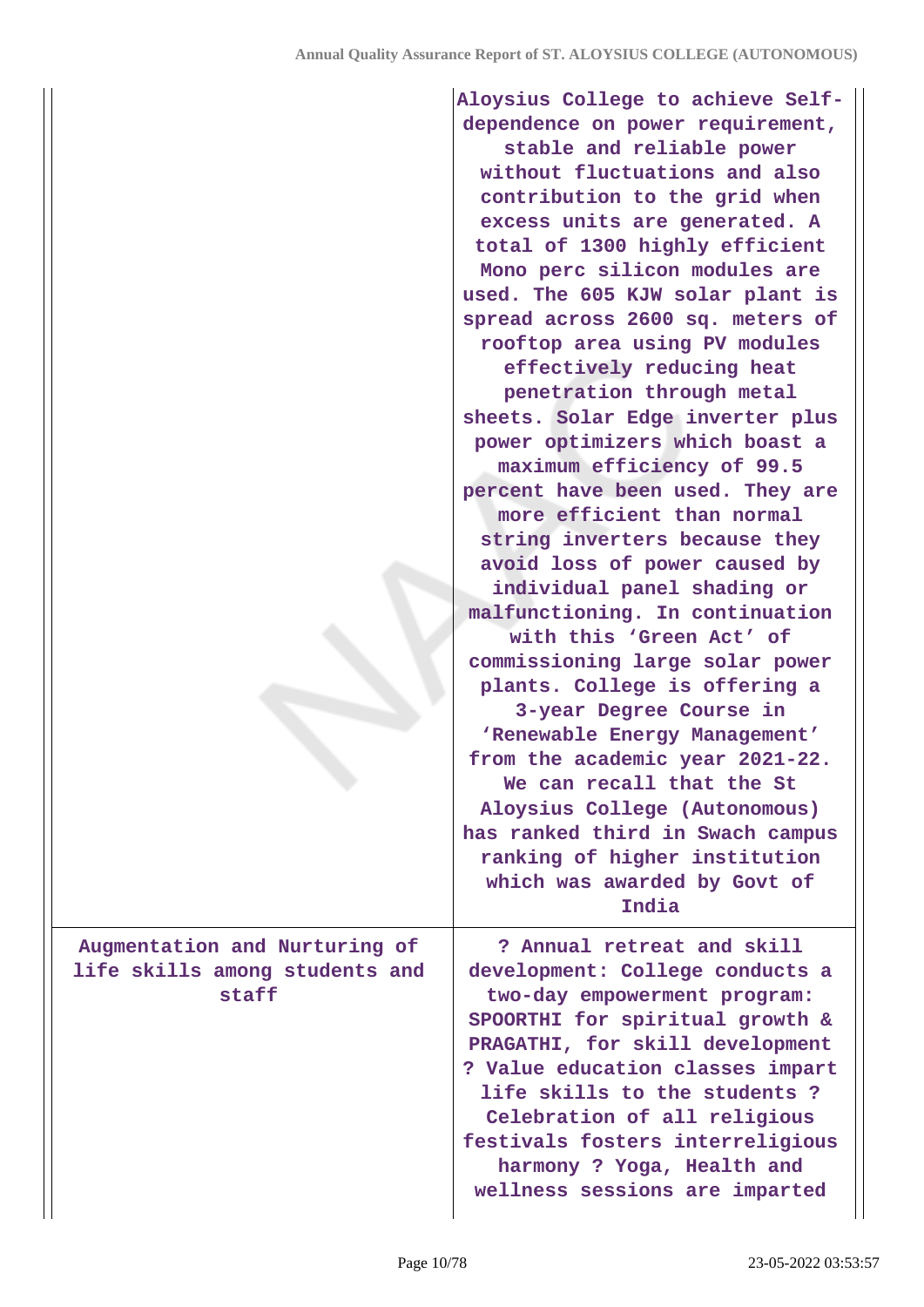**to staff and students ? Interdepartmental Fests – SANGAM: Annual Postgraduate cultural fest & UTSAV, Undergraduate inter-class competitions are organised. ? Mega Aloysian Fest: It consists of 7 National level fests which gives ample scopes to harness leadership and organizational skills. ? Cocurricular and extracurricular associations: The College has 22 extracurricular and 34 cocurricular associations at the UG level and 22 associations at the PG level. ? Kalotsava - A platform where students are honoured for their outstanding performance in intercollegiate fests and programmes ? Innovation Day: Students submit proposals for incubation and the selected projects are offered seed money to build a prototype for incubation ? Faculty Development Programmes are conducted to impart skills in PowerPoint Presentation and Computer Language skills ? Certificate in Teaching Excellence level 1 and level 2: It is a 30-hour course offered in the blended mode; it aims at capacity building of the staff ? SAC – Recognition Appreciation Programme - In collaboration with the HR department of the College, the SAC – Recognition Appreciation has been instituted in the following categories: Staff of the Month; Student of the Month; and Alumnus of the Month ? Sambhrama: The College organises an annual fest 'Sambhrama' to felicitate staff qualifying in NET/KSET, Ph.D,**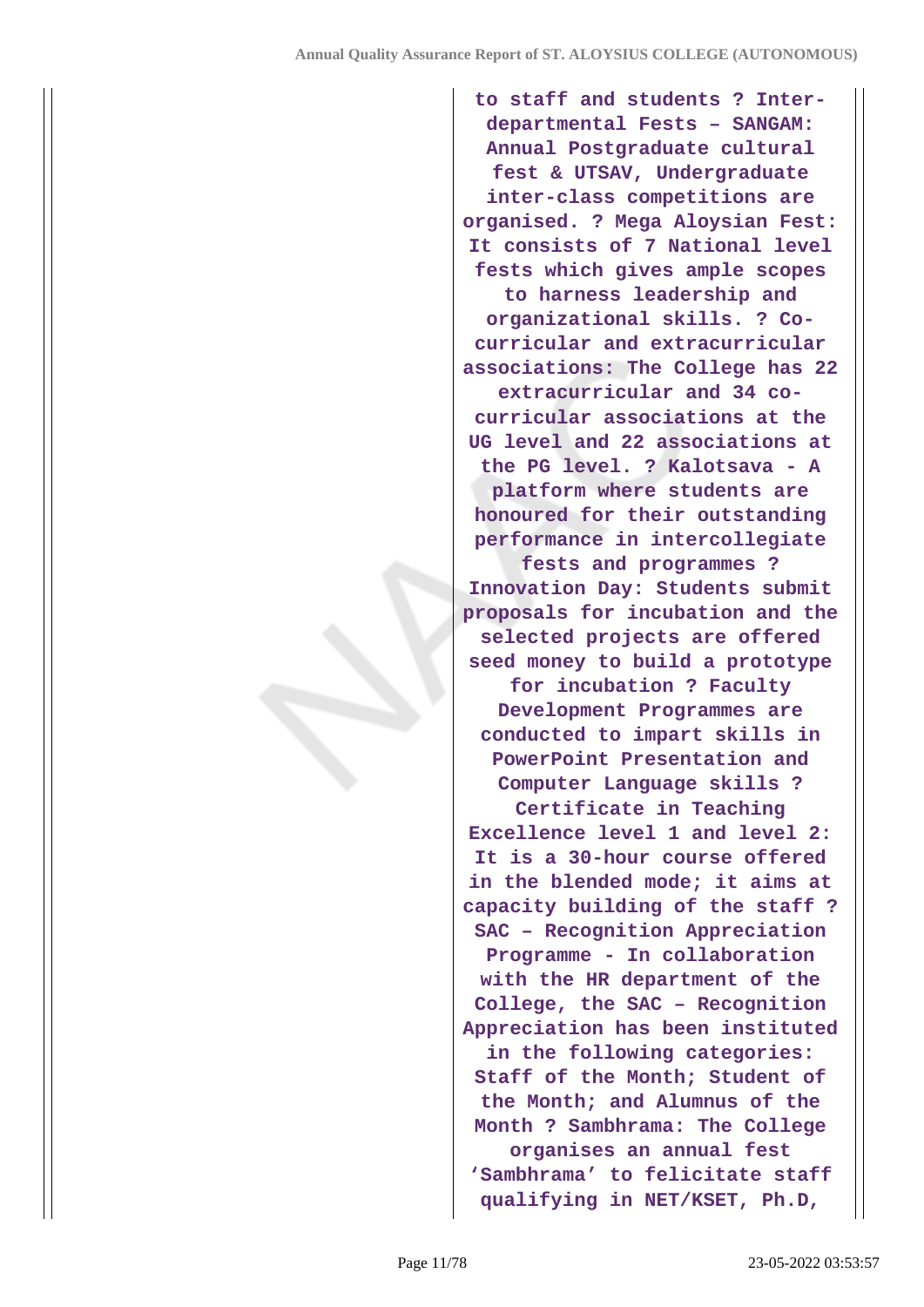|                                                                  | publishing papers, chapters in<br>books, publishing books &<br>completing 25 years of service.                                                                                                                                                                                                                                                                                                                                                                                                                                                                                                                                                                                                                                                                                                                                                                                                                    |
|------------------------------------------------------------------|-------------------------------------------------------------------------------------------------------------------------------------------------------------------------------------------------------------------------------------------------------------------------------------------------------------------------------------------------------------------------------------------------------------------------------------------------------------------------------------------------------------------------------------------------------------------------------------------------------------------------------------------------------------------------------------------------------------------------------------------------------------------------------------------------------------------------------------------------------------------------------------------------------------------|
| SAC Digital Campus                                               | The major objectives of this<br>project are: 1. To create an<br>inventory of the floral<br>diversity of St Aloysius College<br>(Autonomous) 2. To educate stake<br>holders on the importance of the<br>plants and trees by tagging them<br>with QR Code enabled labels 3.<br>To launch a Digital Garden to<br>provide information about each<br>plant and tree in the campus at<br>everyone's fingertips. i.<br>Documented data have been<br>digitized through the website<br>creation and QR (Quick Response)<br>code linking. Specific URLs are<br>used to create QR codes for each<br>species. In order to create a<br>digital garden, the QR code is<br>placed along with the plant<br>label. By scanning the QR code<br>with a QR code scanner in the<br>mobile phone, the code<br>translates the URL and opens to<br>the website where the person can<br>access the complete data of each<br>plant species. |
| Adoption of the Latest<br>Technology in Teaching and<br>Learning | ? LMS Portal: College has an<br>exclusive institutional LMS<br>Portal. ? Online Classes -<br>During lockdown, all members of<br>the faculty engaged<br>online/virtual classes. Class<br>lecture videos were uploaded and<br>Internal tests were conducted<br>online. ? Online Submission of<br>Assignments and Conduct of Exams<br>w done on Institutional portal.<br>? Outcomes Based Education (OBE)<br>- Online Workshops on Outcome<br>Based Education was held during                                                                                                                                                                                                                                                                                                                                                                                                                                        |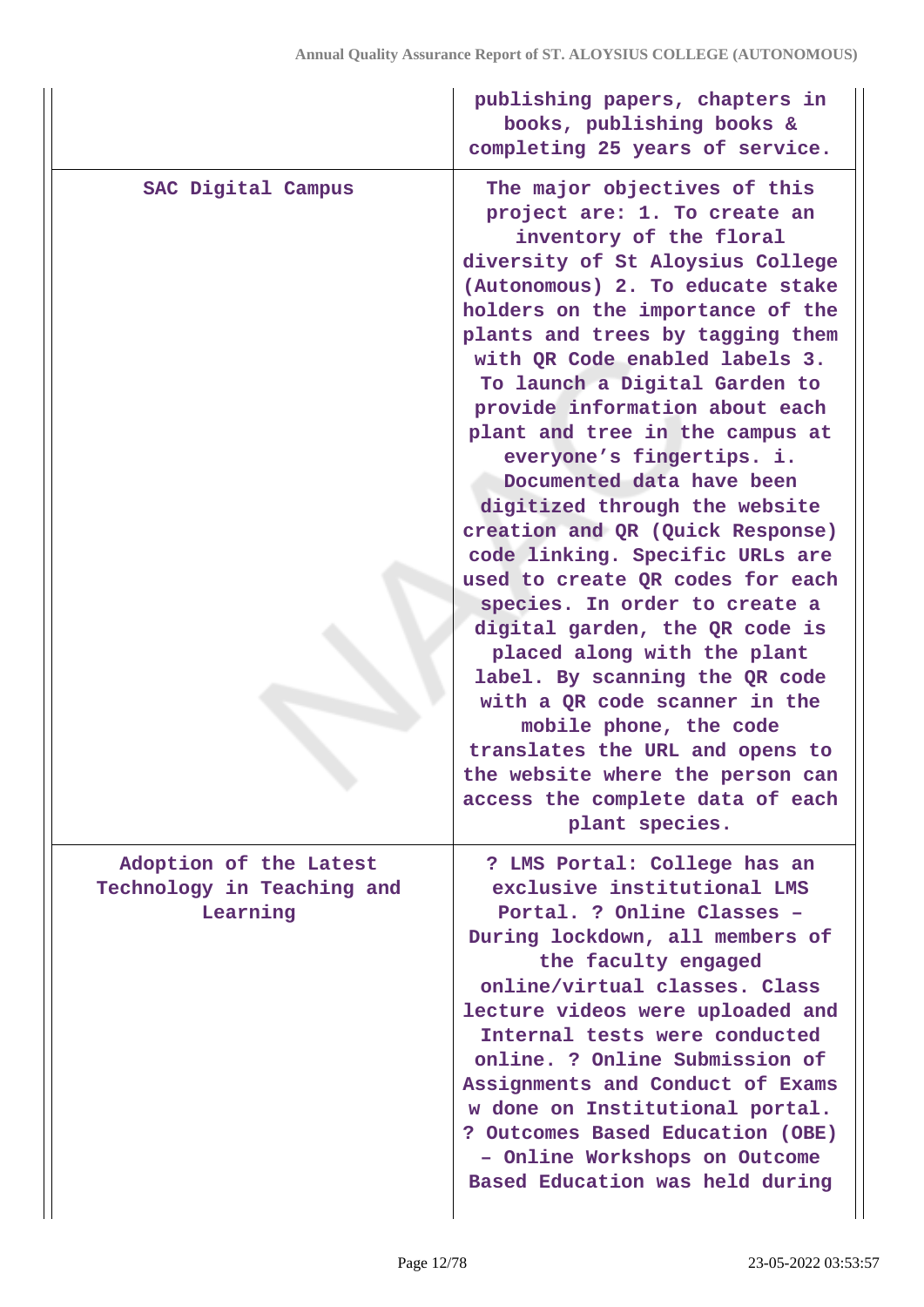|                                                       | June 22-26, 2020. ? Colloquiums<br>on NEP - The IQAC of the College<br>conducted a series of webinars<br>on NEP and other related topics.<br>? Online Sahaaya programme<br>-experience-based online Sahaaya<br>activities was held for all the<br>students. ? Knowledge Factory -<br>College hosted the biggest<br>online sharing event 'Knowledge<br>Factory' for 6,000 young<br>students and professionals. ?<br>Free Online Certificate Courses<br>- College offered 61 free online<br>certificate courses for more<br>than 4,000 students and the<br>general public during the<br>pandemic. ? Online Courses - The<br>students and faculty members<br>registered for various MOOCs<br>offered by Swayam, Coursera &<br>edX. ? Webinars: More than 100<br>of webinars, online workshops<br>were conducted during the<br>pandemic. ? Databases: Library |
|-------------------------------------------------------|-----------------------------------------------------------------------------------------------------------------------------------------------------------------------------------------------------------------------------------------------------------------------------------------------------------------------------------------------------------------------------------------------------------------------------------------------------------------------------------------------------------------------------------------------------------------------------------------------------------------------------------------------------------------------------------------------------------------------------------------------------------------------------------------------------------------------------------------------------------|
|                                                       | resources were extensively used.<br>? RFID: The libraries were fully<br>automated with RFID technology                                                                                                                                                                                                                                                                                                                                                                                                                                                                                                                                                                                                                                                                                                                                                    |
|                                                       | and KOHA LMS. ? HR Connect and<br>Student Connect Apps were<br>developed                                                                                                                                                                                                                                                                                                                                                                                                                                                                                                                                                                                                                                                                                                                                                                                  |
| 13. Was the AQAR placed before the statutory<br>body? | Yes                                                                                                                                                                                                                                                                                                                                                                                                                                                                                                                                                                                                                                                                                                                                                                                                                                                       |

Name of the statutory body

| Name of the statutory body                                   | Date of meeting $(s)$ |
|--------------------------------------------------------------|-----------------------|
| Academic Council of the College                              | 18/12/2021            |
| 14. Was the institutional data submitted to<br><b>AISHE?</b> | Yes                   |

• Year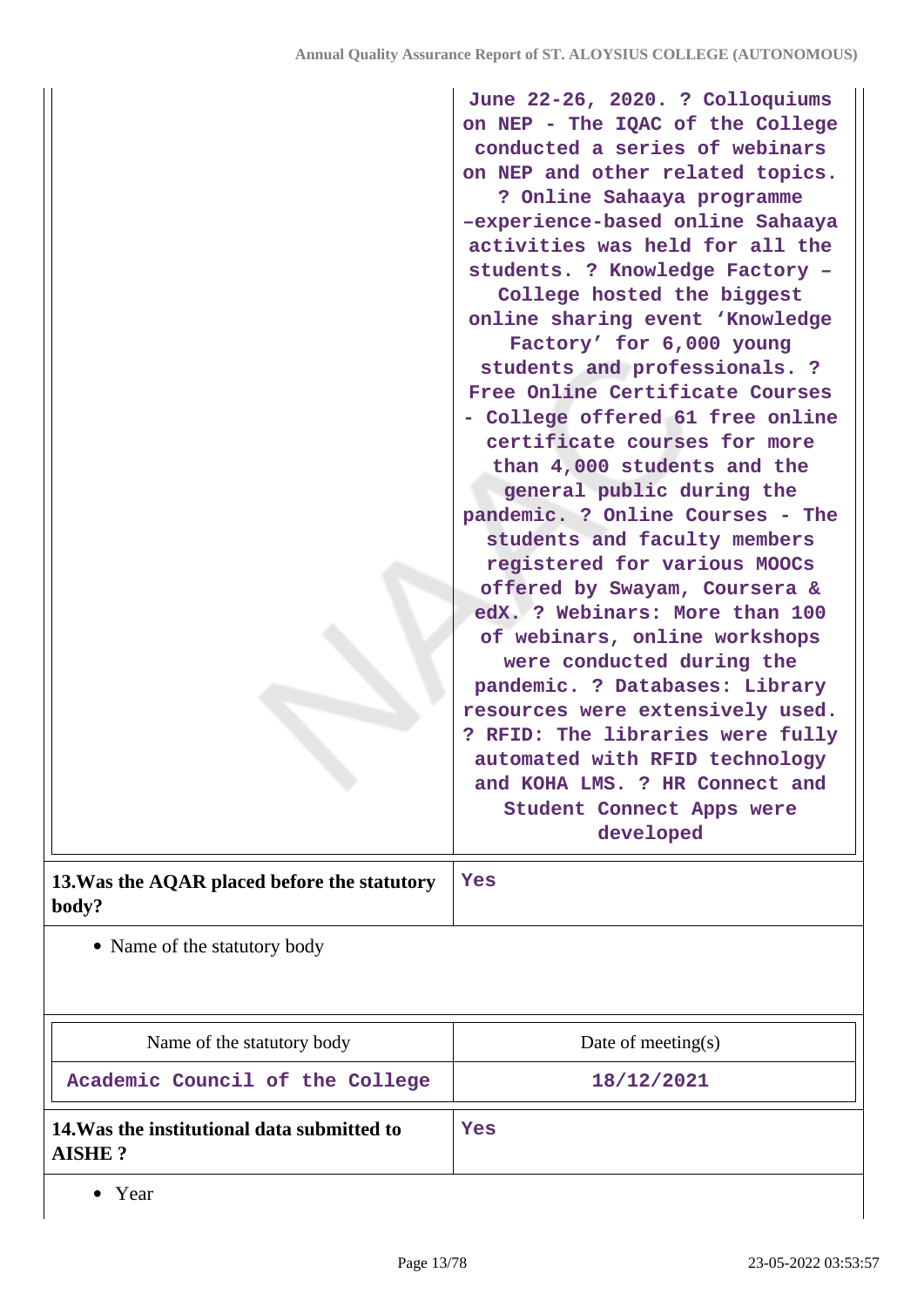| Year                                                                                                  | Date of Submission |  |
|-------------------------------------------------------------------------------------------------------|--------------------|--|
| 2021-2022                                                                                             | 30/03/2022         |  |
| <b>Extended Profile</b>                                                                               |                    |  |
| 1.Programme                                                                                           |                    |  |
| 1.1                                                                                                   | 59                 |  |
| Number of programmes offered during the year:                                                         |                    |  |
| <b>File Description</b>                                                                               | Documents          |  |
| <b>Institutional Data in Prescribed Format</b>                                                        | <b>View File</b>   |  |
| 2.Student                                                                                             |                    |  |
| 2.1                                                                                                   | 6816               |  |
| Total number of students during the year:                                                             |                    |  |
| <b>File Description</b>                                                                               | Documents          |  |
| Institutional data in Prescribed format                                                               |                    |  |
|                                                                                                       | <b>View File</b>   |  |
| 2.2                                                                                                   | 2440               |  |
| Number of outgoing / final year students during the year:                                             |                    |  |
| <b>File Description</b>                                                                               | Documents          |  |
| <b>Institutional Data in Prescribed Format</b>                                                        | <b>View File</b>   |  |
| 2.3                                                                                                   | 6750               |  |
| Number of students who appeared for the examinations conducted<br>by the institution during the year: |                    |  |
| <b>File Description</b>                                                                               | Documents          |  |
| <b>Institutional Data in Prescribed Format</b>                                                        | <b>View File</b>   |  |
| 3.Academic                                                                                            |                    |  |
| 3.1                                                                                                   | 1545               |  |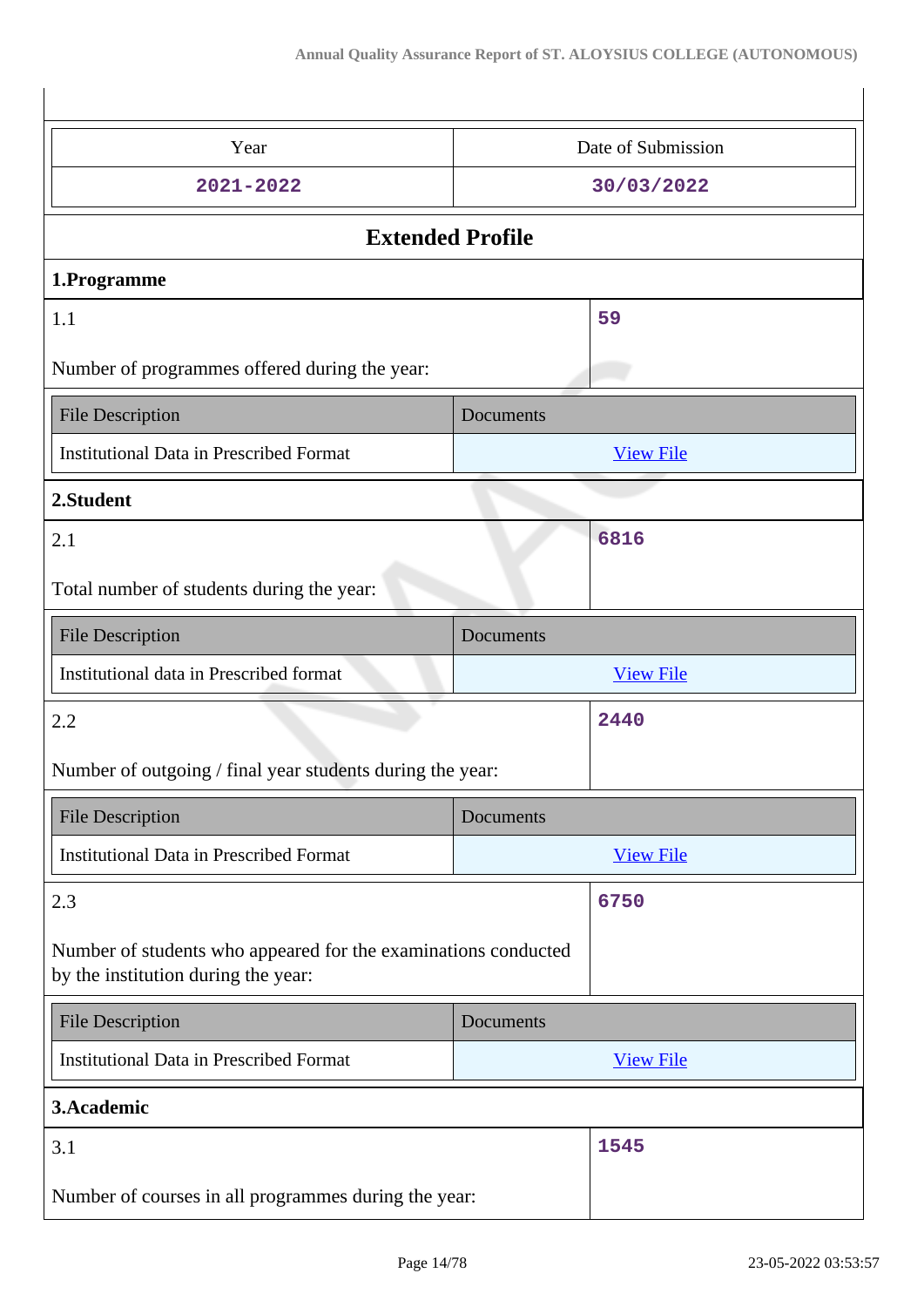| <b>File Description</b>                                                                                                                                                                                                                                                                              | Documents        |  |
|------------------------------------------------------------------------------------------------------------------------------------------------------------------------------------------------------------------------------------------------------------------------------------------------------|------------------|--|
| <b>Institutional Data in Prescribed Format</b>                                                                                                                                                                                                                                                       | <b>View File</b> |  |
| 3.2                                                                                                                                                                                                                                                                                                  | 314              |  |
| Number of full-time teachers during the year:                                                                                                                                                                                                                                                        |                  |  |
| <b>File Description</b><br>Documents                                                                                                                                                                                                                                                                 |                  |  |
| <b>Institutional Data in Prescribed Format</b>                                                                                                                                                                                                                                                       | <b>View File</b> |  |
| 3.3                                                                                                                                                                                                                                                                                                  | 314              |  |
| Number of sanctioned posts for the year:                                                                                                                                                                                                                                                             |                  |  |
| 4.Institution                                                                                                                                                                                                                                                                                        |                  |  |
| 4.1                                                                                                                                                                                                                                                                                                  | 1377             |  |
| Number of seats earmarked for reserved categories as per<br>GOI/State Government during the year:                                                                                                                                                                                                    |                  |  |
| 4.2                                                                                                                                                                                                                                                                                                  | 190              |  |
| Total number of Classrooms and Seminar halls                                                                                                                                                                                                                                                         |                  |  |
| 4.3                                                                                                                                                                                                                                                                                                  | 997              |  |
| Total number of computers on campus for academic purposes                                                                                                                                                                                                                                            |                  |  |
| 4.4                                                                                                                                                                                                                                                                                                  | 1485.99          |  |
| Total expenditure, excluding salary, during the year (INR in<br>Lakhs):                                                                                                                                                                                                                              |                  |  |
| Part B                                                                                                                                                                                                                                                                                               |                  |  |
| <b>CURRICULAR ASPECTS</b>                                                                                                                                                                                                                                                                            |                  |  |
| 1.1 - Curriculum Design and Development                                                                                                                                                                                                                                                              |                  |  |
| 1.1.1 - Curricula developed and implemented have relevance to the local, national, regional and global<br>developmental needs which are reflected in Programme Outcomes (POs), Programme Specific<br>Outcomes (PSOs) and Course Outcomes (COs) of the various Programmes offered by the Institution. |                  |  |
| <b>Response:: AFFIRMATIVE</b>                                                                                                                                                                                                                                                                        |                  |  |
| General POs of the programme addressing local, regional, national<br>and global development needs are:                                                                                                                                                                                               |                  |  |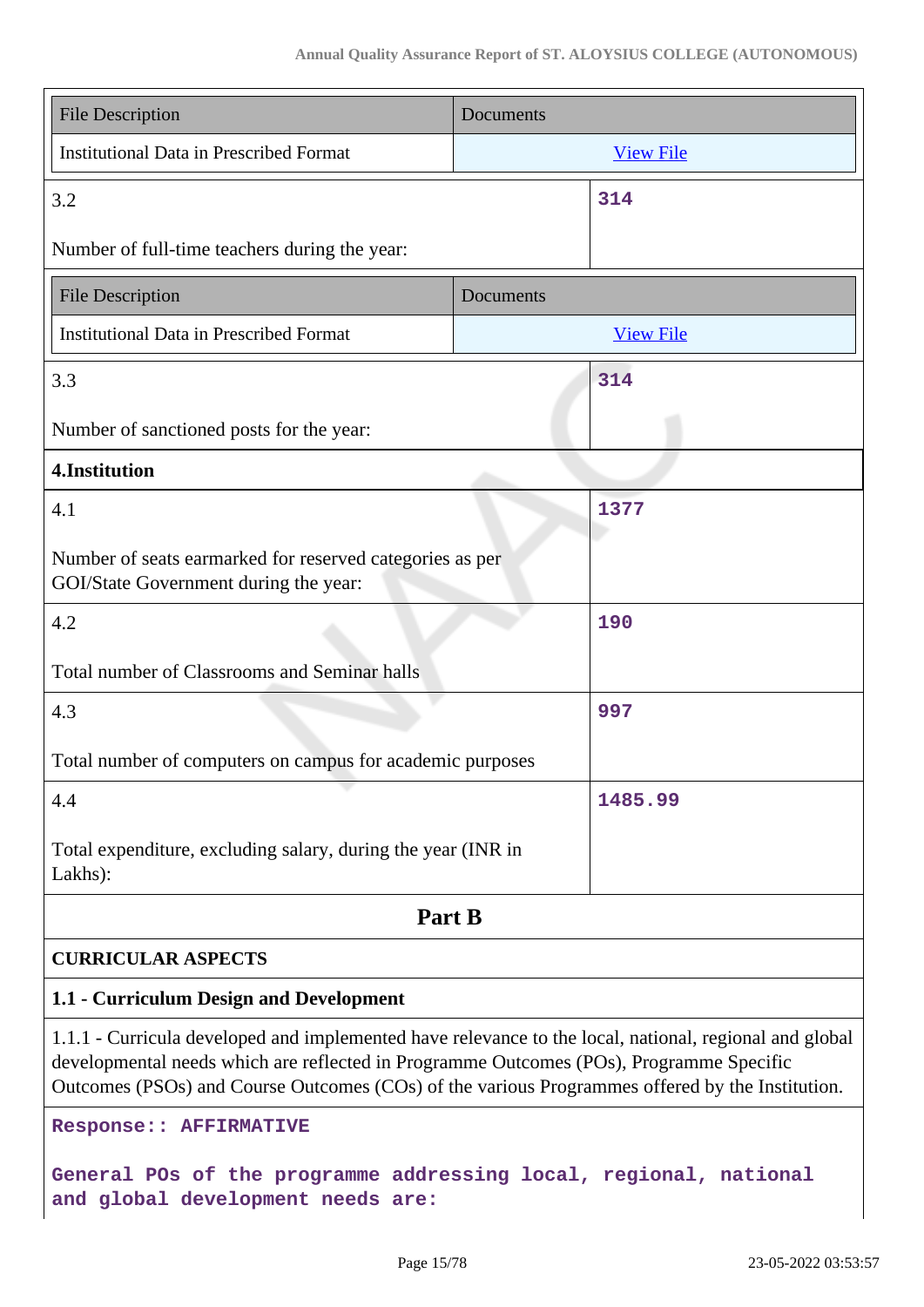- **Promotion of a multicultural and multilingual approach to life**
- **Applying the knowledge necessary to address complex environmental, gender-related and legal issues at the local, regional and global scale.**
- **Equipping students with knowledge and skills to meet the local, regional, national and global industrial needs**
- **Inculcating scientific temper among students, the larger scientific community and society at large**

**PSOs addressing local, regional, national and global development needs are:**

- **Multicultural and multilingual approach.**
- **National and global issues in Social Sciences.**
- **Technical solutions for national, regional and global development.**

**COs addressing local, regional, national and global development needs are:**

- **Rural marketing, Family welfare, Health care, Community development, Social entrepreneurship, CSR and e governance.**
- **Human rights, Gender equity, Value education, Village economy, Rehabilitation and social justice.**

**Significant focus areas (National):**

- **Biodegradation, Environmental management, Bio-safety, computer network and security.**
- **Constitution, Social entrepreneurship, IPR and Environmental protection.**

**Significant focus areas (Regional and Global):**

- **International trade, Finance, Marketing, HR, Global business environment and MNCs.**
- **Genomics, Nanotechnology, Bioinformatics, Data science, Cloud computing, Machine learning, Artificial Intelligence and Software testing.**

| <b>File Description</b>                  | Documents |
|------------------------------------------|-----------|
| Upload additional information, if<br>any | View File |
| Link for additional information          | NIL       |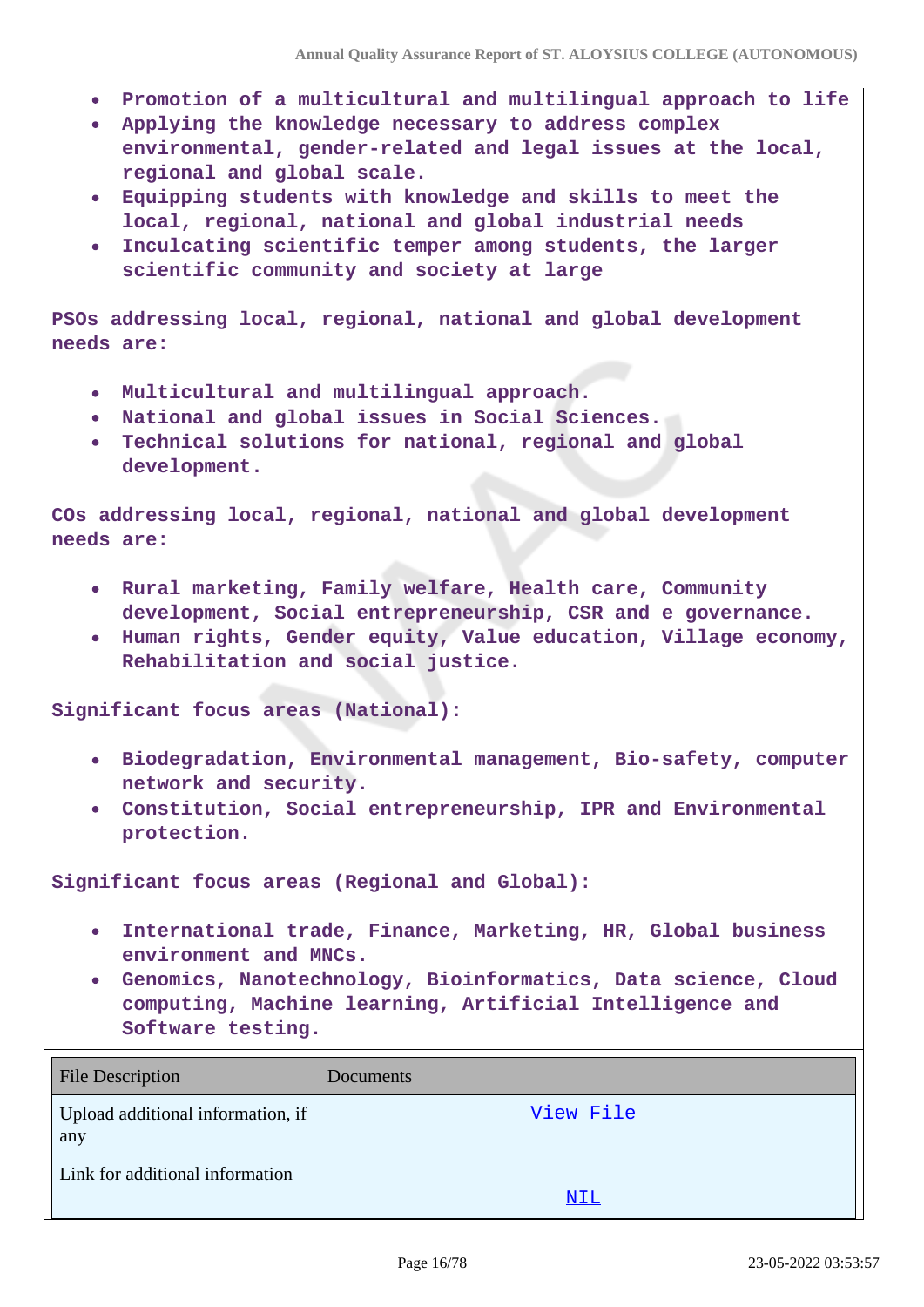# **1.1.2 - Number of Programmes where syllabus revision was carried out during the year**

### **59**

| -22                                                 |                  |
|-----------------------------------------------------|------------------|
| <b>File Description</b>                             | Documents        |
| Minutes of relevant Academic<br>Council/BOS meeting | View File        |
| Details of syllabus revision<br>during the year     | View File        |
| Any additional information                          | No File Uploaded |

# **1.1.3 - Number of courses focusing on employability/entrepreneurship/ skill development offered by the Institution during the year**

## **1545**

| <b>File Description</b>                                                                          | Documents |
|--------------------------------------------------------------------------------------------------|-----------|
| Curriculum / Syllabus of such<br>courses                                                         | View File |
| Minutes of the Boards of Studies<br>Academic Council meetings with<br>approval for these courses | View File |
| MoUs with relevant<br>organizations for these courses, if<br>any                                 | View File |
| Any additional information                                                                       | View File |

# **1.2 - Academic Flexibility**

### **1.2.1 - Number of new courses introduced across all programmes offered during the year**

**157**

| <b>File Description</b>                                    | Documents        |
|------------------------------------------------------------|------------------|
| Minutes of relevant Academic<br>Council/BoS meetings       | View File        |
| Any additional information                                 | No File Uploaded |
| Institutional data in prescribed<br>format (Data Template) | View File        |

# **1.2.2 - Number of Programmes offered through Choice Based Credit System (CBCS)/Elective Course System**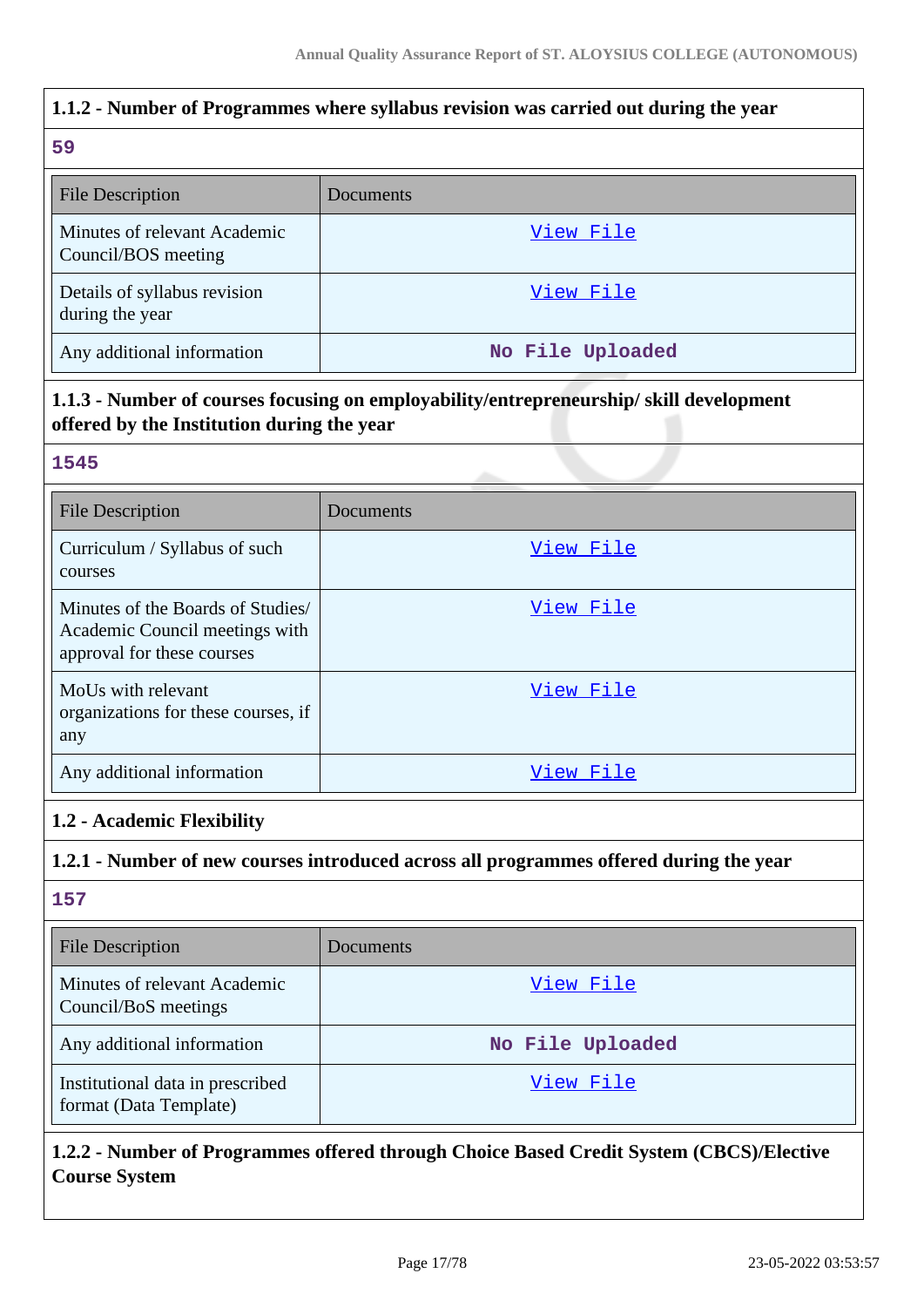| 59                                                      |                  |
|---------------------------------------------------------|------------------|
| <b>File Description</b>                                 | Documents        |
| Minutes of relevant Academic<br>Council/BoS meetings    | View File        |
| Any additional information                              | No File Uploaded |
| List of Add on /Certificate<br>programs (Data Template) | View File        |

### **1.3 - Curriculum Enrichment**

1.3.1 - Institution integrates cross-cutting issues relevant to Professional Ethics, Gender, Human Values, Environment and Sustainability, and Human Values into the curriculum

**Response:: AFFIRMATIVE**

- **The Foundation Courses on Human Rights, Indian Constitution,**  $\Omega$ **Environmental Science and Gender Equity are mandatory for all undergraduate programmes. Value Education is offered to all the graduate students in all the four semesters. 61.47% of students have enrolled to value-added courses.**
- **CBCS courses addressing Ecology and sustainability are also introduced in a few departments.**
- **Research Methodology and Ethics have been introduced as a mandatory course in all the PG programmes in the first year.**
- **The extra-curricular and co-curricular activities of the 36 non-statutory and 18 statutory associations at the UG level and the 22 associations at the PG level facilitate the development of interpersonal and communication skills and instil civic consciousness.**
- $\circ$ **Internship and Project Work, Massive Open Online Courses (MOOCs), Comprehensive Examination, Skill-Based Electives, Core Electives and extensive choices in core subjects in distinct programmes ensure relevance of curriculum and meet the dynamic needs of the society at large.**
- **56% of the students have successfully completed**  $\circ$ **internship/project work.**
- **Plagiarism checking is made mandatory for all College research**  $\circ$ **projects and publications and dissertations.**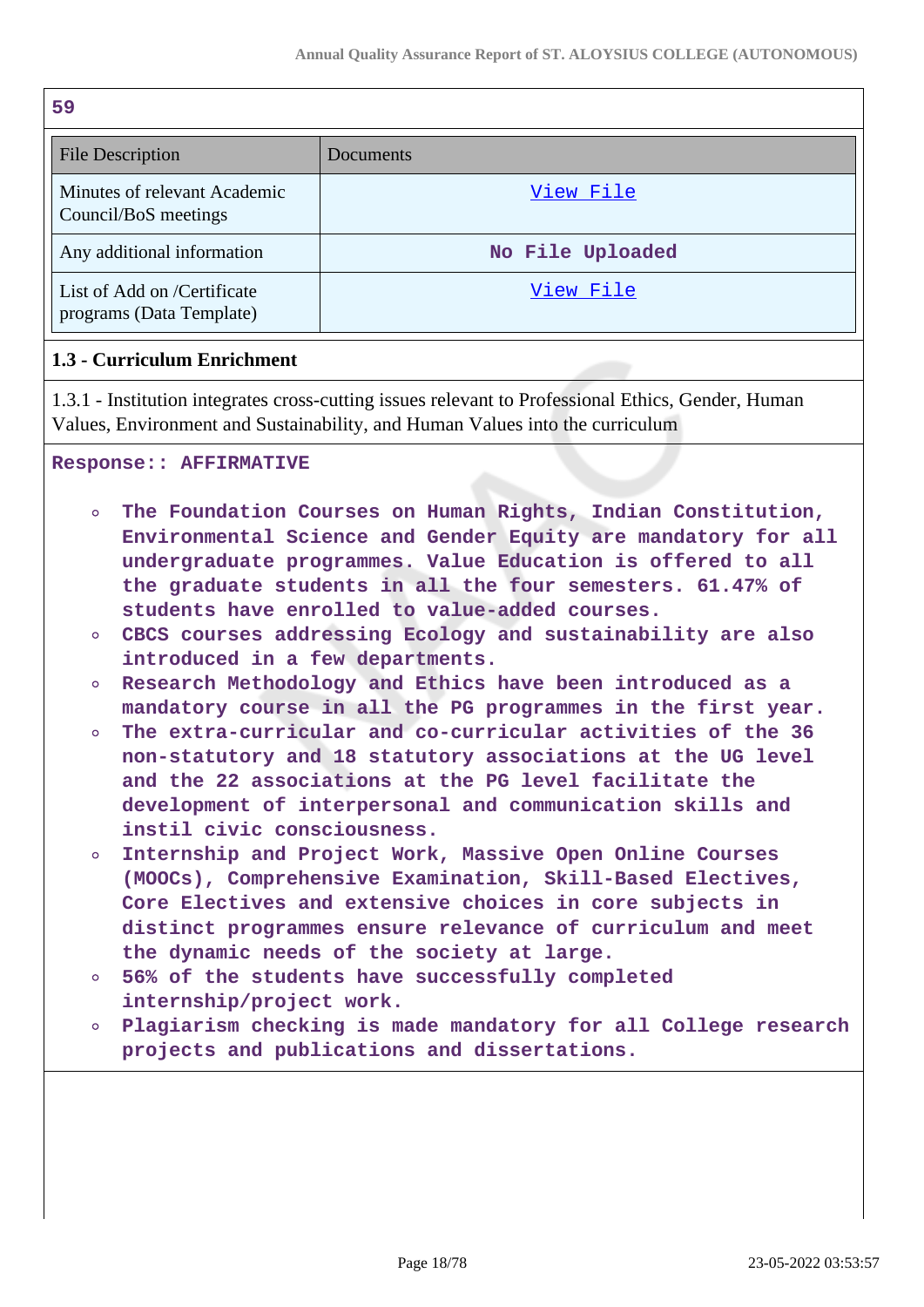| <b>File Description</b>                                                                                                                                                                      | Documents |
|----------------------------------------------------------------------------------------------------------------------------------------------------------------------------------------------|-----------|
| Upload the list and description of<br>the courses which address issues<br>related to Gender, Environment<br>and Sustainability, Human<br>Values and Professional Ethics in<br>the curriculum | View File |
| Any additional information                                                                                                                                                                   | View File |

# **1.3.2 - Number of value-added courses for imparting transferable and life skills offered during the year**

| ÷ | ۰.<br>. .           |
|---|---------------------|
| ٩ | ۰.<br>×<br>. .<br>w |

| <b>File Description</b>                                           | <b>Documents</b> |
|-------------------------------------------------------------------|------------------|
| List of value-added courses                                       | View File        |
| Brochure or any other document<br>relating to value-added courses | View File        |
| Any additional information                                        | View File        |

# **1.3.3 - Number of students enrolled in the courses under 1.3.2 above**

### **4648**

| <b>File Description</b>    | <b>Documents</b> |
|----------------------------|------------------|
| List of students enrolled  | View File        |
| Any additional information | No File Uploaded |

# **1.3.4 - Number of students undertaking field work/projects/ internships / student projects**

# **3824**

| <b>File Description</b>                                                                                        | Documents             |
|----------------------------------------------------------------------------------------------------------------|-----------------------|
| List of programmes and number<br>of students undertaking field<br>projects / internships / student<br>projects | View File             |
| Any additional information                                                                                     | View File             |
| 1.4 - Feedback System                                                                                          |                       |
| 1.4.1 - Structured feedback and review of the<br>syllabus (semester-wise / year-wise) is obtained              | A. All 4 of the above |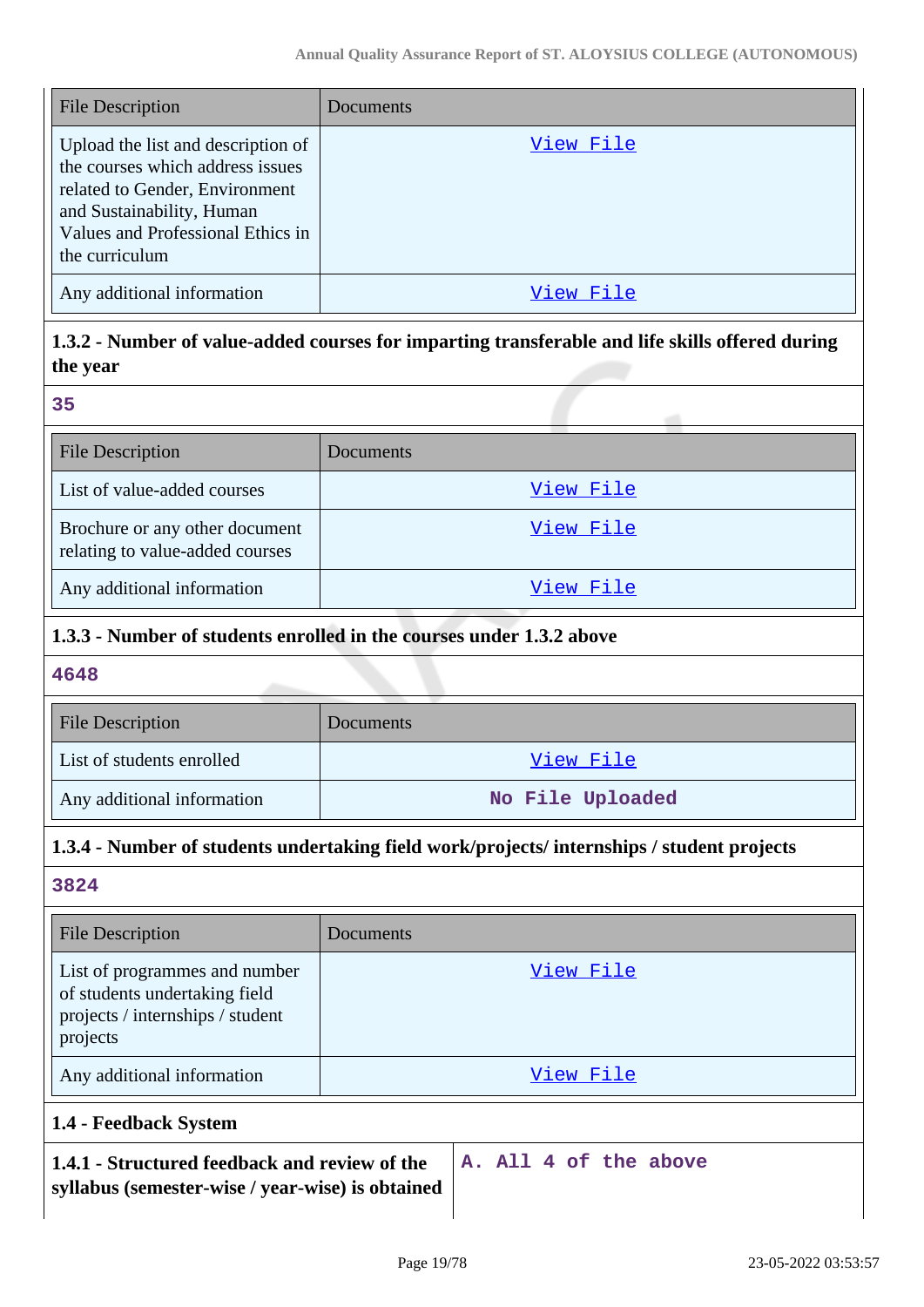| from 1) Students 2) Teachers 3) Employers<br>and 4) Alumni                                                                               |           |                                                                                                                                                                    |
|------------------------------------------------------------------------------------------------------------------------------------------|-----------|--------------------------------------------------------------------------------------------------------------------------------------------------------------------|
| <b>File Description</b>                                                                                                                  | Documents |                                                                                                                                                                    |
| Provide the URL for<br>stakeholders' feedback report                                                                                     |           | https://www.staloysius.edu.in/storage/files/<br>Academic%20year%202021-22/PDF%202021-22/AQAR<br>/New%20folder/1.4.2%20%20Stakeholders%20Feed<br>back%20reports.pdf |
| <b>Upload the Action Taken Report</b><br>of the feedback as recorded by<br>the Governing Council /<br>Syndicate / Board of<br>Management | View File |                                                                                                                                                                    |
| Any additional information                                                                                                               |           | <u>View File</u>                                                                                                                                                   |
| 1.4.2 - The feedback system of the Institution<br>comprises the following                                                                |           | A. Feedback collected, analysed<br>and action taken made available<br>on the website                                                                               |
| <b>File Description</b>                                                                                                                  | Documents |                                                                                                                                                                    |
| Provide URL for stakeholders'<br>feedback report                                                                                         |           | https://www.staloysius.edu.in/storage/files/<br>Academic%20year%202021-22/PDF%202021-22/AQAR<br>/New%20folder/1.4.2%20%20Stakeholders%20Feed<br>back%20reports.pdf |
| Any additional information                                                                                                               | View File |                                                                                                                                                                    |
| <b>TEACHING-LEARNING AND EVALUATION</b>                                                                                                  |           |                                                                                                                                                                    |
| 2.1 - Student Enrollment and Profile                                                                                                     |           |                                                                                                                                                                    |
| 2.1.1 - Enrolment of Students                                                                                                            |           |                                                                                                                                                                    |
| 2.1.1.1 - Number of students admitted (year-wise) during the year                                                                        |           |                                                                                                                                                                    |
| 2555                                                                                                                                     |           |                                                                                                                                                                    |
| <b>File Description</b>                                                                                                                  | Documents |                                                                                                                                                                    |
| Any additional information                                                                                                               |           | No File Uploaded                                                                                                                                                   |
| Institutional data in prescribed<br>format                                                                                               |           | <u>View File</u>                                                                                                                                                   |
|                                                                                                                                          |           | 2.1.2 - Number of seats filled against reserved categories (SC, ST, OBC, Divyangjan, etc.) as per                                                                  |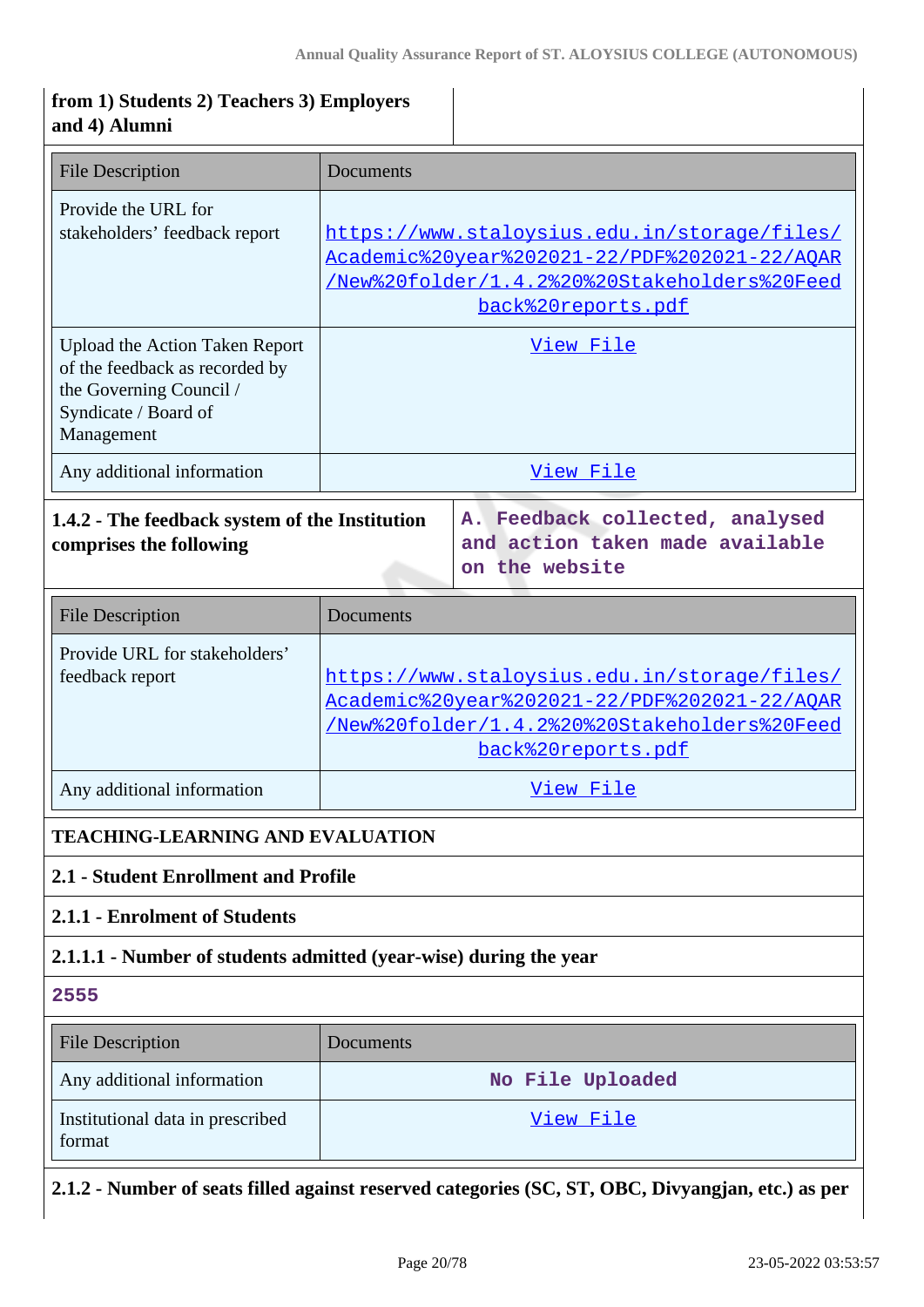### **the reservation policy during the year (exclusive of supernumerary seats)**

#### **1377**

| <b>File Description</b>                                          | Documents        |
|------------------------------------------------------------------|------------------|
| Any additional information                                       | No File Uploaded |
| Number of seats filled against<br>seats reserved (Data Template) | <u>View File</u> |

#### **2.2 - Catering to Student Diversity**

2.2.1 - The institution assesses students' learning levels and organises special programmes for both slow and advanced learners.

#### **Response:: AFIRMATIVE**

- **Bridge Courses are conducted at the beginning of the first**  $\circ$ **semester in the PG Departments.**
- **Remedial classes are conducted to assist students.**
- **'Peer Teaching Learning Programme' is adopted effectively.**  $\circ$
- **Parent-Teacher meetings are held regularly.**  $\circ$
- **Full-time counsellors in the College help students by equipping them with crucial life skills. The College also has a Listening Centre.**
- **Internal assignment tasks are framed to include usage of ICT,**  $\circ$ **MOOCs and library facilities.**
- **Faculty mentors are assigned to guide students in writing and publishing research papers.**
- **Certificate Courses in multiple disciplines on its Learning**  $\circ$ **Management Software (LMS).**
- **Students are provided access tokens to courses on MOOC like**  $\Omega$ **EdX Coursera and SWAYAM.**
- **Students are encouraged to take up summer fellowships, research projects in Institutes like CFTRI, DFRL, NIN, IIFPT, CIFT, CPCRI, CDB, NDRI, CTCRI, CCARI, RGCB, UNIBiosys, M.E. Meeran Innovation Centre and Internships in various Industries and Hospitals.**
- **Specialized academic clubs are set up by all UG Departments.**  $\circ$
- **College provides coaching for NET (National Eligibility Test) for PG students.**
- **The College has instituted Annual STAR Awards and Triumph**  $\circ$ **Awards for according recognition to outstanding students.**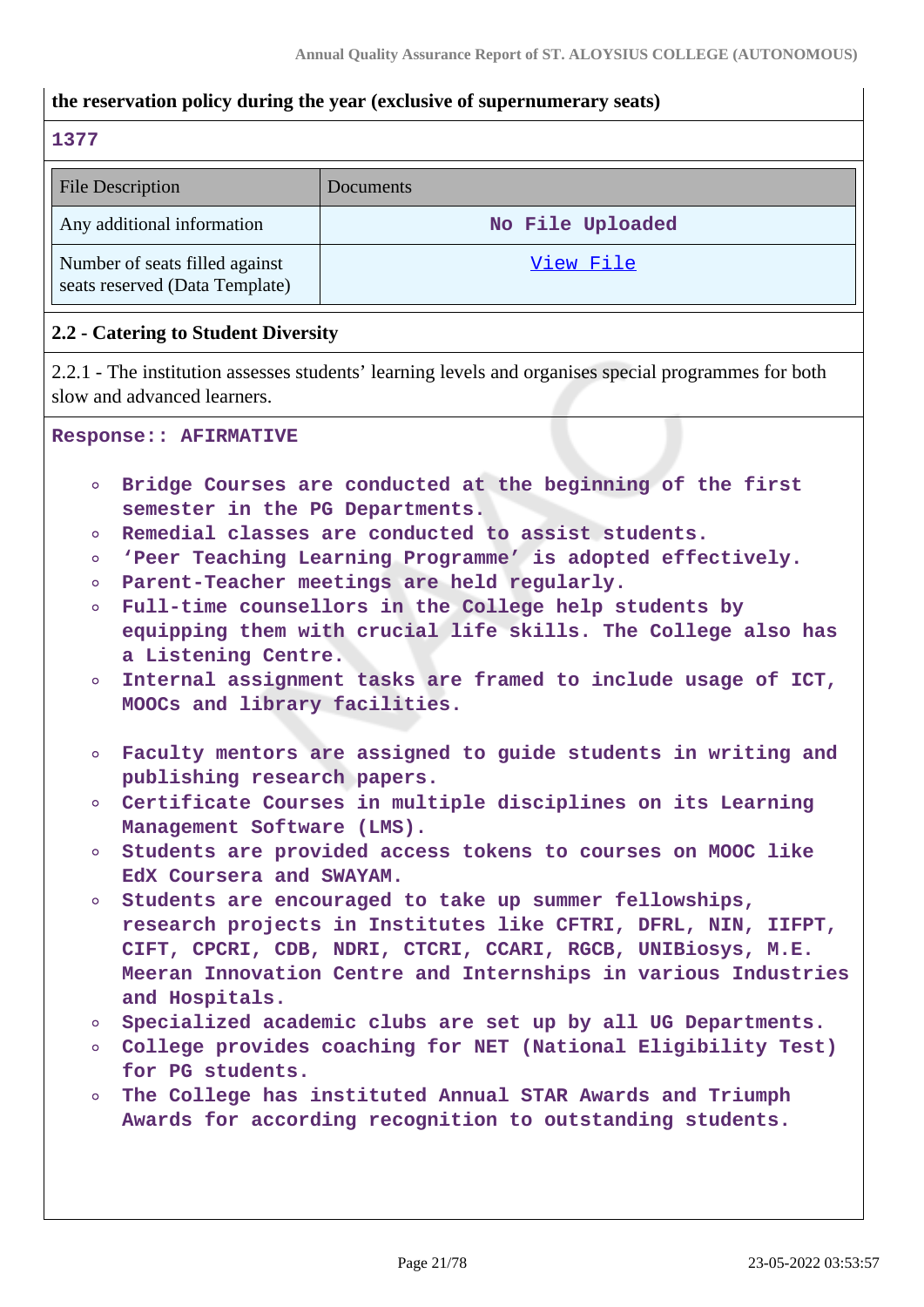| <b>File Description</b>                  | Documents                                                                       |
|------------------------------------------|---------------------------------------------------------------------------------|
| Upload any additional<br>information     | View File                                                                       |
| Paste link for additional<br>information | https://naac.staloysius.edu.in/files/AQAR/2.<br>2.1/14896 213 490%20%281%29.pdf |

### **2.2.2 - Student – Teacher (full-time) ratio**

| Year                                 | Number of Students | Number of Teachers |
|--------------------------------------|--------------------|--------------------|
| 01/09/2020                           | 6816               | 314                |
| <b>File Description</b>              | Documents          |                    |
| Upload any additional<br>information | View File          |                    |

### **2.3 - Teaching- Learning Process**

2.3.1 - Student-centric methods such as experiential learning, participative learning and problemsolving methodologies are used for enhancing learning experiences:

**RESPONSE: AFFIRMATIVE**

**Experiential learning: The College emphasises learning through handson experience and reflection in all aspects of its curriculum.**

**Internships: PG departments and some UG departments have mandatory internships.**

**Industry visits: The College encourages all UG and PG departments to undertake industry tours/visits.**

**The College has mandated semester-long outreach programmes for UG students under SAHAYA programme and annual week-long Rural Immersion programmes to North Karnataka villages for the PG students.**

**Field work, role plays, court visits, simulation workshops, theatre activities, street plays, etc. are regular features of all departments to enable and enrich the creative thinking capabilities of the students.**

**Some departments have student-faculty programmes where the second year PG students engage classes for First year PG students and/or UG students of the same department.**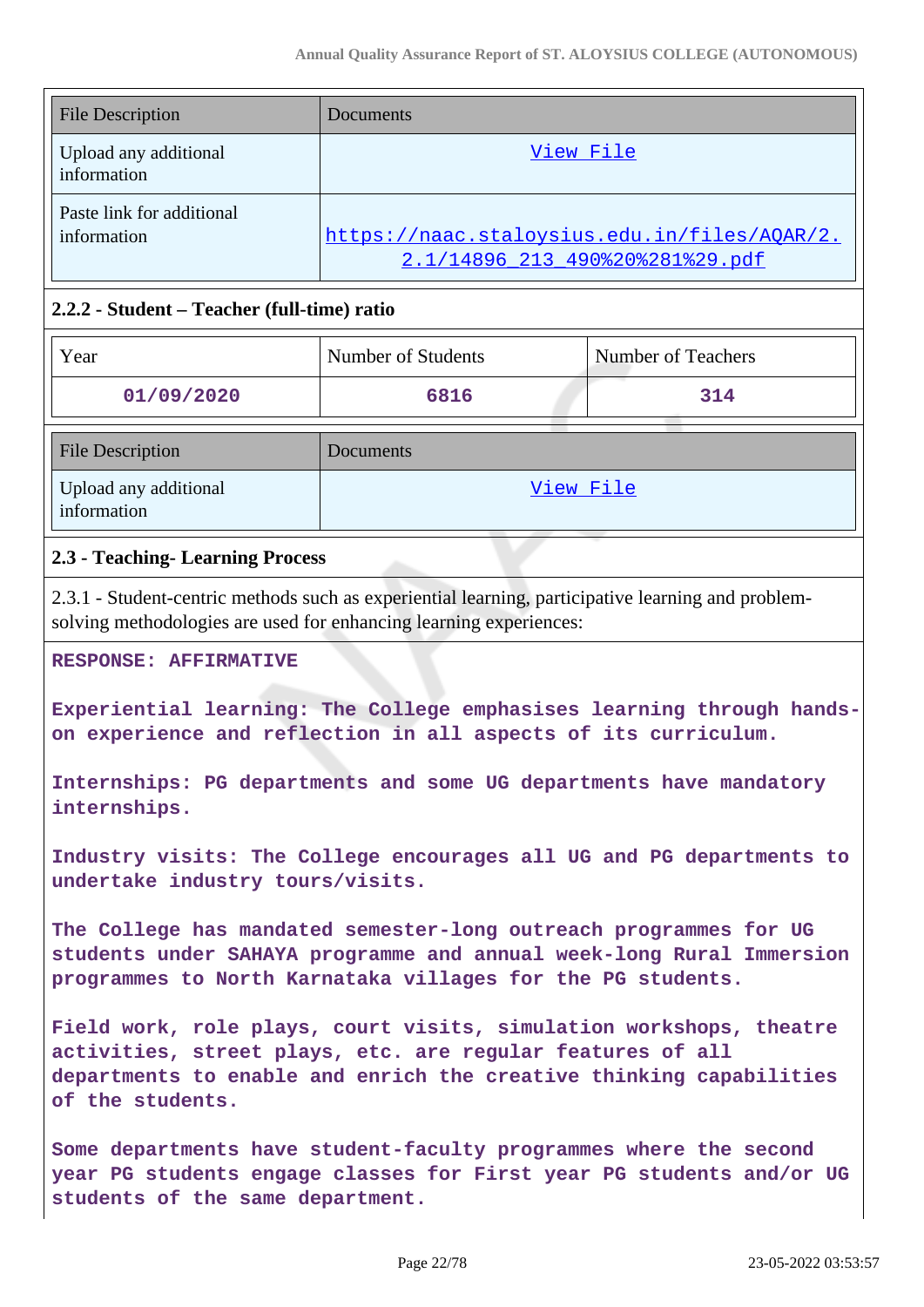**Flipped classrooms and Micro Teaching are unique features of certain PG departments.**

**The College has Incubation Centres for innovation and entrepreneurship.**

**Wall journals, newsletters and poster presentations are designed in departments where students can employ their knowledge to critically analyse the trends of the times.**

**Library-tasks, book reviews, film reviews and case studies are encouraged along with research-based tasks/projects in all PG and UG departments.**

**Research-based projects are conducted through the provision of seed money.**

| <b>File Description</b>              | <b>Documents</b>                                                            |
|--------------------------------------|-----------------------------------------------------------------------------|
| Upload any additional<br>information | View File                                                                   |
| Link for additional Information      | https://naac.staloysius.edu.in/files/AOAR/2.<br>3.1/2.3.1.%20Activities.pdf |

2.3.2 - Teachers use ICT-enabled tools including online resources for effective teaching and learning

**Response: AFFIRMATIVE**

**The Institution has separate classrooms and halls with high-end audio-visual equipment and video conferencing apparatus for special occasions.**

**The LMS acts as a central repository for student-staff interaction.**

**The Institution has leveraged a wide array of features provided by the Google Suite with a long-term premium business account, Zoom and Microsoft Teams.**

**Video Conferencing Tools: The College has installed a video conferencing facility.**

**The College encourages the pursuit of MOOC courses by the teachers and students. The COURSERA, edX & SWAYAM platforms are encouraged. The College also offers more than 50 certificate courses in the online mode.**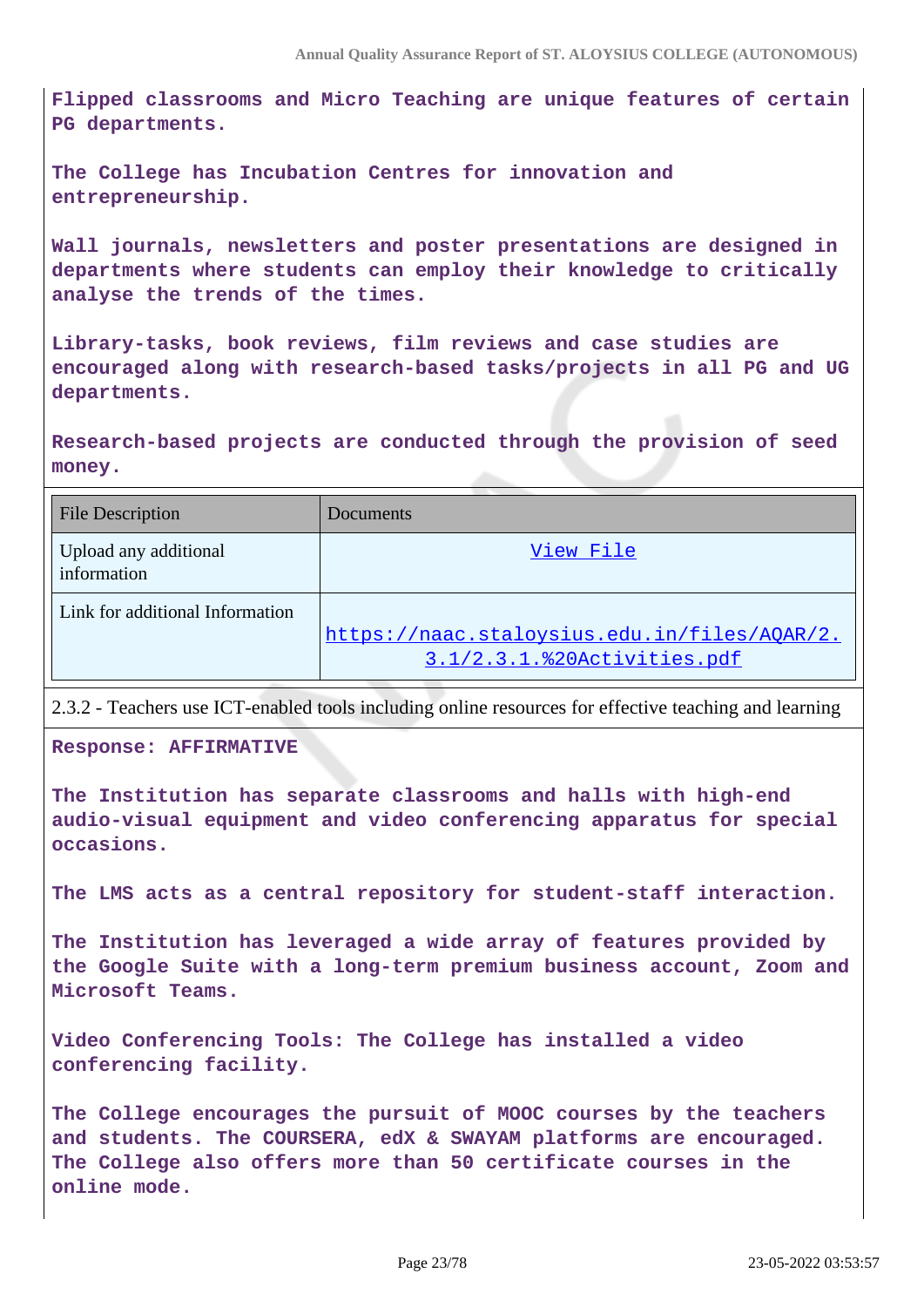**Databases: Digital databases like PROQUEST, NLIST, DELNET, J-GATE, E-JOURNALS, INTERLIBRARY LOAN (ILL), National Digital Library (NDL) etc., are available in the College. The College has been ranked several times in the top-ten list of usage of NLIST database.**

**250Mbps WIFI connectivity is available in all the buildings.**

**Student Connect: The College has developed a proprietary Student Management Software called STUDENT CONNECT.**

**In April-May 2020, during the peak of Covid-19 lockdown, the Institution conducted Free Online Courses through the LMS. More than 4,000 keen learners from over 200 institutions across the globe took advantage of these courses.**

| <b>File Description</b>                                                                                                                  | Documents                                                                                                                          |
|------------------------------------------------------------------------------------------------------------------------------------------|------------------------------------------------------------------------------------------------------------------------------------|
| Provide link for webpage<br>describing ICT enabled tools<br>including online resources for<br>effective teaching and learning<br>process | https://www.staloysius.edu.in/storage/files/<br>Academic%20year%202021-22/PDF%202021-22/AOAR<br>/2.3.2%20ICT%20ENABLED%20TOOLS.pdf |
| Upload any additional<br>information                                                                                                     | View File                                                                                                                          |

### **2.3.3 - Ratio of students to mentor for academic and other related issues**

### **2.3.3.1 - Number of mentors**

**314**

| <b>File Description</b>                                                           | Documents |
|-----------------------------------------------------------------------------------|-----------|
| Upload year-wise number of<br>students enrolled and full-time<br>teachers on roll | View File |
| Circulars with regard to<br>assigning mentors to mentees                          | View File |

2.3.4 - Preparation and adherence to Academic Calendar and Teaching Plans by the institution

**RESPONSE: AFFIRMATIVE**

**The academic calendar of St Aloysius College (Autonomous) delineates a pre-approved schedule for teaching, Continuous Internal Assessment (CIA) and end-semester examination, semester breaks and vacations.** 

**There are three levels of planning and execution:**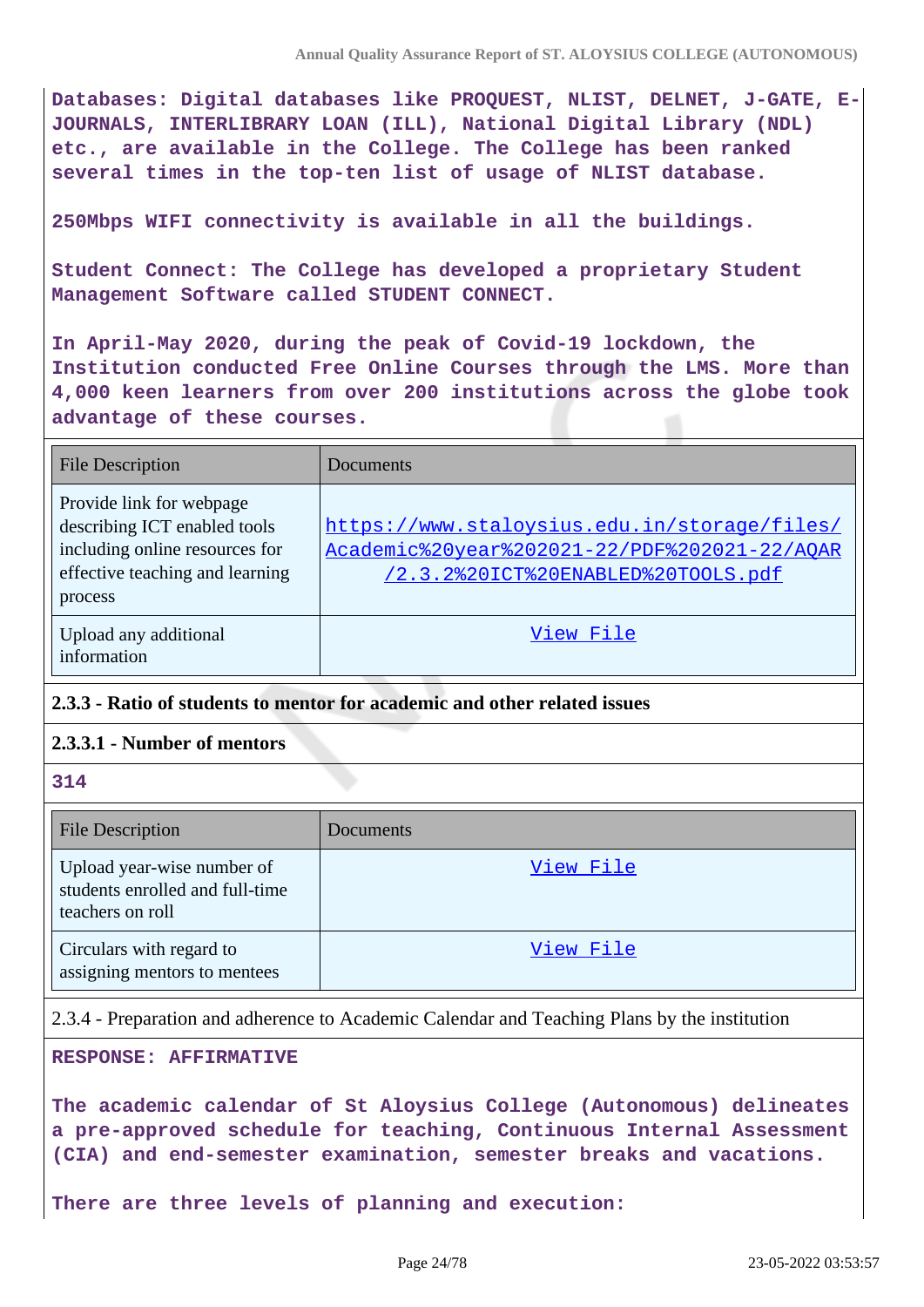**1. Institutional level:**

**1.1 Annual strategic plan (ASP): The Institution organises ASP before the commencement of the academic year.**

**1.2 Academic calendar: The College has established a committee whose task is to prepare the academic calendar for the odd and even semesters at the beginning of each academic year. St Aloysius College (Autonomous) has 76 statutory and non-statutory student associations.**

**2. Departmental level:**

**2.1 Department calendar and teaching plan: Teaching plans, a detailed teaching schedule (module-wise/chapter-wise), are prepared by the faculty members that facilitate the planned and timely completion of the approved syllabus.**

**2.2 Department meetings and quality circles: The teaching-learning strategies of various programmes are planned during the departmental meetings.**

**3. Teacher level:**

**3.1 Course plan: Course allocation is done considering the faculty preference and expertise. The Course plan is prepared in detail by the respective teacher.**

**3.2 Adherence to the teaching plan: The Individual Block Directors, Deans and HODs monitor the adherence to the academic calendar on a regular basis.**

| <b>File Description</b>                                               | <b>Documents</b> |
|-----------------------------------------------------------------------|------------------|
| Upload the Academic Calendar<br>and Teaching Plans during the<br>year | <u>View File</u> |

### **2.4 - Teacher Profile and Quality**

#### **2.4.1 - Number of full-time teachers against sanctioned posts during the year**

**314**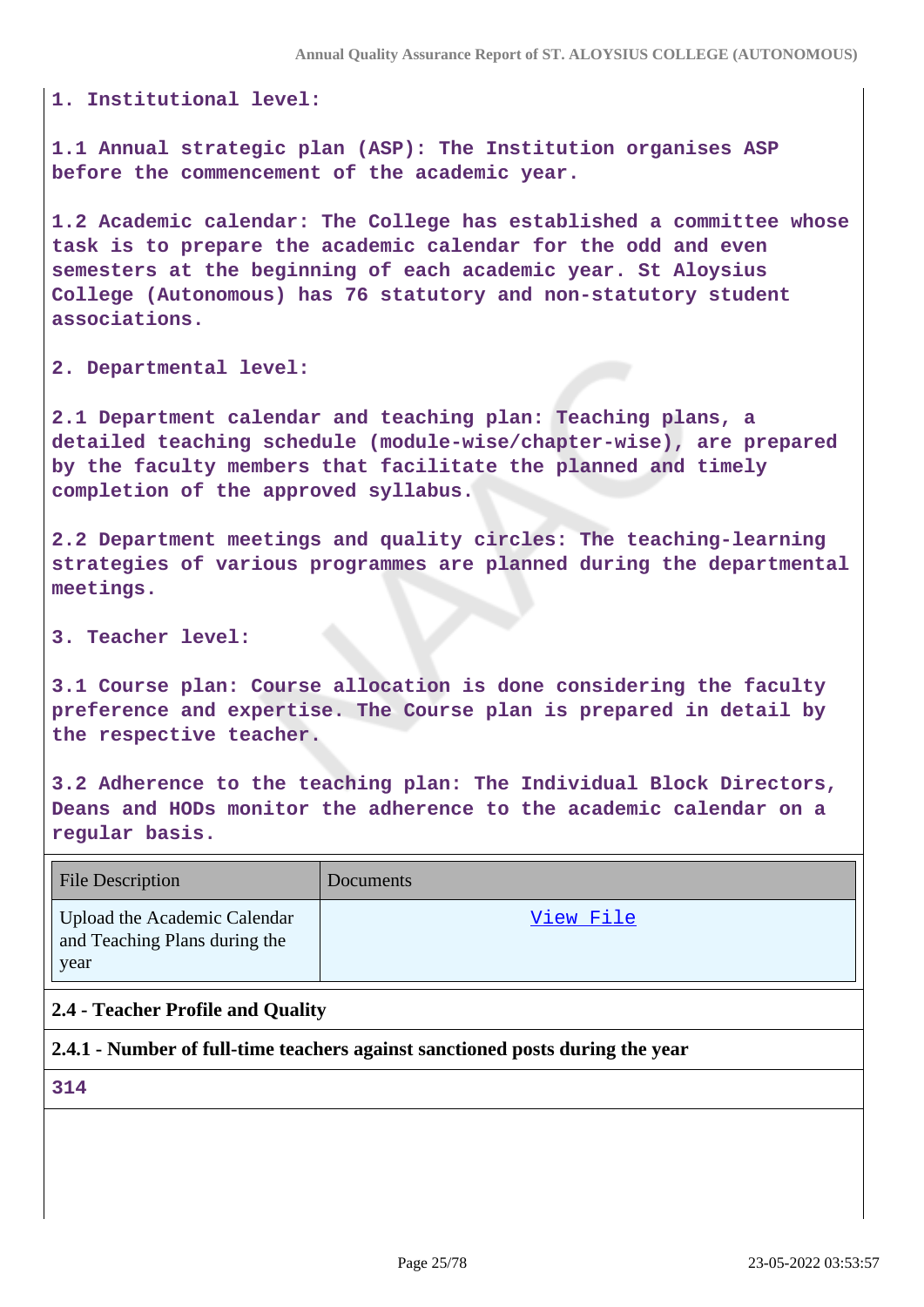| <b>File Description</b>                                           | Documents        |
|-------------------------------------------------------------------|------------------|
| Year-wise full-time teachers and<br>sanctioned posts for the year | View File        |
| List of the faculty members<br>authenticated by the Head of HEI   | View File        |
| Any additional information                                        | No File Uploaded |

# **2.4.2 - Number of full-time teachers with PhD/ D.M. / M.Ch. / D.N.B Super-Specialty / DSc / DLitt during the year**

#### **99**

| <b>File Description</b>                                                                                                                                          | Documents        |
|------------------------------------------------------------------------------------------------------------------------------------------------------------------|------------------|
| List of number of full-time<br>teachers with PhD./ D.M. /<br>M.Ch. / D.N.B Super-Specialty /<br>D.Sc. / D.Litt. and number of full-<br>time teachers for 5 years | View File        |
| Any additional information                                                                                                                                       | No File Uploaded |

# **2.4.3 - Total teaching experience of full-time teachers in the same institution: (Full-time teachers' total teaching experience in the current institution)**

### **2824**

| <b>File Description</b>                                                                             | Documents        |
|-----------------------------------------------------------------------------------------------------|------------------|
| List of teachers including their<br>PAN, designation, Department<br>and details of their experience | View File        |
| Any additional information                                                                          | No File Uploaded |

### **2.5 - Evaluation Process and Reforms**

**2.5.1 - Number of days from the date of last semester-end/ year- end examination till the declaration of results during the year**

**15**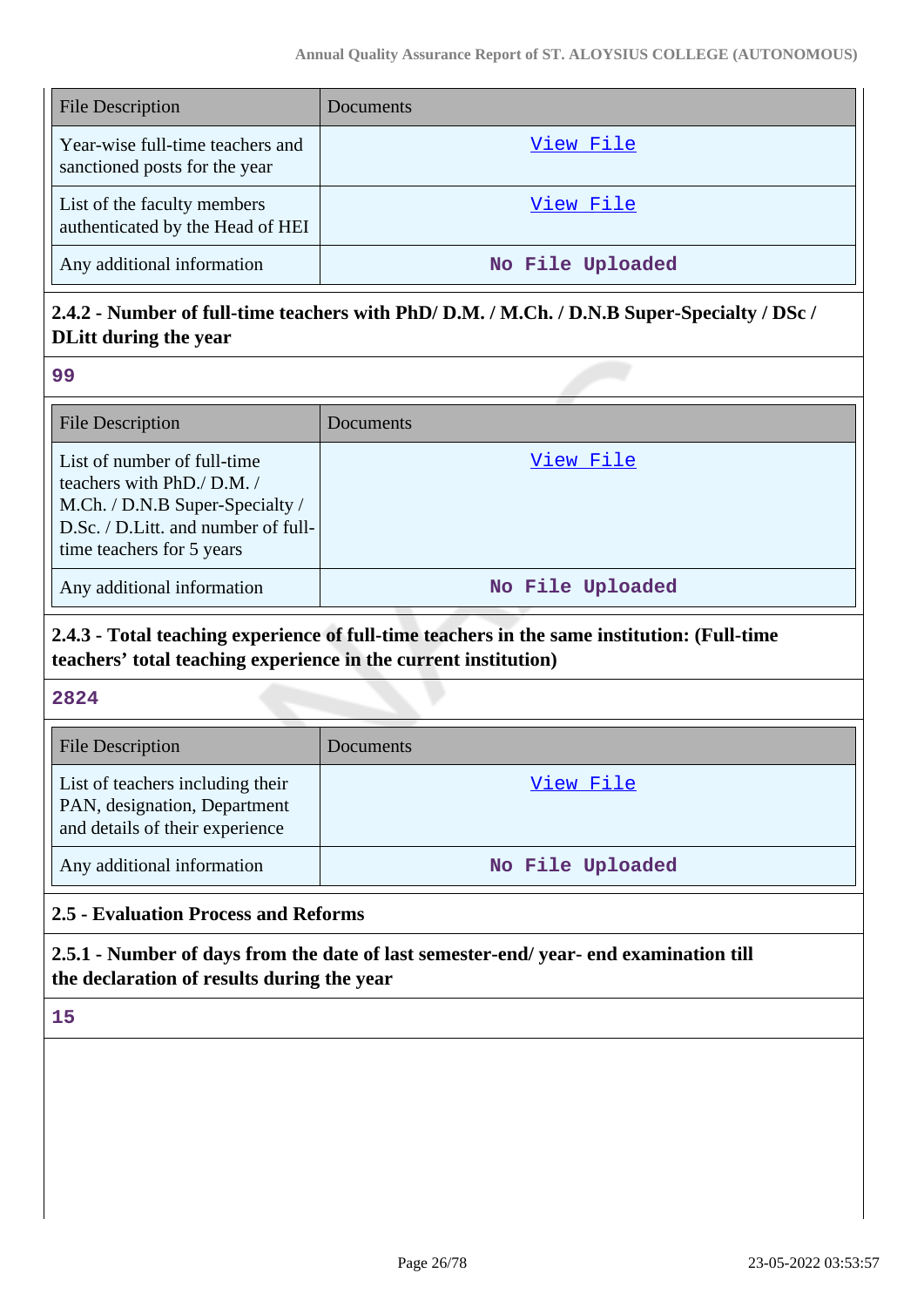| <b>File Description</b>                                                                                                     | Documents |
|-----------------------------------------------------------------------------------------------------------------------------|-----------|
| List of Programmes and the date<br>of last semester-end / year-end<br>examinations and the date of<br>declaration of result | View File |
| Any additional information                                                                                                  | View File |

# **2.5.2 - Number of students' complaints/grievances against evaluation against the total number who appeared in the examinations during the year**

**1.19**

| <b>File Description</b>                                                                                      | Documents |
|--------------------------------------------------------------------------------------------------------------|-----------|
| Upload the number of complaints<br>and total number of students who<br>appeared for exams during the<br>year | View File |
| Upload any additional<br>information                                                                         | View File |

2.5.3 - IT integration and reforms in the examination procedures and processes including Continuous Internal Assessment (CIA) have brought in considerable improvement in the Examination Management System (EMS) of the Institution

**RESPONSE: AFFIRMATIVE**

**The Institution has a well-established state-of-the-art Office of Controller of Examinations (COE).**

**The technology integration in various processes is given below:**

**1.Examination procedure and Integration technology in examinations:** 

- **Question papers for the end-semester Examination are set by the External Subject Experts of the respective programmes.**
- **The College website is used to communicate exam-related news.**
- **Valuation: Coding of answer scripts enables a high level of confidentiality in valuation.**

**2. Continuous Internal Assessment Systems (CIA)**

**College has adopted the 'Blended Learning Model' which incorporates online tests of CIA at both the UG and the PG levels.**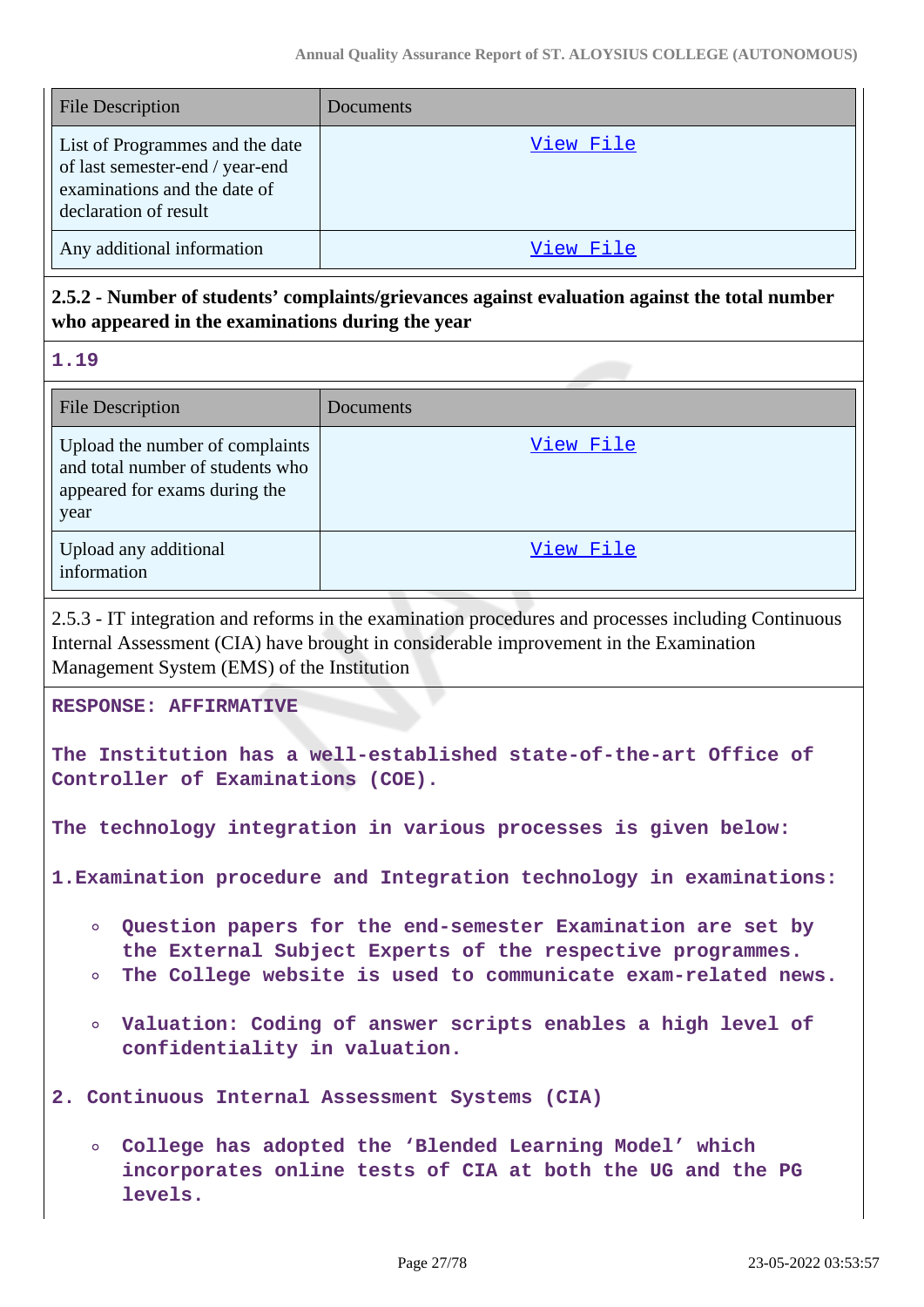- **EMS has been upgraded with the automation of attendance and calculation of corresponding marks for CIA.**
- **The Following reforms are initiated in the examination procedures:**
- **State-of-the-art marks/grade cards on special paper with 22 built-in security features**
- **Advanced copying and printing systems have been installed in the COE office**
- **Internal Examination Portal with high security and antimalpractice components for online internal exams**

**3. Divyangan friendly examination, disabled friendly venues, provision of scribes and customized question paper and provision for additional time to students with partial disabilities/challenges are adopted.**

#### **4. e based education patterns on the basis of Bloom's Taxonomy.**

| <b>File Description</b>                  | Documents |
|------------------------------------------|-----------|
| Upload any additional<br>information     | View File |
| Paste link for additional<br>Information | NIL       |

#### **2.6 - Student Performance and Learning Outcomes**

2.6.1 - Programme Outcomes and Course Outcomes for all Programmes offered by the institution are stated and displayed on the website and communicated to teachers and students

**Response: AFFIRMATIVE**

**The Institution has adopted the Learning Outcomes-based Curriculum Framework (LOCF) to suit the present day needs of the students and help them to secure their path towards higher studies.**

**Programme Outcomes: Developed based on the mission and vision of the Institution.**

**Program Specific Outcomes: Describe the skills graduates will possess after completing each programme.**

**Course Outcomes: Individual course outcomes detailed after extensive discussions at the department level. Graduate attributes: At the completion of the programme, the graduates of the Institution will**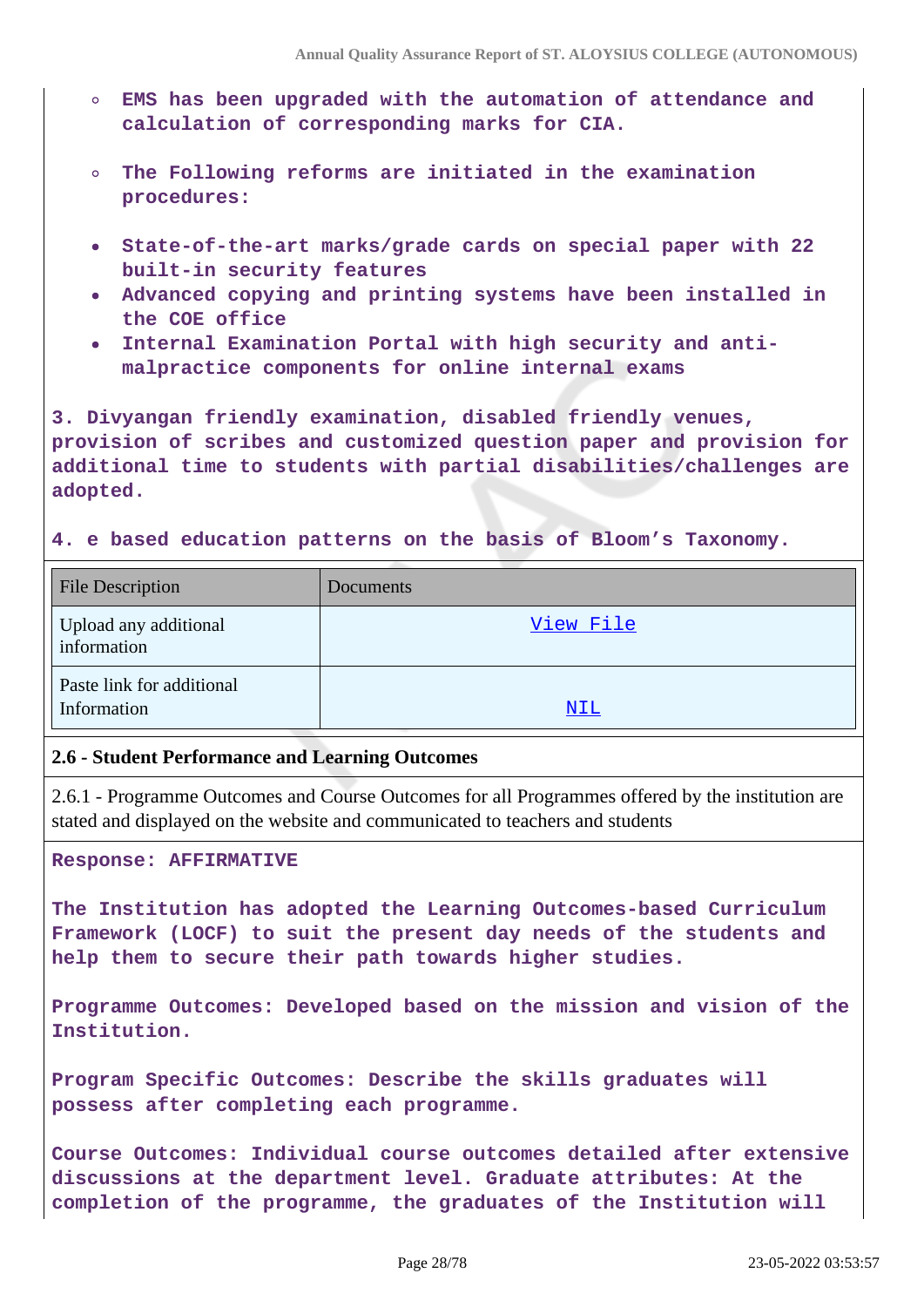#### **be able to:**

- **Apply skills acquired to solve complex problems.**
- **Translate their learning for the betterment of the society and the environment.**
- **Contribute to the advancement of knowledge.**
- **Formulation of POs, PSOs and COs:**  $\bullet$
- **The BOS of the department meticulously looks into the course**  $\bullet$ **objectives of each course and verifies the course outcomes.**
- **The Directors, Deans and HODs in the College design the POs,**  $\bullet$ **PSOs and COs and are carefully scrutinized by the Academic Council.**
- **Communication of POs, PSOs and Cos are communicated to public through the College website.**
- **The IQAC and OBE Committee (Key Resource Persons) of the College regularly organize Faculty Development Programmes on outcome-based education (OBE).**

| <b>File Description</b>                                     | Documents        |
|-------------------------------------------------------------|------------------|
| Upload COs for all courses<br>(exemplars from the Glossary) | View File        |
| Upload any additional<br>information                        | No File Uploaded |
| Link for additional Information                             | Nil              |

2.6.2 - Attainment of Programme Outcomes and Course Outcomes as evaluated by the institution

**RESPONSE: AFFIRMATIVE**

- **As per University guidelines, the weightage between CIA and End Semester Exams for UG and PG is 20:80 and 30:70 respectively.**
- **Assessment Tools for the Continuous Internal Assessment (CIA), the Formative Assessment consists of two internal tests for 50 marks each and several assessment methodologies as decided by the course teacher for 50 marks totalling up to 100 marks.**
- **Clear Rubrics are framed for:**
- **Quiz, assignments, project, internship, seminar and lab works**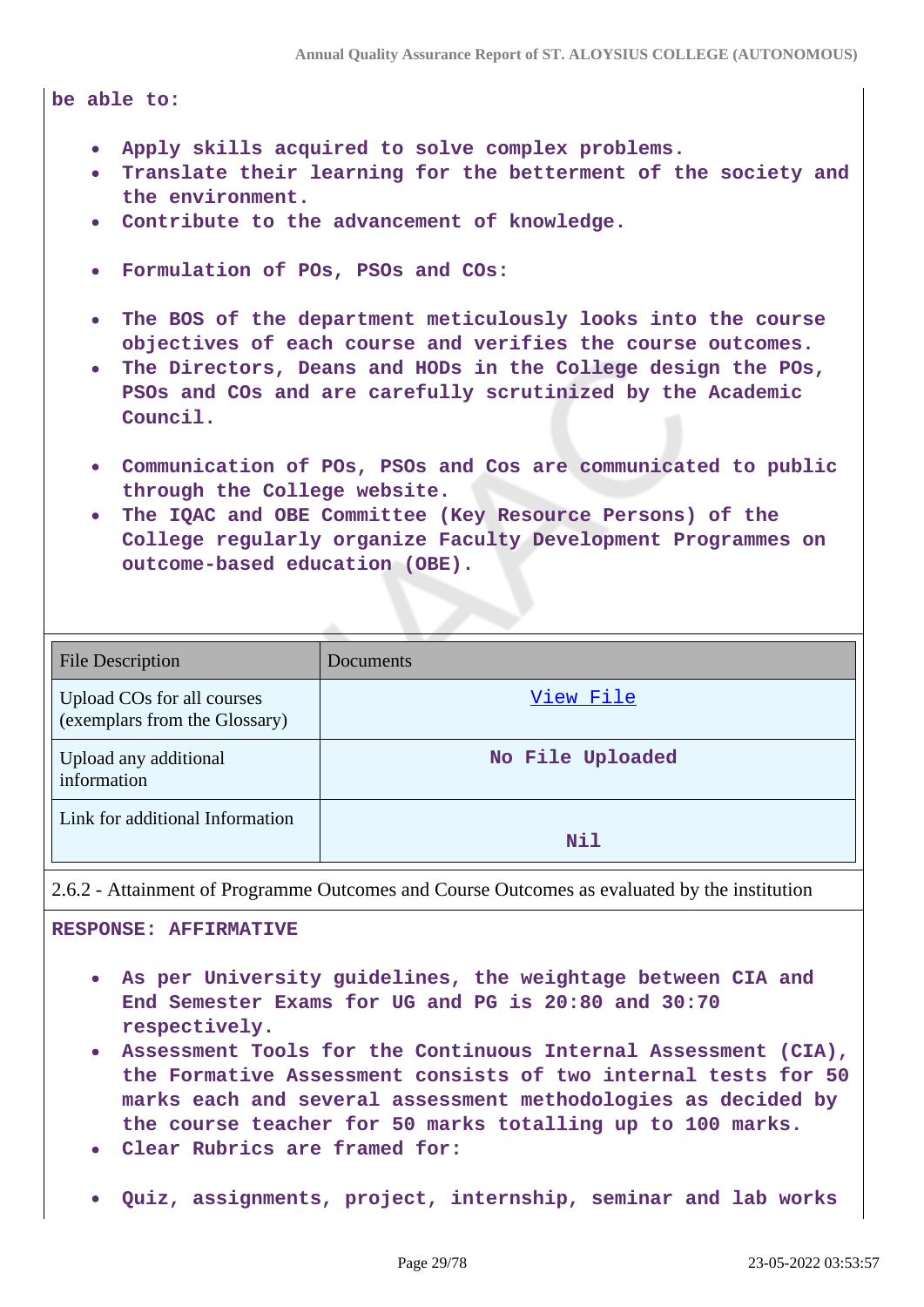- **Project evaluation**
- **Extension activities**
- **Co-curricular and extracurricular activities**

**3. Evaluation of POs, PSOs and COs attainment: POs, PSOs and COs attainment benchmarks are set by the OBE committee.**

- **The Board of Studies, the Academic Council and the Governing**  $\bullet$ **Body review and evaluate the results and provide their comments and suggestions for assurance of achievement of POs, PSOs and COs.**
- **The method uses a five-point itemized scale ranging from lower (1), low (2), moderate (3), high (4) and higher (5) to compute the attainment of Course outcome.**
- **Using this method, the attainment of Course Outcome was found to be in the range of moderate to high at the undergraduate level and high to higher at the postgraduate level.**

| <b>File Description</b>                  | Documents |
|------------------------------------------|-----------|
| Upload any additional<br>information     | View File |
| Paste link for additional<br>Information | NIL       |

### **2.6.3 - Pass Percentage of students**

### **2.6.3.1 - Total number of final year students who passed in the examinations conducted by Institution**

#### **2290**

| <b>File Description</b>                                                                                        | Documents                                                                                                                     |
|----------------------------------------------------------------------------------------------------------------|-------------------------------------------------------------------------------------------------------------------------------|
| Upload list of Programmes and<br>number of students appear for<br>and passed in the final year<br>examinations | View File                                                                                                                     |
| Upload any additional<br>information                                                                           | No File Uploaded                                                                                                              |
| Paste link for the annual report                                                                               | https://www.staloysius.edu.in/storage/files/<br>Academic%20year%202021-22/PDF%202021-22/AOAR<br>/college%20magzine%202021.pdf |

#### **2.7 - Student Satisfaction Survey**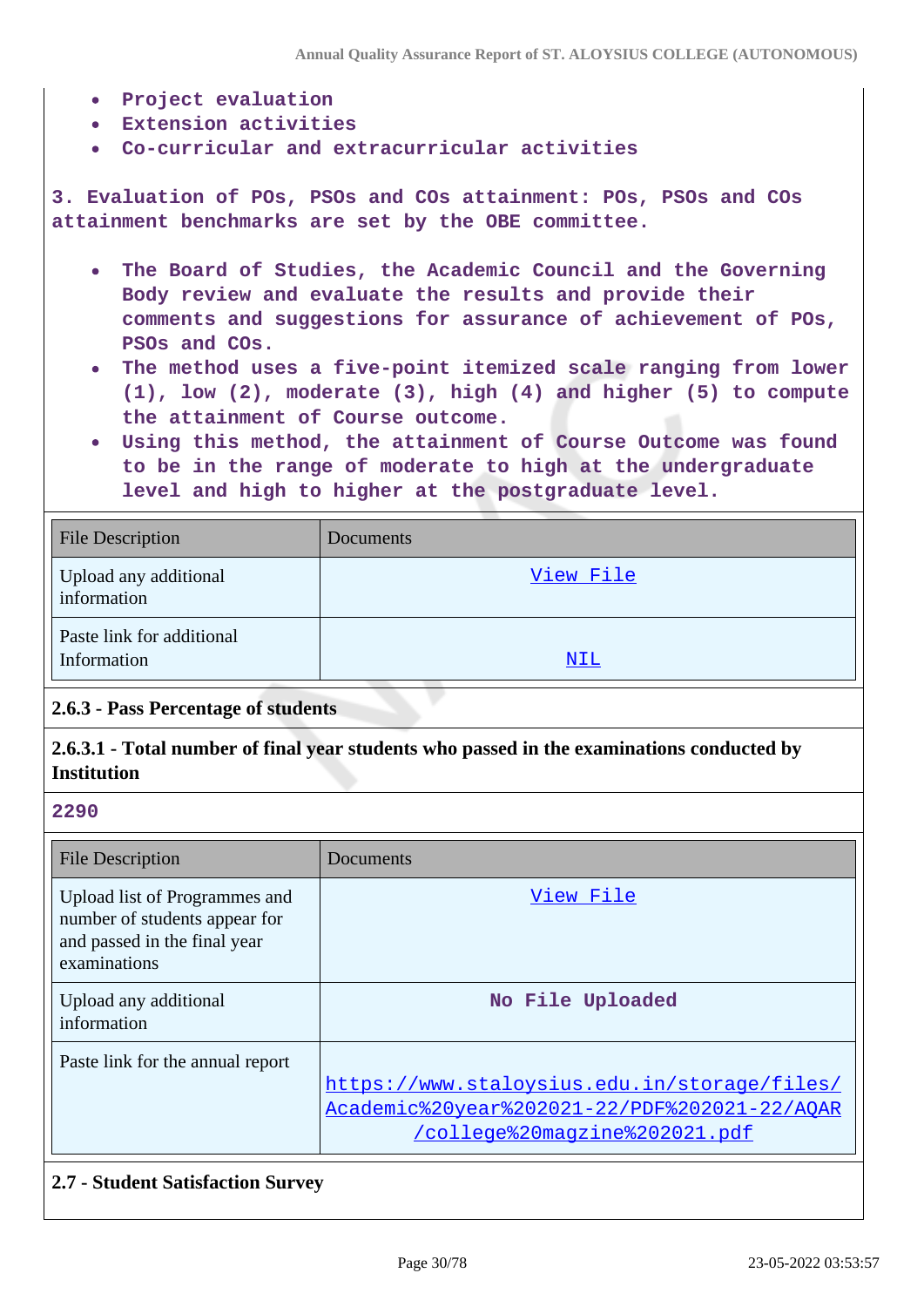**2.7.1 - Student Satisfaction Survey (SSS) on overall institutional performance (Institution may design its own questionnaire). Results and details need to be provided as a weblink**

[https://www.staloysius.edu.in/storage/files/Academic%20year%202021-2](https://www.staloysius.edu.in/storage/files/Academic%20year%202021-22/PDF%202021-22/AQAR/New%20folder/SSS%20Final%202022.pdf) [2/PDF%202021-22/AQAR/New%20folder/SSS%20Final%202022.pdf](https://www.staloysius.edu.in/storage/files/Academic%20year%202021-22/PDF%202021-22/AQAR/New%20folder/SSS%20Final%202022.pdf)

# **RESEARCH, INNOVATIONS AND EXTENSION**

### **3.1 - Promotion of Research and Facilities**

3.1.1 - The institution's research facilities are frequently updated and there is a well-defined policy for promotion of research which is uploaded on the institutional website and implemented

#### **RESPONSE: AFFIRMATIVE**

- $\bullet$ **Research projects and research papers are screened by Plagiarism software, Turnitin iThenticate.**
- **Collection of books:**
- **Departmental Libraries :10,545**
- **Central Library : 1.49 lakh**
- **National/International Journals: 244**  $\bullet$
- **E-Journals : 16,316**
- **Digital Databases : 06**
- **Optical fibre networks with a lease line**
- **There are 50 Science Laboratories; 09 laboratories are exclusively for research.**
- **54 pieces of equipment are of more than Rs 1,00,000 value.**
- **The Institution has received two major grants, the UGC-STRIDE Component-1 and DBT BUILDER.**
- **The Institution has signed 33 international and 42 National MOUs for research and faculty/students exchange programmes.**
- **Four research journals are published by the College with ISSN citations:**
- **Al-Shodhana: A multi-disciplinary refereed research journal**  $\bullet$ 
	- **Aloysian Journal of Management Research**
	- **Deeksha, a bi-annual peer-reviewed journal of Social Work**

**-Amar Konkani, for promoting the regional language Konkani and local culture.**

- **An average annual research grant of Rs. 11.605 Lakh is disbursed as seed money for the faculty and students.**
- **The Institution has been recognized as a Research Centre by**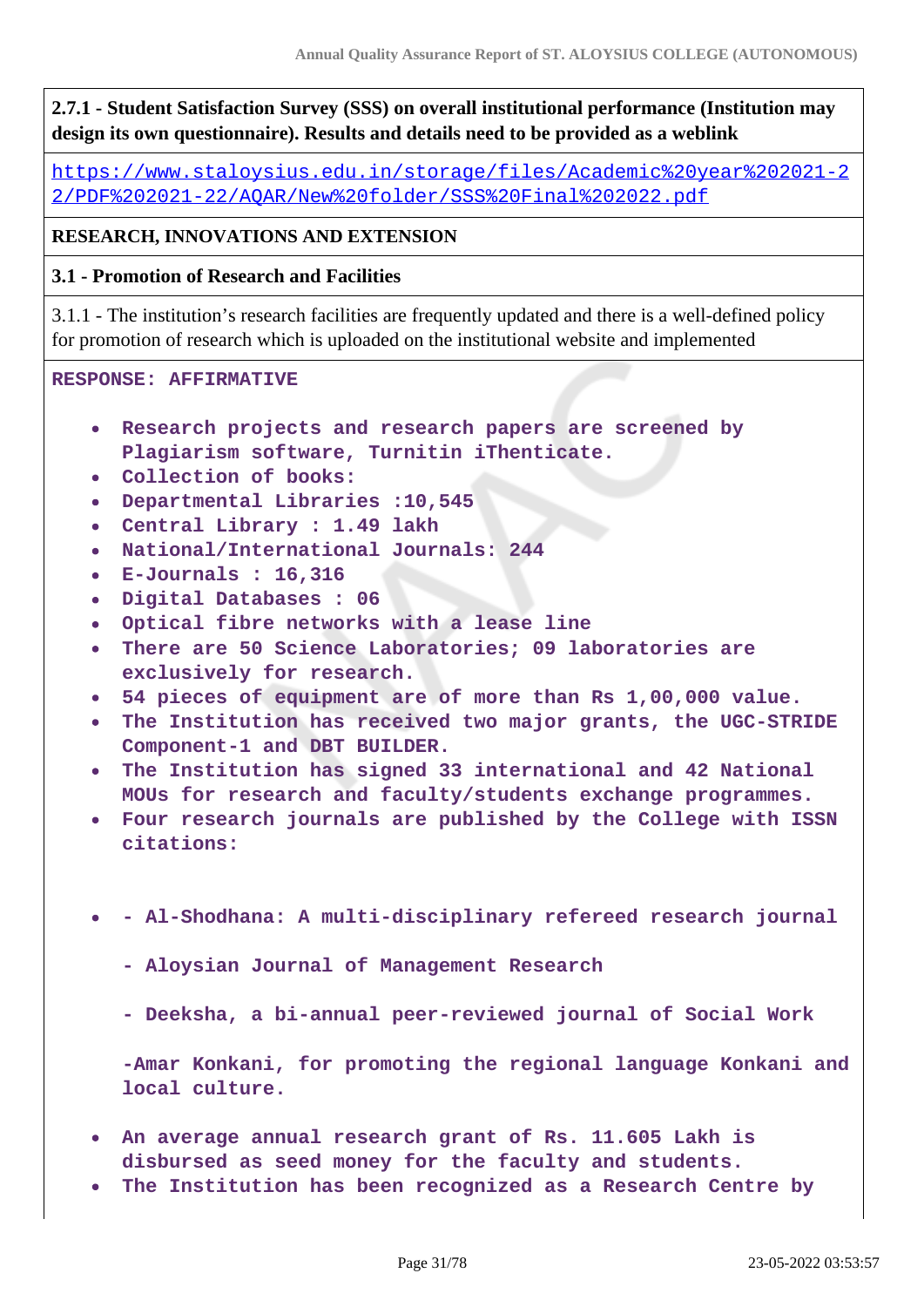**the Mangalore and Tumkur Universities.**

- **23 faculty members have been recognized as Research Guides by Mangalore University and other Universities.**
- **99 faculty members have secured their Ph.D Degrees.**  $\bullet$

| <b>File Description</b>                                                                                                              | Documents                                                  |
|--------------------------------------------------------------------------------------------------------------------------------------|------------------------------------------------------------|
| Upload the Minutes of the<br>Governing Council/<br>Syndicate/Board of Management<br>related to research promotion<br>policy adoption | View File                                                  |
| Provide URL of policy document<br>on promotion of research<br>uploaded on the website                                                | https://www.staloysius.edu.in/research/resea<br>rch-policy |
| Any additional information                                                                                                           | View File                                                  |

### **3.1.2 - The institution provides seed money to its teachers for research**

**3.1.2.1 - Seed money provided by the institution to its teachers for research during the year (INR in lakhs)**

#### **27.44**

| <b>File Description</b>                                                                                              | Documents |
|----------------------------------------------------------------------------------------------------------------------|-----------|
| Minutes of the relevant bodies of<br>the institution regarding seed<br>money                                         | View File |
| Budget and expenditure<br>statements signed by the Finance<br>Officer indicating seed money<br>provided and utilized | View File |
| List of teachers receiving grant<br>and details of grant received                                                    | View File |
| Any additional information                                                                                           | View File |

# **3.1.3 - Number of teachers who were awarded national / international fellowship(s) for advanced studies/research during the year**

**01**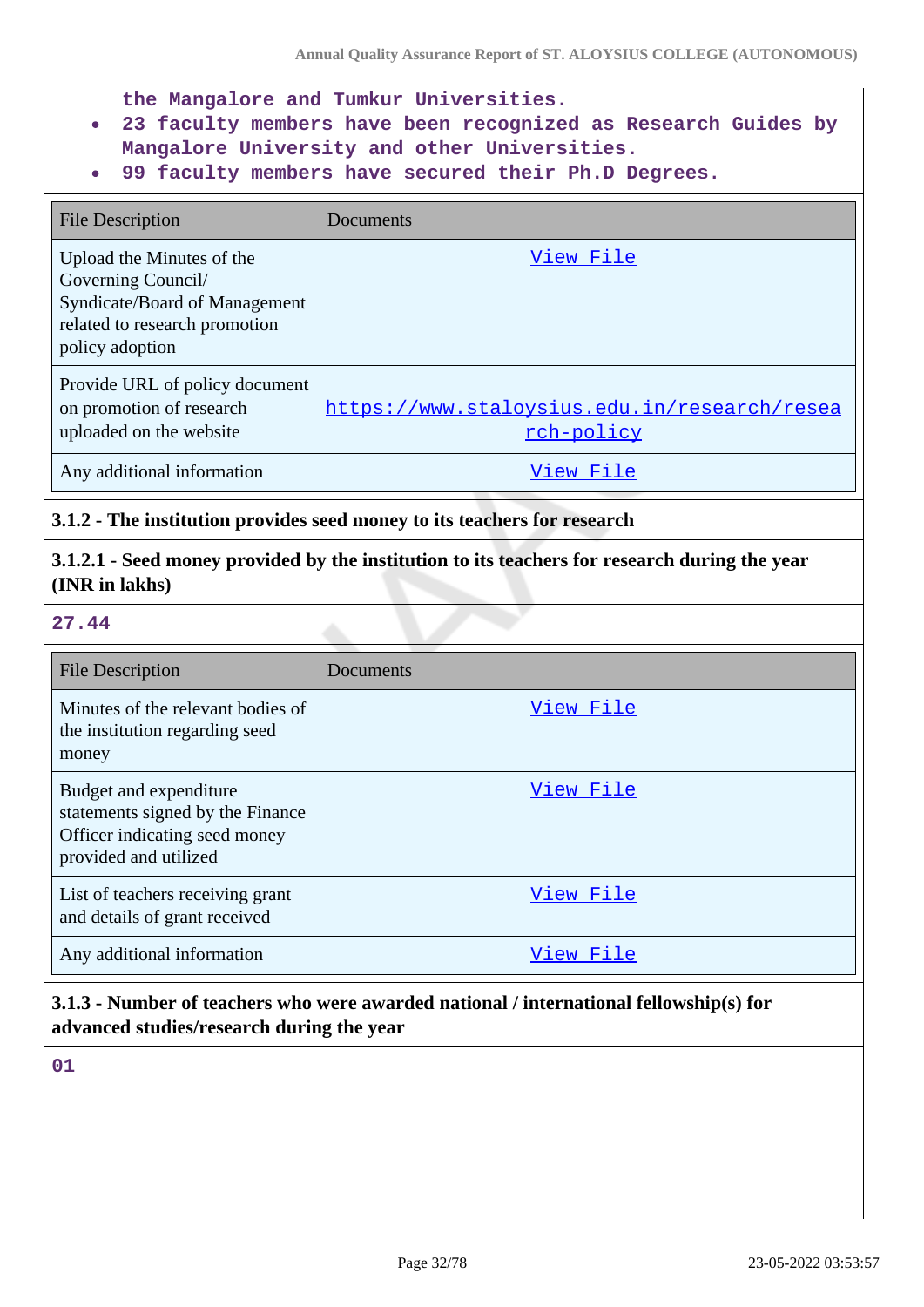| <b>File Description</b>                                              | Documents        |
|----------------------------------------------------------------------|------------------|
| e-copies of the award letters of<br>the teachers                     | View File        |
| List of teachers and details of<br>their international fellowship(s) | View File        |
| Any additional information                                           | No File Uploaded |

### **3.2 - Resource Mobilization for Research**

**3.2.1 - Grants received from Government and Non-Governmental agencies for research projects, endowments, Chairs during the year (INR in Lakhs)**

#### **273.89**

| <b>File Description</b>                                                                                                 | Documents        |
|-------------------------------------------------------------------------------------------------------------------------|------------------|
| e-copies of the grant award<br>letters for research projects<br>sponsored by non-governmental<br>agencies/organizations | View File        |
| List of projects and grant details                                                                                      | View File        |
| Any additional information                                                                                              | No File Uploaded |

## **3.2.2 - Number of teachers having research projects during the year**

**10**

| <b>File Description</b>                      | Documents  |
|----------------------------------------------|------------|
| Upload any additional<br>information         | View File  |
| Paste link for additional<br>Information     | <u>NIL</u> |
| List of research projects during<br>the year | View File  |

# **3.2.3 - Number of teachers recognised as research guides**

**23**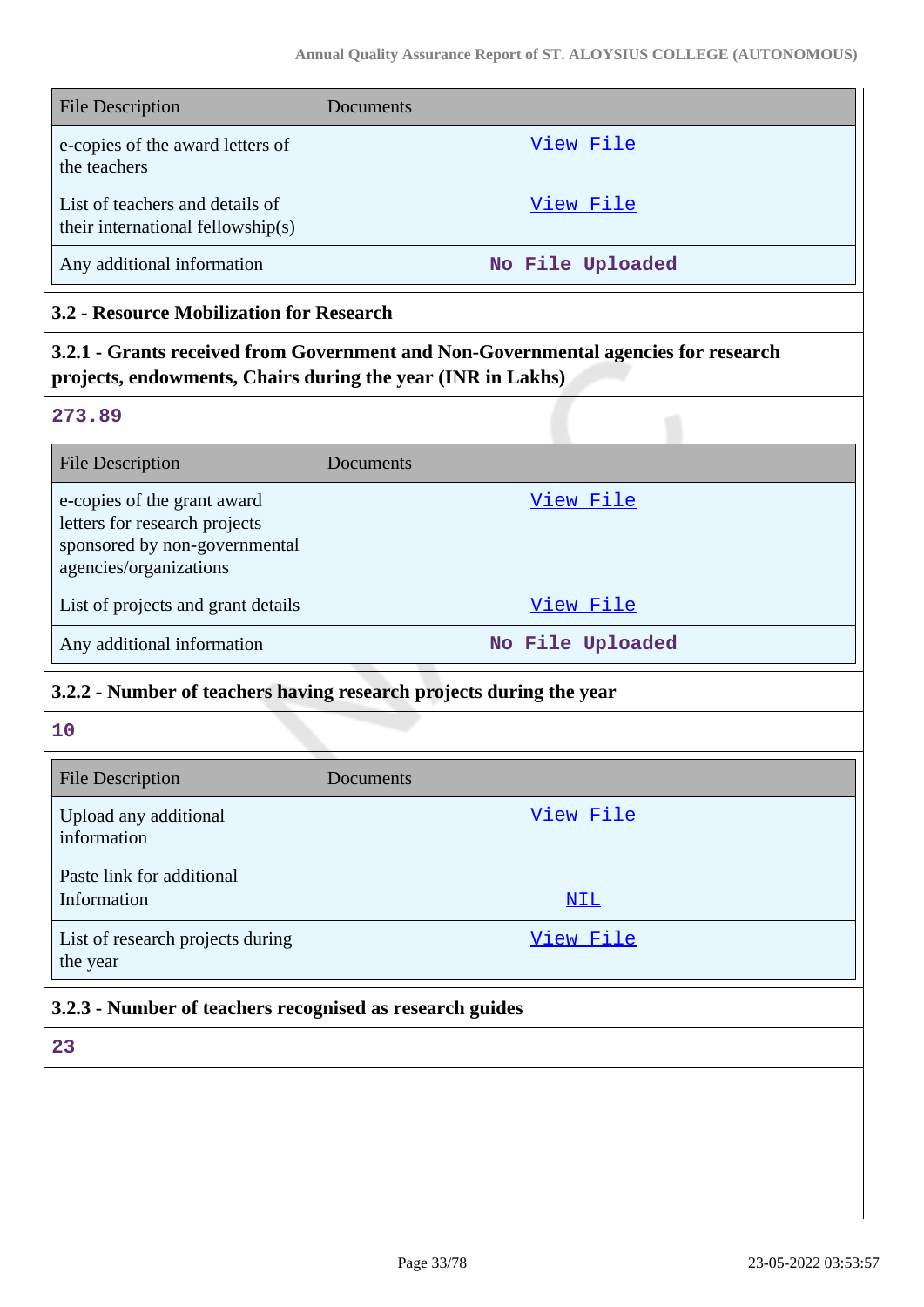| <b>File Description</b>                                                                     | Documents |
|---------------------------------------------------------------------------------------------|-----------|
| Upload copies of the letter of the<br>university recognizing teachers<br>as research guides | View File |
| Institutional data in Prescribed<br>format                                                  | View File |

# **3.2.4 - Number of departments having research projects funded by Government and Non-Government agencies during the year**

**07**

| <b>File Description</b>                             | Documents                                                                                                                                                                                  |
|-----------------------------------------------------|--------------------------------------------------------------------------------------------------------------------------------------------------------------------------------------------|
| Supporting document from<br><b>Funding Agencies</b> | View File                                                                                                                                                                                  |
| Paste link to funding agencies'<br>website          | https://www.staloysius.edu.in/storage/files/<br>Academic%20year%202021-22/PDF%202021-22/AQAR<br>/New%20folder/3.2.4%20List%20of%20project%20<br>and%20qrant%20details(Data%20Template).pdf |
| Any additional information                          | View File                                                                                                                                                                                  |

### **3.3 - Innovation Ecosystem**

3.3.1 - Institution has created an ecosystem for innovations and creation and transfer of knowledge supported by dedicated centres for research, entrepreneurship, community orientation, incubation, etc.

#### **RESPONSE: AFFIRMATIVE**

- **The Institution has constituted the Innovation and Entrepreneurship Cell to support and motivate student startups by granting seed money.**
- **An exclusive office of the Dean, Entrepreneurship and Consultancy has been created to support start-ups.**
- **Project-based learning, industry internship, social outreach programmes, extra-curricular & co-curricular associations and student newsletters are promoted among students.**
- **Innovative Certificate programmes in Vermi-technology, Aquarium maintenance, Post Graduate Diploma in Fermentation and Bioprocessing under the Biotechnology Skill (BiSEP) programme supported by GoK and DBT, GoI are conducted.**
- **Courses have been offered to students of IT in collaboration with National Entrepreneurship Network from Wadhwani Foundation/Wadhwani Global University.**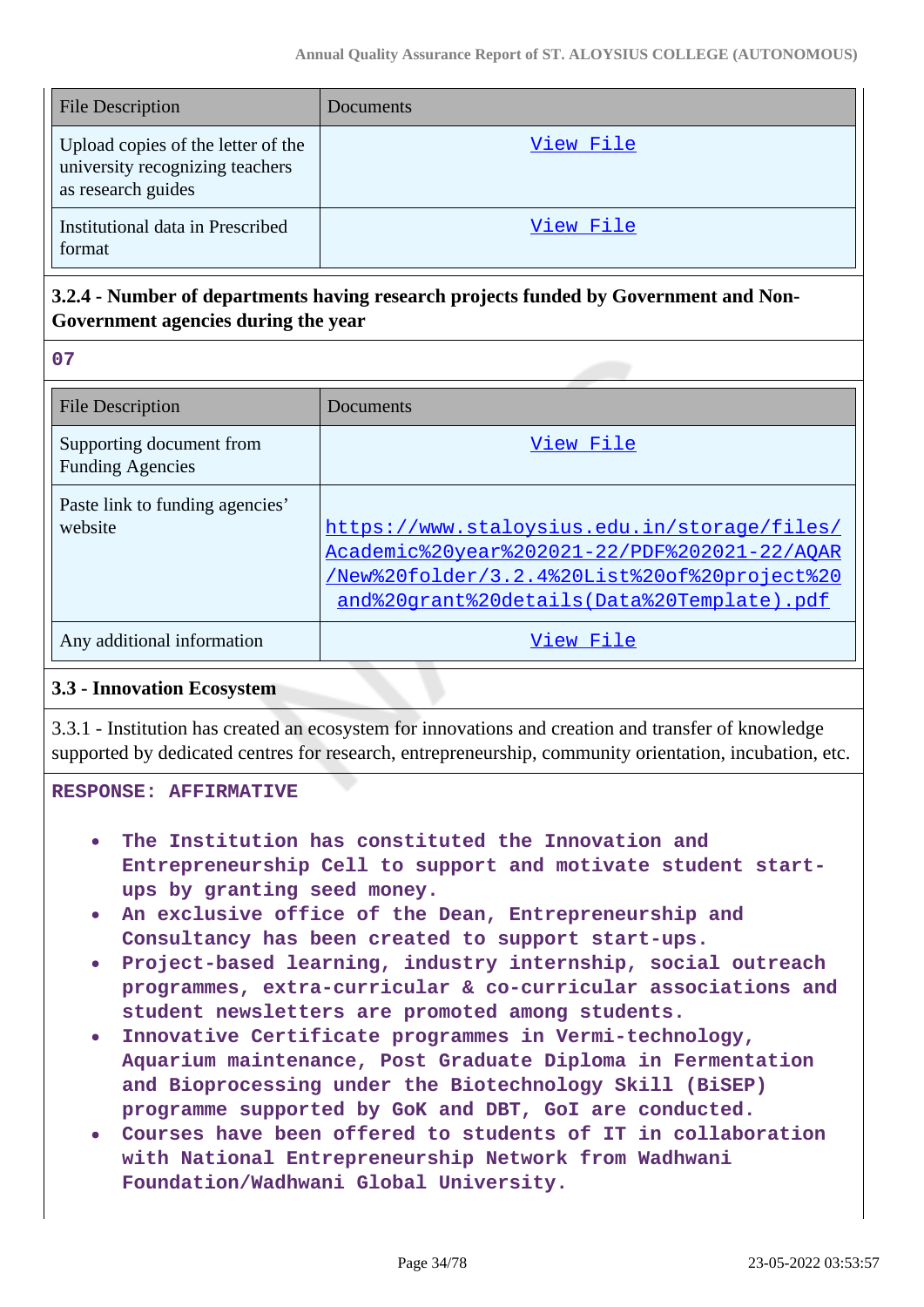- **A unique Vermibin, Community Radio Sarang 107.8 FM, Listening & Learning Centre where students with emotional issues and problems can talk to professional counsellors.**
- **The College has adopted 5 villages under the Unnath Bharath Abhiyan (UBA) Programme.**
- **The College has established the Centre for Social Concern (CSC) and Centre for Environmental Concern (CEC).**
- **All PG Departments have industry representatives in their Board of Studies.**
- **91 seminars/conferences/workshops were organized during the**  $\bullet$ **assessment period.**
- **In 2019-2020, 02 biotechnology students got the Best**  $\bullet$ **Innovative Project Award by the Karnataka Science and Technology Academy, Government of Karnataka.**

| <b>File Description</b>                  | Documents  |
|------------------------------------------|------------|
| Upload any additional<br>information     | View File  |
| Paste link for additional<br>information | <u>NIL</u> |

# **3.3.2 - Number of workshops/seminars conducted on Research Methodology, Intellectual Property Rights (IPR), Entrepreneurship and Skill Development during the year**

**88**

| <b>File Description</b>                                 | Documents |
|---------------------------------------------------------|-----------|
| Report of the events                                    | View File |
| List of workshops/seminars<br>conducted during the year | View File |
| Any additional information                              | View File |

# **3.4 - Research Publications and Awards**

| 3.4.1 - The Institution ensures implementation<br>of its Code of Ethics for Research uploaded in<br>the website through the following: Research<br><b>Advisory Committee Ethics Committee</b><br>Inclusion of Research Ethics in the research<br>methodology course work Plagiarism check |  |  | A. All of the above |
|-------------------------------------------------------------------------------------------------------------------------------------------------------------------------------------------------------------------------------------------------------------------------------------------|--|--|---------------------|
| through authenticated software                                                                                                                                                                                                                                                            |  |  |                     |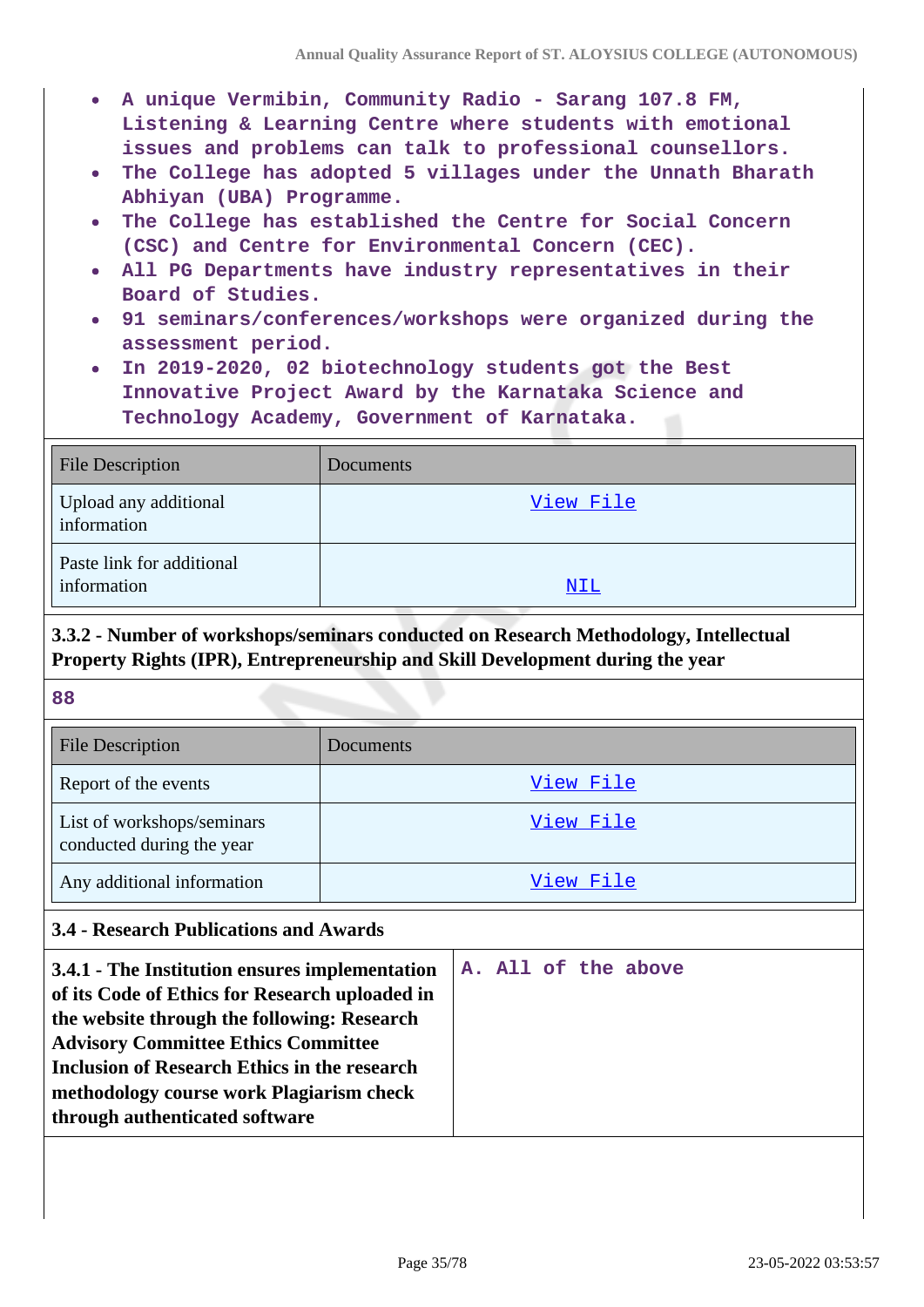| <b>File Description</b>                                                                                                                                                                      | Documents |
|----------------------------------------------------------------------------------------------------------------------------------------------------------------------------------------------|-----------|
| Code of Ethics for Research,<br><b>Research Advisory Committee</b><br>and Ethics Committee<br>constitution and list of members<br>of these committees, software<br>used for plagiarism check | View File |
| Any additional information                                                                                                                                                                   | View File |

**3.4.2 - Number of PhD candidates registered per teacher (as per the data given with regard to recognized PhD guides/ supervisors provided in Metric No. 3.2.3) during the year**

## **3.4.2.1 - Number of PhD students registered during the year**

### **17**

| <b>File Description</b>                                                                                  | Documents                                                  |
|----------------------------------------------------------------------------------------------------------|------------------------------------------------------------|
| URL to the research page on HEI<br>website                                                               | https://www.staloysius.edu.in/research/resea<br>rch-policy |
| List of PhD scholars and details<br>like name of the guide, title of<br>thesis, and year of registration | View File                                                  |
| Any additional information                                                                               | No File Uploaded                                           |

# **3.4.3 - Number of research papers per teacher in CARE Journals notified on UGC website during the year**

# **0.121**

| <b>File Description</b>                                                             | Documents        |
|-------------------------------------------------------------------------------------|------------------|
| List of research papers by title,<br>author, department, and year of<br>publication | View File        |
| Any additional information                                                          | No File Uploaded |

# **3.4.4 - Number of books and chapters in edited volumes / books published per teacher during the year**

**0.124**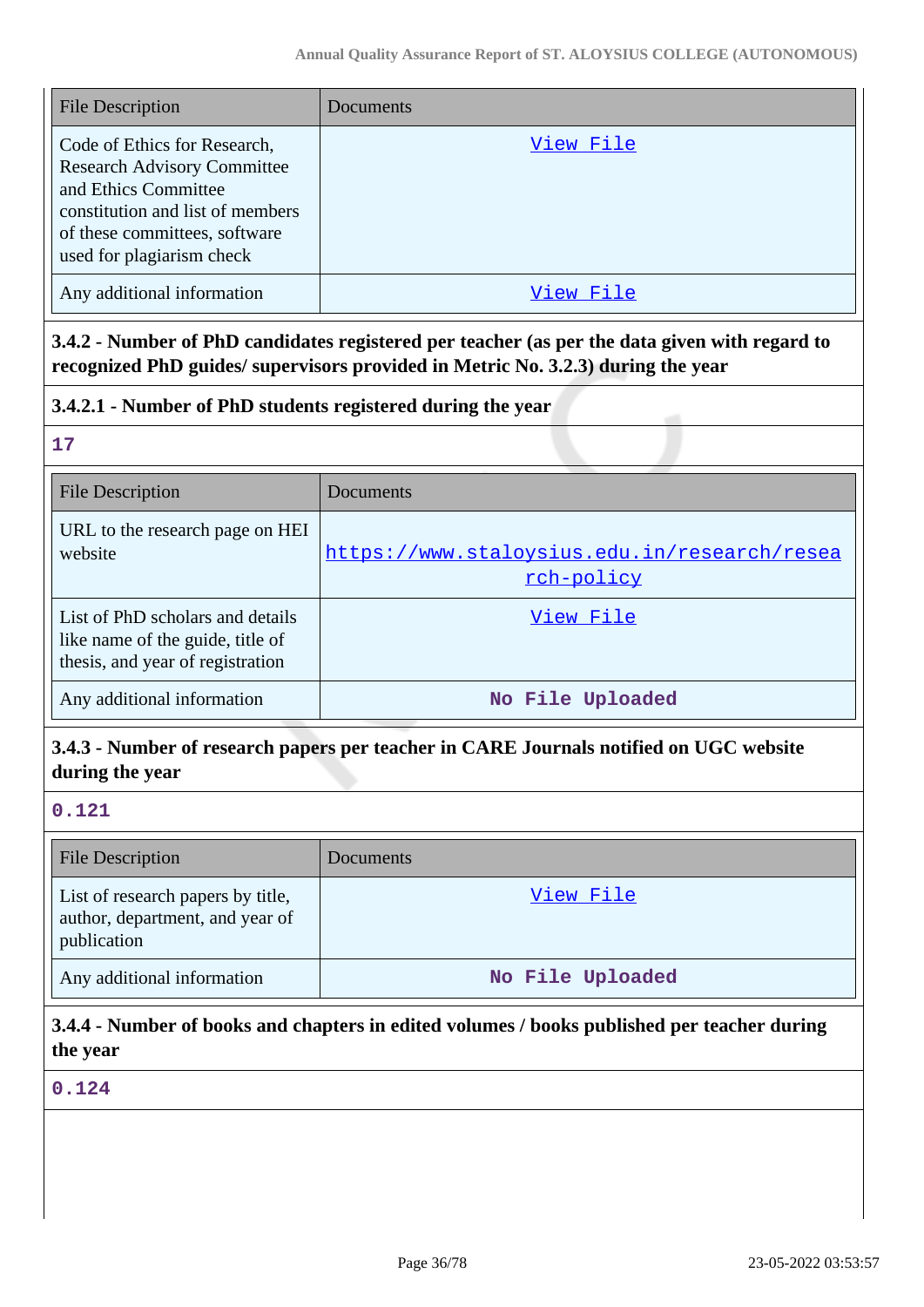| <b>File Description</b>                  | Documents  |
|------------------------------------------|------------|
| Upload any additional<br>information     | View File  |
| Paste link for additional<br>information | <u>NIL</u> |

# **3.4.5 - Bibliometrics of the publications during the year based on average Citation Index in Scopus/ Web of Science/PubMed**

## **3.4.5.1 - Total number of Citations in Scopus during the year**

**729**

| <b>File Description</b>                              | <b>Documents</b> |
|------------------------------------------------------|------------------|
| Any additional information                           | View File        |
| Bibliometrics of the publications<br>during the year | View File        |

**3.4.6 - Bibliometrics of the publications during the year based on Scopus/ Web of Science – h-Index of the University**

## **3.4.6.1 - h-index of Scopus during the year**

**14**

| <b>File Description</b>                                                                           | <b>Documents</b> |
|---------------------------------------------------------------------------------------------------|------------------|
| Bibiliometrics of publications<br>based on Scopus/ Web of Science<br>- h-index of the Institution | View File        |
| Any additional information                                                                        | No File Uploaded |

# **3.5 - Consultancy**

**3.5.1 - Revenue generated from consultancy and corporate training during the year (INR in lakhs)**

## **32.074**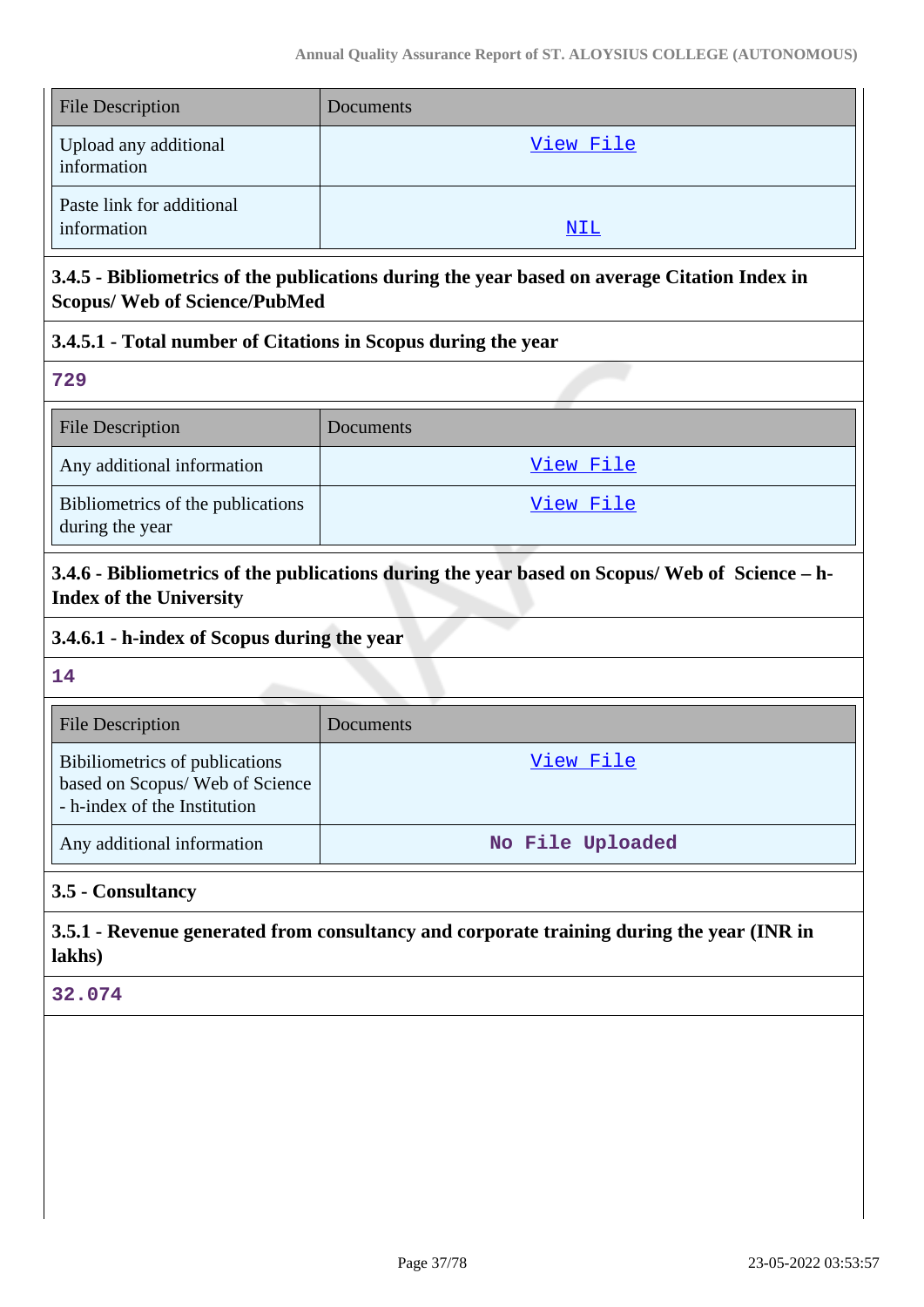| <b>File Description</b>                                                                                             | Documents        |
|---------------------------------------------------------------------------------------------------------------------|------------------|
| Audited statements of accounts<br>indicating the revenue generated<br>through consultancy and<br>corporate training | View File        |
| List of consultants and revenue<br>generated by them                                                                | View File        |
| Any additional information                                                                                          | No File Uploaded |

# **3.5.2 - Total amount spent on developing facilities, training teachers and clerical/project staff for undertaking consultancy during the year**

#### **8.765**

| <b>File Description</b>                                                                                                                                              | Documents        |
|----------------------------------------------------------------------------------------------------------------------------------------------------------------------|------------------|
| Audited statements of accounts<br>indicating the expenditure.<br>incurred on developing facilities<br>and training teachers and staff for<br>undertaking consultancy | View File        |
| List of training programmes,<br>teachers and staff trained for<br>undertaking consultancy                                                                            | View File        |
| List of facilities and staff<br>available for undertaking<br>consultancy                                                                                             | View File        |
| Any additional information                                                                                                                                           | No File Uploaded |

## **3.6 - Extension Activities**

3.6.1 - Extension activities carried out in the neighbourhood sensitising students to social issues for their holistic development, and the impact thereof during the year

#### **RESPONSE: AFFIRMATIVE**

**1. SAHAAYA a 40-hour extension/ voluntary service programme under the leadership of the Centre for Social Concern for UG students during the first 4 semesters .**

**Impact:**

**Every student is initiated into voluntary service. Students are sensitized to accompany orphans, the elderly, the differently abled and the marginalized.**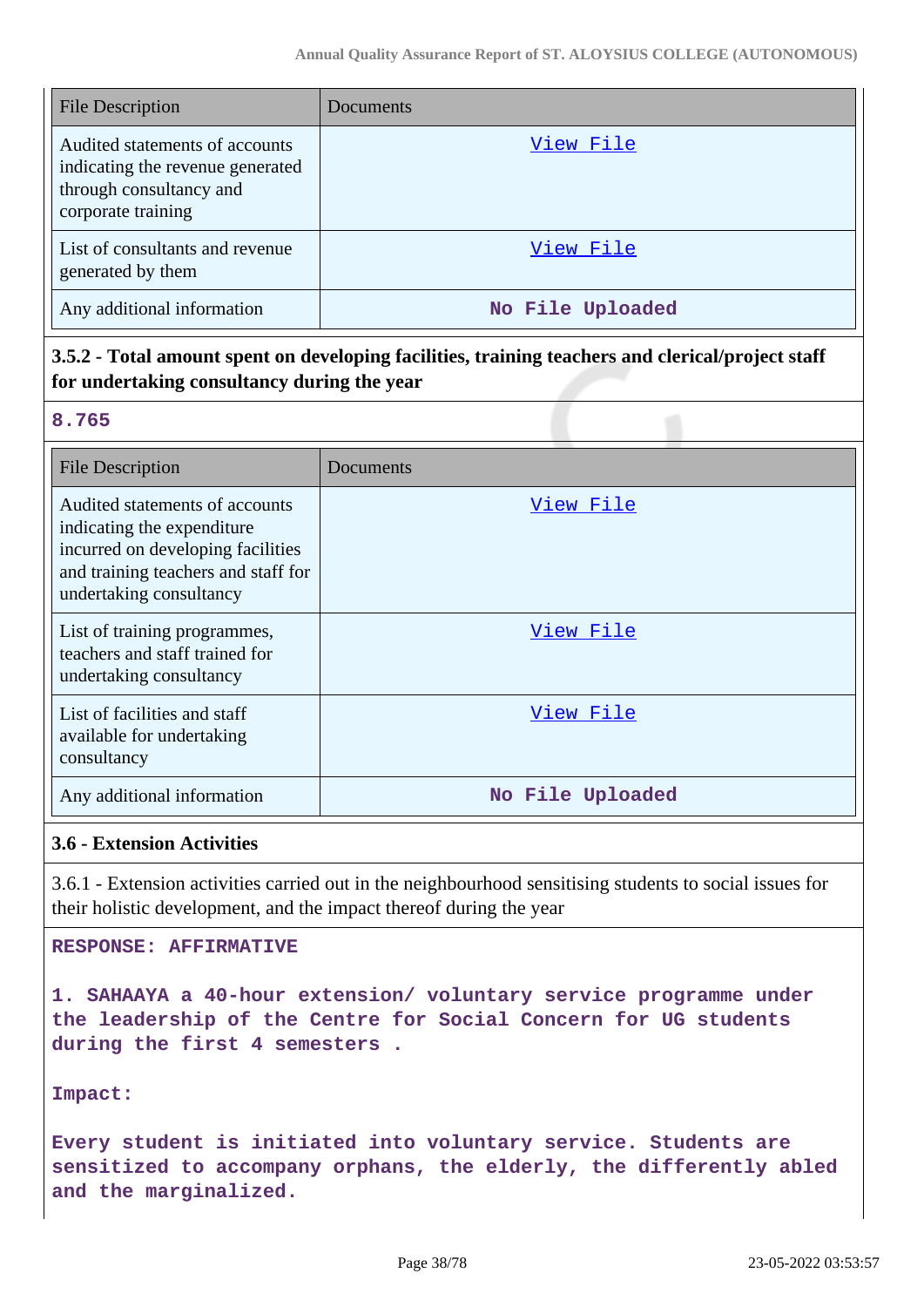**2. Rural Immersion Programme: This is a five-day village stay programme, which is a compulsory programme for the PG students. Impact: Social sensitization, Health awareness in the rural community, Awareness of Government schemes and on-the-Job training. 3. NSS, YOUTH RED CROSS, Rovers & Rangers and NCC (3 Wings) reach out to society. Impact: Fostering neighbourhood networks, creating social consciousness, traffic control, creating malaria awareness, awareness on blood donation and organ donation. 4. Village Adoption Programme: Under 'Unnat Bharat Abhiyan,' the College has adopted 05 villages: Impact: Health awareness among rural communities, cleanliness drive, social sensitization of students and village development. 1. Radio Sarang (Community Radio): Broadcasts 16 hours daily programmes on local languages and culture in regional languages. Impact:** 

**Students are trained to give programmes on culture, health and hygiene.**

**1. 18-bed COVID Care Centre for police personnel and their families.**

**Impact:** 

**Forging a better rapport with the civil society.**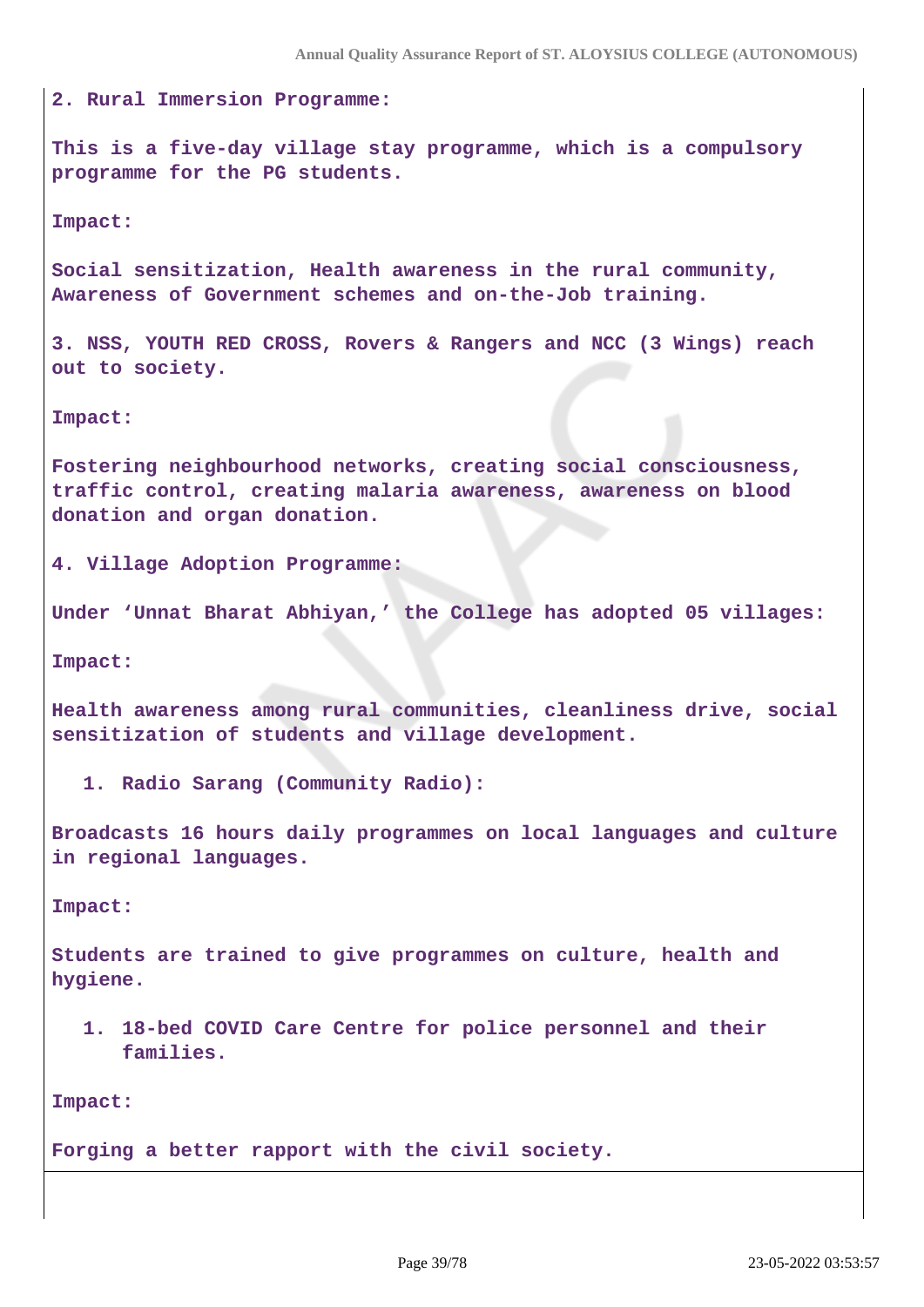| <b>File Description</b>                  | Documents  |
|------------------------------------------|------------|
| Upload any additional<br>information     | View File  |
| Paste link for additional<br>information | <u>NIL</u> |

# **3.6.2 - Number of awards and recognition received by the Institution, its teachers and students for extension activities from Government / Government-recognised bodies during the year**

**12**

| <b>File Description</b>                                         | Documents        |
|-----------------------------------------------------------------|------------------|
| Number of awards for extension<br>activities in during the year | View File        |
| e-copy of the award letters                                     | View File        |
| Any additional information                                      | No File Uploaded |

**3.6.3 - Number of extension and outreach programmes conducted by the institution through NSS/NCC/Red Cross/YRC, etc. during the year (including Government-initiated programmes such as Swachh Bharat, AIDS Awareness, and Gender Sensitization and those organised in collaboration with industry, community and NGOs)**

**69**

| <b>File Description</b>         | Documents |
|---------------------------------|-----------|
| Reports of the events organized | View File |
| Any additional information      | View File |

# **3.6.4 - Number of students participating in extension activities listed in 3.6.3 during the year**

**6285**

| <b>File Description</b>    | Documents |
|----------------------------|-----------|
| Reports of the events      | View File |
| Any additional information | View File |

# **3.7 - Collaboration**

**3.7.1 - Number of collaborative activities during the year for research/ faculty exchange/ student exchange/ internship/ on-the-job training/ project work**

**46**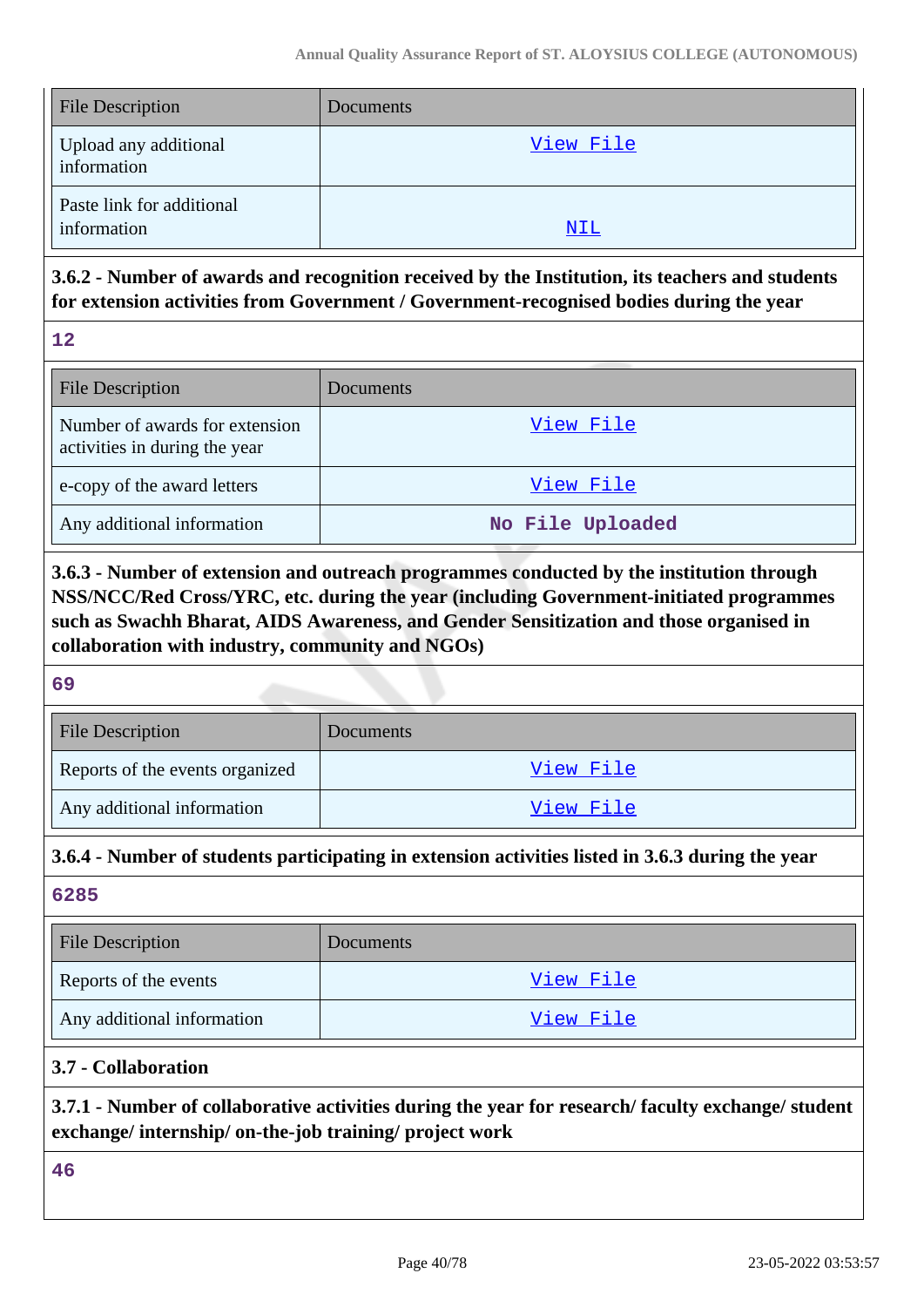| <b>File Description</b>                           | <b>Documents</b> |
|---------------------------------------------------|------------------|
| Copies of documents<br>highlighting collaboration | View File        |
| Any additional information                        | No File Uploaded |

# **3.7.2 - Number of functional MoUs with institutions of national and/or international importance, other universities, industries, corporate houses, etc. during the year (only functional MoUs with ongoing activities to be considered)**

|        | m. |
|--------|----|
| $\sim$ |    |

| <b>File Description</b>                                                                                                              | Documents        |
|--------------------------------------------------------------------------------------------------------------------------------------|------------------|
| e-copies of the MoUs with<br>institution/industry/corporate<br>house                                                                 | View File        |
| Details of functional MoUs with<br>institutions of national,<br>international importance, other<br>institutions etc. during the year | View File        |
| Any additional information                                                                                                           | No File Uploaded |

## **INFRASTRUCTURE AND LEARNING RESOURCES**

## **4.1 - Physical Facilities**

4.1.1 - The Institution has adequate infrastructure and physical facilities for teaching-learning, viz., classrooms, laboratories, computing equipments, etc.

#### **RESPONSE: AFFIRMATIVE**

- **The Institutionhas 163 ventilated non-AC and 6 AC classrooms with LCD projector, audio systems and Wi-Fi connection.**
- **All the classrooms are equipped with LCD projectors and LAN connectivity. Notice boards are available in all the classrooms. 23 Smart boards, 20 CCTV/ DVRs, 11 LED TVs/walls to display academic activities.**
- **13 Auditoria, 5 Seminar Halls, 3 exam halls, 2 conference rooms and 2 board rooms equipped with computers,LCD projectors and audio systems .**

**· The College has 997 computers apart from hundreds of laptop computers.**

**Solar Panels with 450kWP are available.**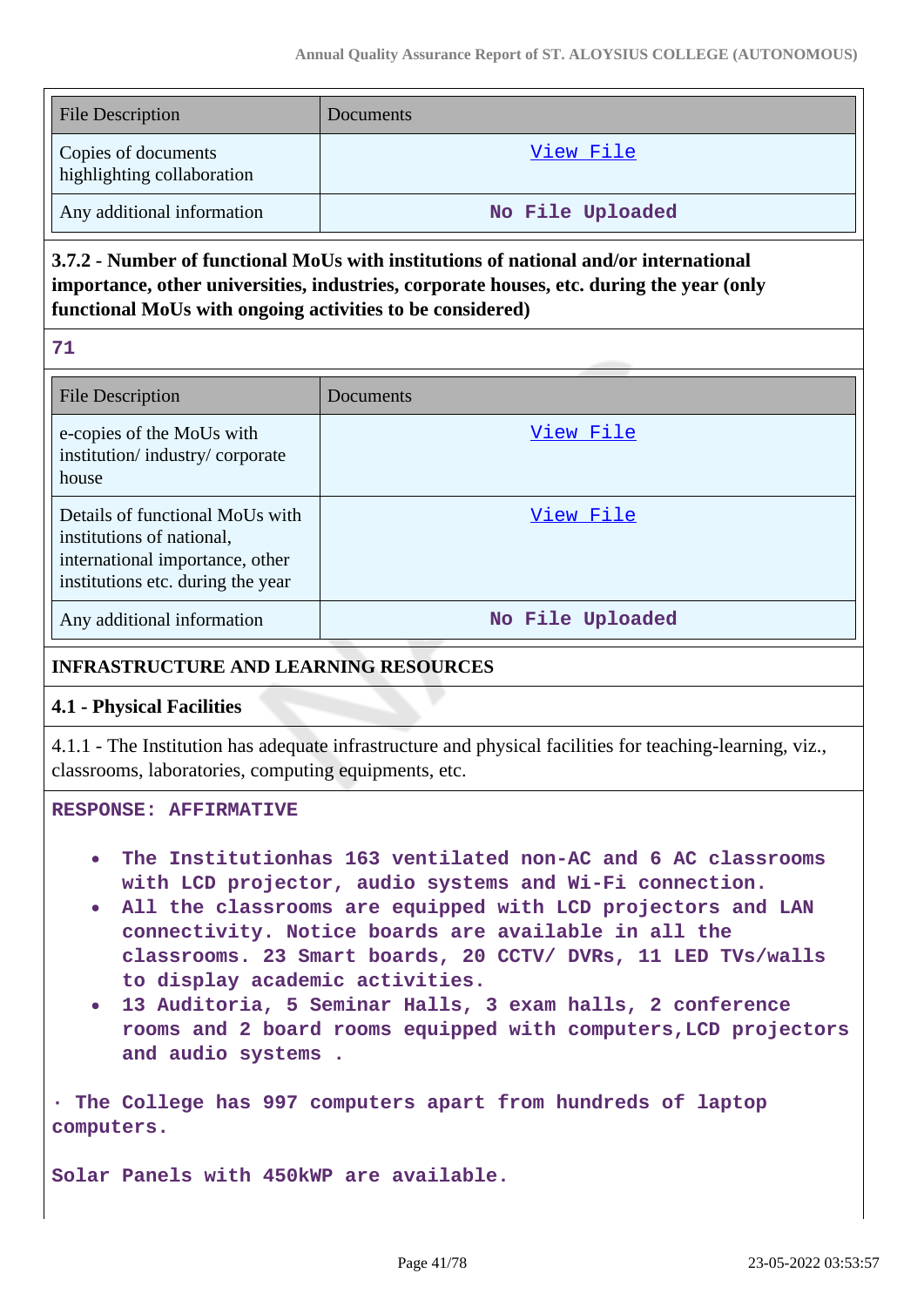- **Adequate facilities are available to carry out practical courses in 18 AC computer laboratories.**
- **Licensed and open software are available for learning**  $\bullet$ **activities.**
- **The College has 8 databases which students can access.**
- **Laboratories:There are 50 science laboratories equipped with state-of-the-art equipment.**
- **There is a Pilot Plant for the processing of fruits and**  $\bullet$ **vegetables. An established CPCSEA approved Animal House, with a lab-scale incinerator for bio-medical waste disposal.**
- **18 AC computer laboratories having 698 computers, 1 Psychology lab, 1 AC Commerce & Management lab having 82 computers with SPSS software and 1 Joseph Willy lab with 80 computers**
- **Radio Frequency Identification (RFID) Technology and Koha Library Automation Software.**

| File Description                         | Documents  |
|------------------------------------------|------------|
| Upload any additional<br>information     | View File  |
| Paste link for additional<br>information | <u>NIL</u> |

4.1.2 - The institution has adequate facilities for cultural activities, yoga, sports and games (indoor and outdoor) including gymnasium, yoga centre, auditorium etc.)

**RESPONSE: AFFIRMATIVE**

 $\circ$ 

**1. Cultural Activities:7AC Auditoria and 6 non-AC Auditoria are available for holding cultural events.**

- **An Open Air Theatre 'Rangamanchike', audience capacity 3000.**
- **'Altorium' is another open-air stage with audience capacity 5000.**
- **Music Room**

**2. Facilities for Sports & Games:**

- **A Cricket ground measuring 800sq.mts**
- **Athletics track of 300mts.**
- **2 Football fields of 5200 sq.mts.**
- **A Hockey ground(2250 sq.mts.)**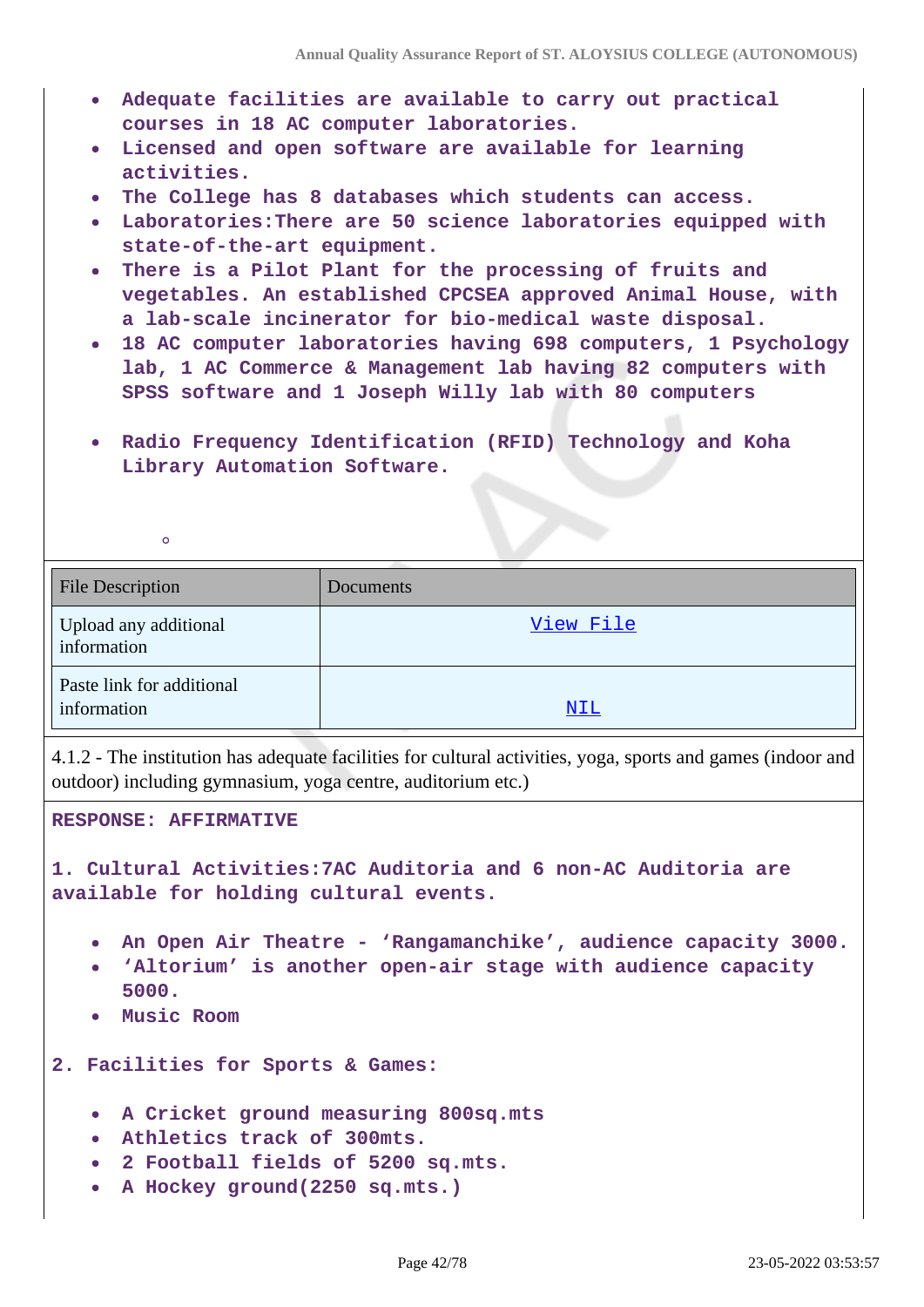- **2 Volleyball courts (SAC), of 240 sq.mts each**
- **1 Volleyball court (AIMIT), of 162 sq.mts**
- **2 Throwball courts, 240 sq.mts each**
- **2 Basketball courts (SAC) of 665 sq.mts. each**
- **1 Basketball court (AIMIT) of 436.24 sq.mts**
- **1 Handball courtof 1125 sq.mts**
- **Olympic size, ozone purified Swimming poolof 3000 sq.mts**  $\bullet$

#### **Indoor Games:**

- **A Shuttle badminton court (SAC) of 2100 sq.mts**
- **4 Shuttle badminton courts (AIMIT) of 81.74 sq.mts each**  $\bullet$
- **Table Tennis of 1750 sq.mts**
- **Chess and Carroms space of 900 sq.mts**

**3.Gymnasium:**

- **The SAC Centre has 1 Gymnasium (120 sq.mts)**
- **The AIMIT centre has 2 Gymnasiums (318 sq.mt. each)**

**4. Yoga Centre: It conducts certificate courses in Yoga in a spacious hall measuring 56.856 sq.mts.**

**5. Utilization: The College organizes UTSAV and SANGAM interdepartmental UG and PG fests respectively.**

| <b>File Description</b>                  | Documents |
|------------------------------------------|-----------|
| Geotagged pictures                       | View File |
| Upload any additional<br>information     | View File |
| Paste link for additional<br>information | NIL       |

#### **4.1.3 - Number of classrooms and seminar halls with ICT-enabled facilities**

**212**

| <b>File Description</b>                                                                                   | Documents |
|-----------------------------------------------------------------------------------------------------------|-----------|
| Upload any additional<br>information                                                                      | View File |
| <b>Upload Number of classrooms</b><br>and seminar halls with ICT<br>enabled facilities (Data<br>Template) | View File |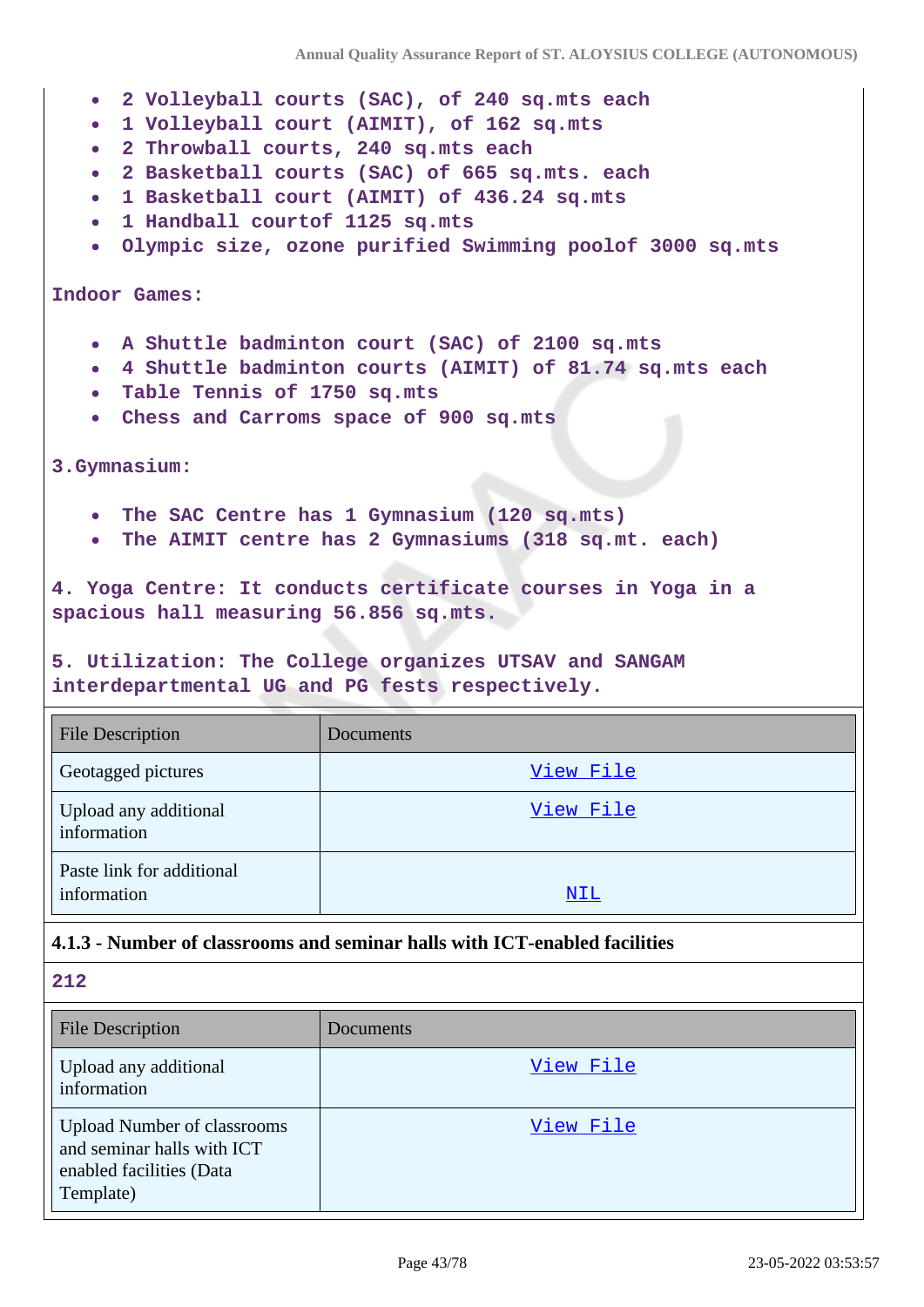# **4.1.4 - Expenditure for infrastructure augmentation, excluding salary, during the year (INR in Lakhs) 575.36** File Description Documents Upload audited utilization [View File](https://assessmentonline.naac.gov.in/storage/app/public/aqar/14896/14896_255_585.pdf?1653301435) statements Details of Expenditure, excluding [View File](https://assessmentonline.naac.gov.in/storage/app/public/aqar/14896/14896_255_586.xlsx?1653301435) salary, during the years Any additional information **No File Uploaded 4.2 - Library as a Learning Resource** 4.2.1 - Library is automated using Integrated Library Management System (ILMS) **RESPONSE: AFFIRMATIVE St Aloysius College libraries are fully automated with Radio Frequency Identification Technology with KOHA library Automation Software The Libraries are equipped with 1,49,373 books, 244 journals, periodicals, 66,065 e-journals & 7,99,500 e-books on various disciplines. ILMS Software: EASYLIB Institutional Repository: The Institution has developed an Institutional Repository using DSpace software. Mr George Fernandes Collection: Former Defence Minister, Government of India has donated 4200 books. 1. Digital databases and networks. Remote access facility for E- resources and webopse Archives for students dissertations and faculty publications N-LIST, DELNET, CMIE Prowess ProQuest, J-Gate, IEEE, McGraw Hill E-books, Pearson E-Books Institutional Membership: The Library has memberships with**  $\bullet$ **DELNET, National Digital Library (NDL) and the American Centre Library.**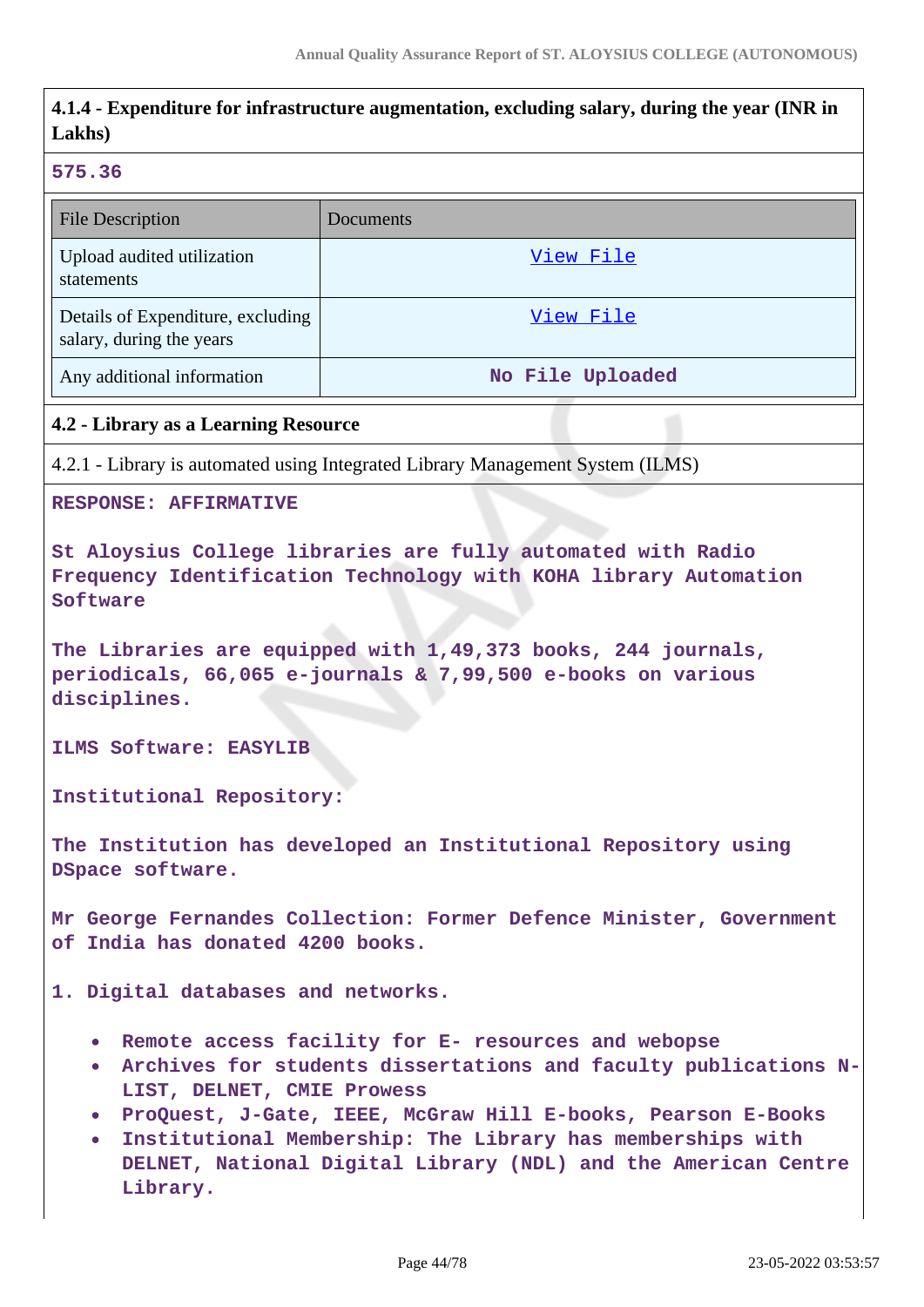- **UGC book bank.**
- **2. Disabled friendly, spatial and reprographic facilities.**
	- **All the libraries are inclusive for persons with disabilities with Audio books and Braille materials for the visually impaired students.**
	- **The Libraries have reprographic facilities.**  $\bullet$

**3. Accessibility, information dissemination, training and exhibition**

- **The Open access facility facilitates readers to access library**  $\bullet$ **resources easily**
- **The library constantly disseminates information regarding the facilities and programmes on the institutional website, email and social media.**
- **Training programmes on different databases is also organized.**
- **An Annual book exhibition is organized.**

| <b>File Description</b>                                                                                                        | Documents |
|--------------------------------------------------------------------------------------------------------------------------------|-----------|
| Upload any additional<br>information                                                                                           | View File |
| Paste link for additional<br>information                                                                                       | NIL       |
| A. Any 4 or more of the above<br>4.2.2 - Institution has access to the following: e-<br>journals e-ShodhSindhu Shodhganga<br>. |           |

**Membership e-books Databases Remote access to e-resources**

| <b>File Description</b>                                                                            | Documents |
|----------------------------------------------------------------------------------------------------|-----------|
| Details of subscriptions like e-<br>journals, e-books, e-<br>ShodhSindhu, Shodhganga<br>membership | View File |
| Upload any additional<br>information                                                               | View File |

## **4.2.3 - Expenditure on purchase of books/ e-books and subscription to journals/e-journals during the year (INR in lakhs)**

**31.68**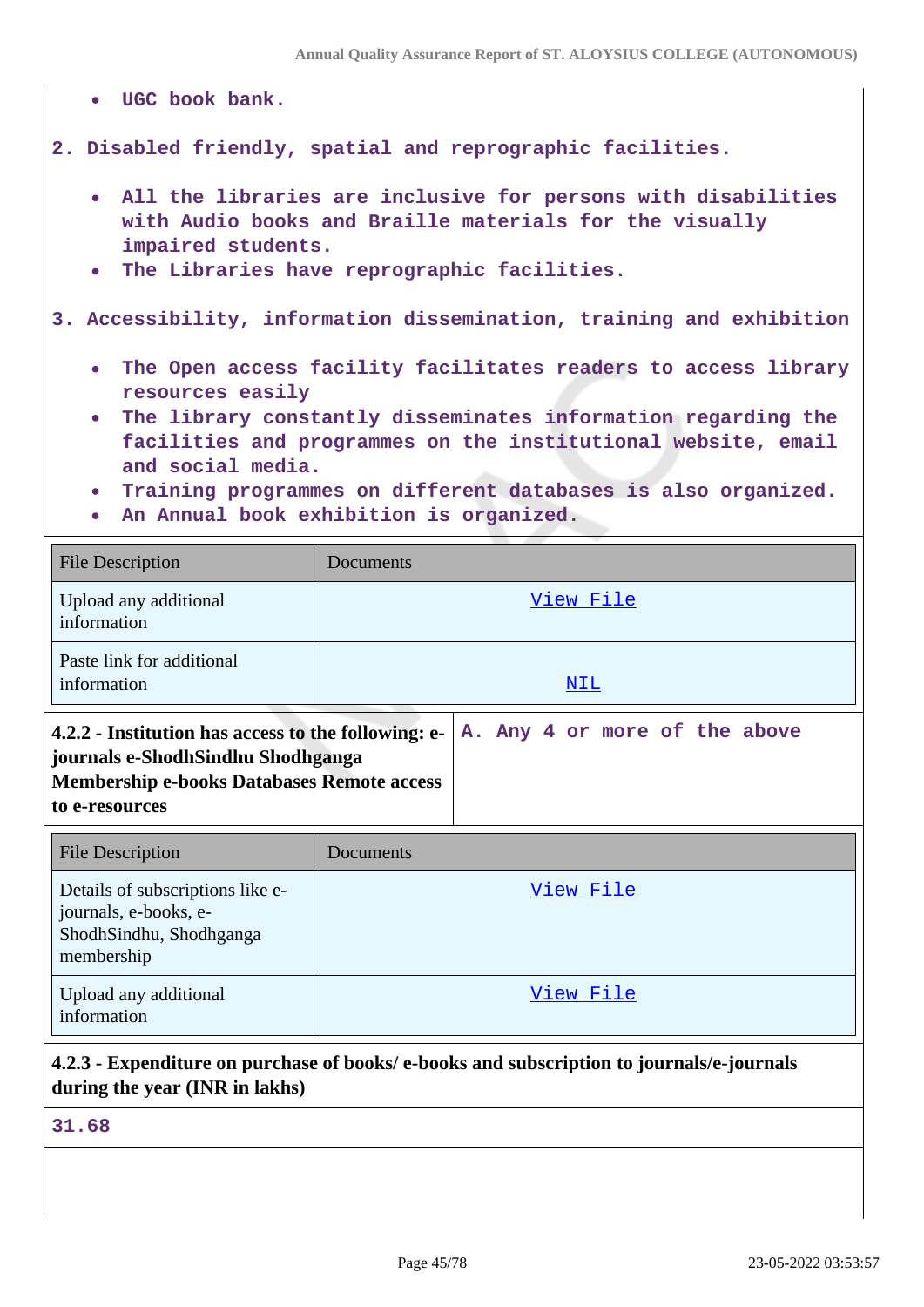| <b>File Description</b>                                                                                                       | <b>Documents</b> |
|-------------------------------------------------------------------------------------------------------------------------------|------------------|
| Audited statements of accounts                                                                                                | View File        |
| Any additional information                                                                                                    | View File        |
| Details of annual expenditure for<br>purchase of books/e-books and<br>journals/e- journals during the<br>year (Data Template) | View File        |

## **4.2.4 - Usage of library by teachers and students (footfalls and login data for online access)**

## **4.2.4.1 - Number of teachers and students using the library per day during the year**

**1432**

| <b>File Description</b>                                     | <b>Documents</b> |
|-------------------------------------------------------------|------------------|
| Upload details of library usage<br>by teachers and students | View File        |
| Any additional information                                  | View File        |

## **4.3 - IT Infrastructure**

4.3.1 - Institution has an IT policy covering Wi-Fi, cyber security, etc. and has allocated budget for updating its IT facilities

#### **RESPONSE: AFFIRMATIVE**

**IT Policy statement: The IT policy of the College encompasses IT Administration, Hardware, Software, Networking, Database Management, Electronic Communication Systems, IT usage, Cyber security and maintenance guidelines.**

**1. LAN and WIFI:**

- **Campus computer labs are connected through 1 Gbps (LAN) and connectivity is through 250Gbps fibre.**
- **A WIFI speed of 250Mbps is available.**
- **25 controlled Wi-Fi access points and 40 Gbps optical fibre connected networks**

**1. Cyber security:**

- **Network of the College is secured with NETFOX Firewall.**
- **IPS, Content filter, and AV scanning in the gateway mode.**  $\bullet$
- **Group-based security policy is assigned user groups**
- **Reports are regularly monitored**  $\bullet$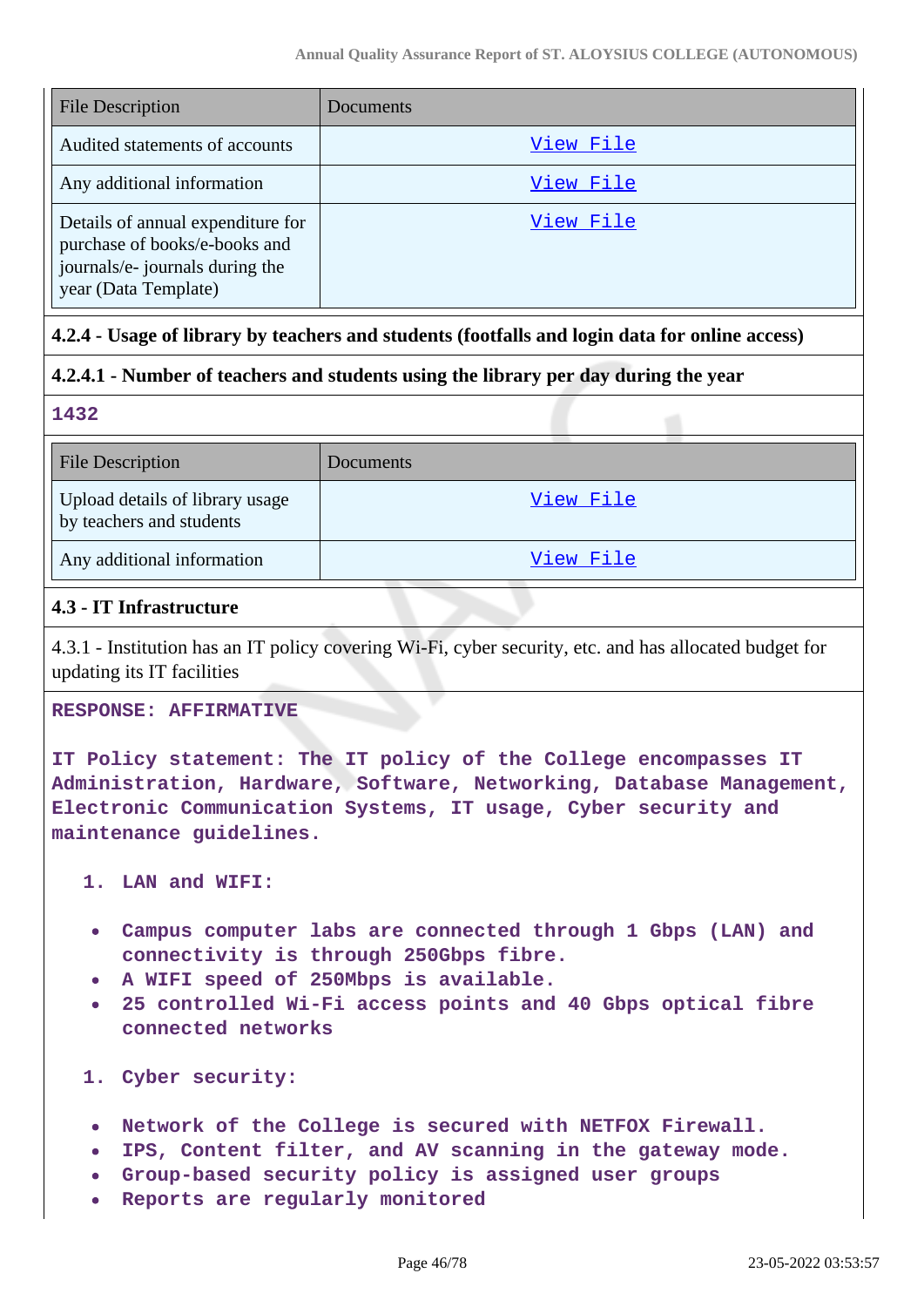- **A Public paging server is integrated with the DMZ zone to respective ports.**
- **Synchronized Security feature is planned for integration at the client level.**

**3. Hardware and Software**

- **Microsoft licensed software is installed and renewed periodically.**
- **Licensed software and open source software are available.**

#### **4. IT Facilities Updation:**

- **The Turnitin Anti Plagiarism Software.**
- **10 LED TVs/screens.**  $\bullet$
- **Live Streamings of programmes are conducted**
- **301 surveillance cameras.**  $\bullet$
- **The libraries have been fully automated and use the RFID**  $\bullet$ **technology with Koha Library Management Software.**
- **The Institution has developed an Institutional Repository**  $\bullet$ **using DSpace software**
- **Video lecture capturing facility**
- **Video conferencing facility**

| <b>File Description</b>                  | Documents |
|------------------------------------------|-----------|
| Upload any additional<br>information     | View File |
| Paste link for additional<br>information | NIL       |

#### **4.3.2 - Student - Computer ratio**

| Number of Students                                                                                     |           | Number of Computers |
|--------------------------------------------------------------------------------------------------------|-----------|---------------------|
| 6816                                                                                                   |           | 997                 |
| <b>File Description</b>                                                                                | Documents |                     |
| Upload any additional<br>information                                                                   |           | View File           |
| 4.3.3 - Bandwidth of internet connection in the<br>Institution and the number of students on<br>campus |           | A. ?50 Mbps         |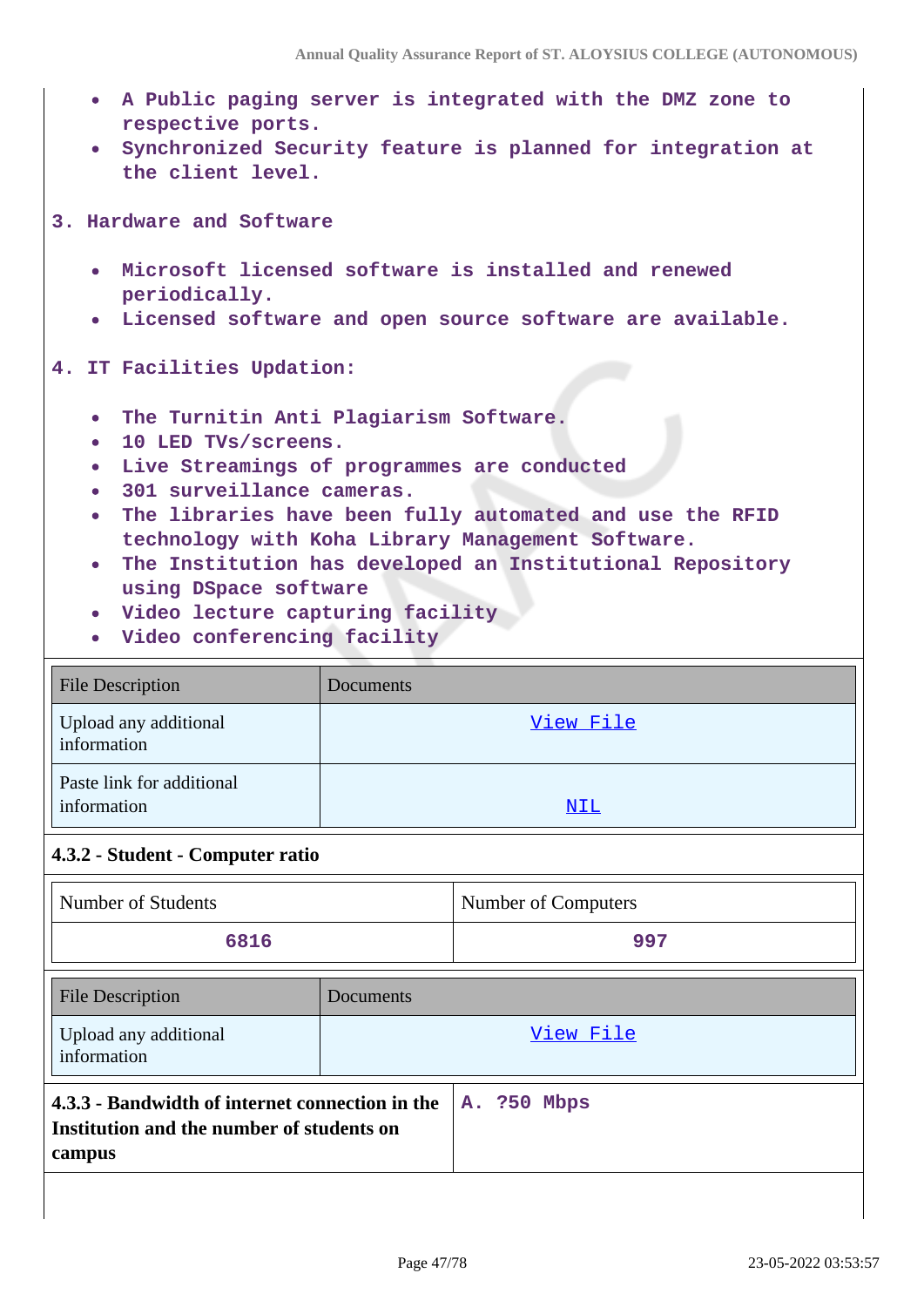| <b>File Description</b>                                                                                                                                                                                                         | Documents                                                                                                                                                                                          |  |
|---------------------------------------------------------------------------------------------------------------------------------------------------------------------------------------------------------------------------------|----------------------------------------------------------------------------------------------------------------------------------------------------------------------------------------------------|--|
| Details of bandwidth available in<br>the Institution                                                                                                                                                                            | View File                                                                                                                                                                                          |  |
| Upload any additional<br>information                                                                                                                                                                                            | View File                                                                                                                                                                                          |  |
| 4.3.4 - Institution has facilities for e-content<br>development:<br>for e-content development Media Centre<br><b>Audio-Visual Centre Lecture Capturing</b><br><b>System (LCS) Mixing equipments and</b><br>software for editing | A. All four of the above<br><b>Facilities available</b>                                                                                                                                            |  |
| <b>File Description</b>                                                                                                                                                                                                         | Documents                                                                                                                                                                                          |  |
| Upload any additional<br>information                                                                                                                                                                                            | View File                                                                                                                                                                                          |  |
| Paste link for additional<br>information                                                                                                                                                                                        | NIL                                                                                                                                                                                                |  |
| List of facilities for e-content<br>development (Data Template)                                                                                                                                                                 | View File                                                                                                                                                                                          |  |
| <b>4.4 - Maintenance of Campus Infrastructure</b>                                                                                                                                                                               |                                                                                                                                                                                                    |  |
| 4.4.1 - Expenditure incurred on maintenance of physical and academic support facilities,<br>excluding salary component, during the year (INR in lakhs)                                                                          |                                                                                                                                                                                                    |  |
| 950.45                                                                                                                                                                                                                          |                                                                                                                                                                                                    |  |
| <b>File Description</b>                                                                                                                                                                                                         | Documents                                                                                                                                                                                          |  |
| Audited statements of accounts                                                                                                                                                                                                  | View File                                                                                                                                                                                          |  |
| Upload any additional<br>information                                                                                                                                                                                            | <u>View File</u>                                                                                                                                                                                   |  |
|                                                                                                                                                                                                                                 | 4.4.2 - There are established systems and procedures for maintaining and utilizing physical, academic<br>and support facilities - classrooms, laboratory, library, sports complex, computers, etc. |  |

**RESPONSE: AFFIRMATIVE**

## **Established Systems and Procedures:**

**An annual audit & stock taking of the physical, academic and support.**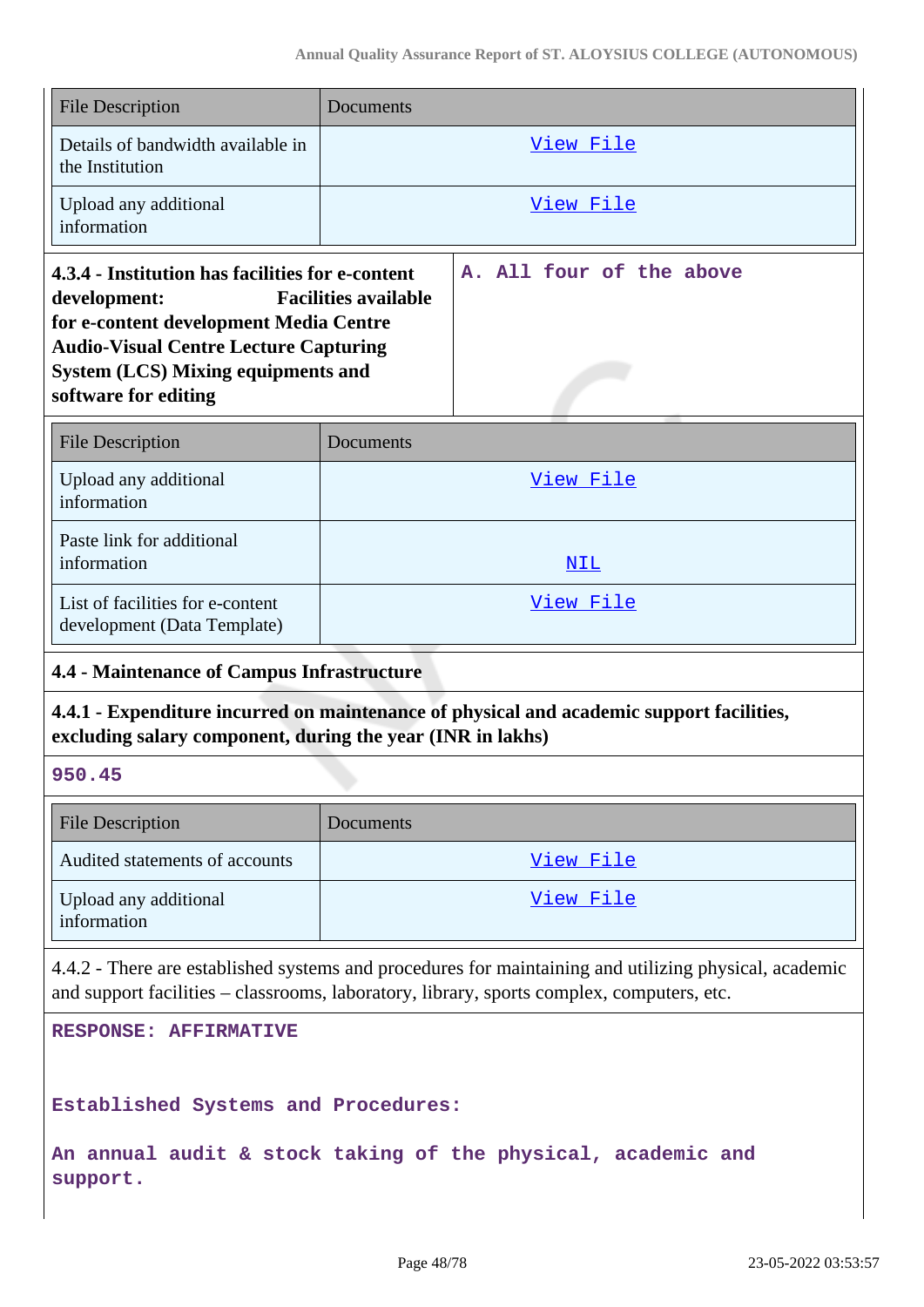**Maintenance of Physical facilities Maintenance Officers and Staff – Annual Maintenance Contracts (AMCs) The lifts, air-conditioners, generators, water purifiers and other equipment maintained on a regular basis. The Cafeteria, Guest house, Hostel and the Reprographic Centres are maintained by the support staff. Fire safety and security equipment in all the blocks. Maintenance of Academic facilities Laboratory Fault registers and Log books in all the laboratories and repair works are carried out. The maintenance register of the same is kept in the laboratory. Library All books in the library are arranged according to the Dewey Decimal Classification(DDC) system. The AMC takes care of the Integrated Library Management System. The departmental libraries are taken care of by the staff in-charge. Computers: A total of 6 technicians take care of the maintenance Sports: The playground is cleaned and all the courts are marked before the start of the academic year and the inter-departmental tournaments. Every year the worn out and condemned equipment is replaced/disposed of.**

**NSS/ NCC:**

**Separate Stock Registers are maintained by the NSS and NCC officers**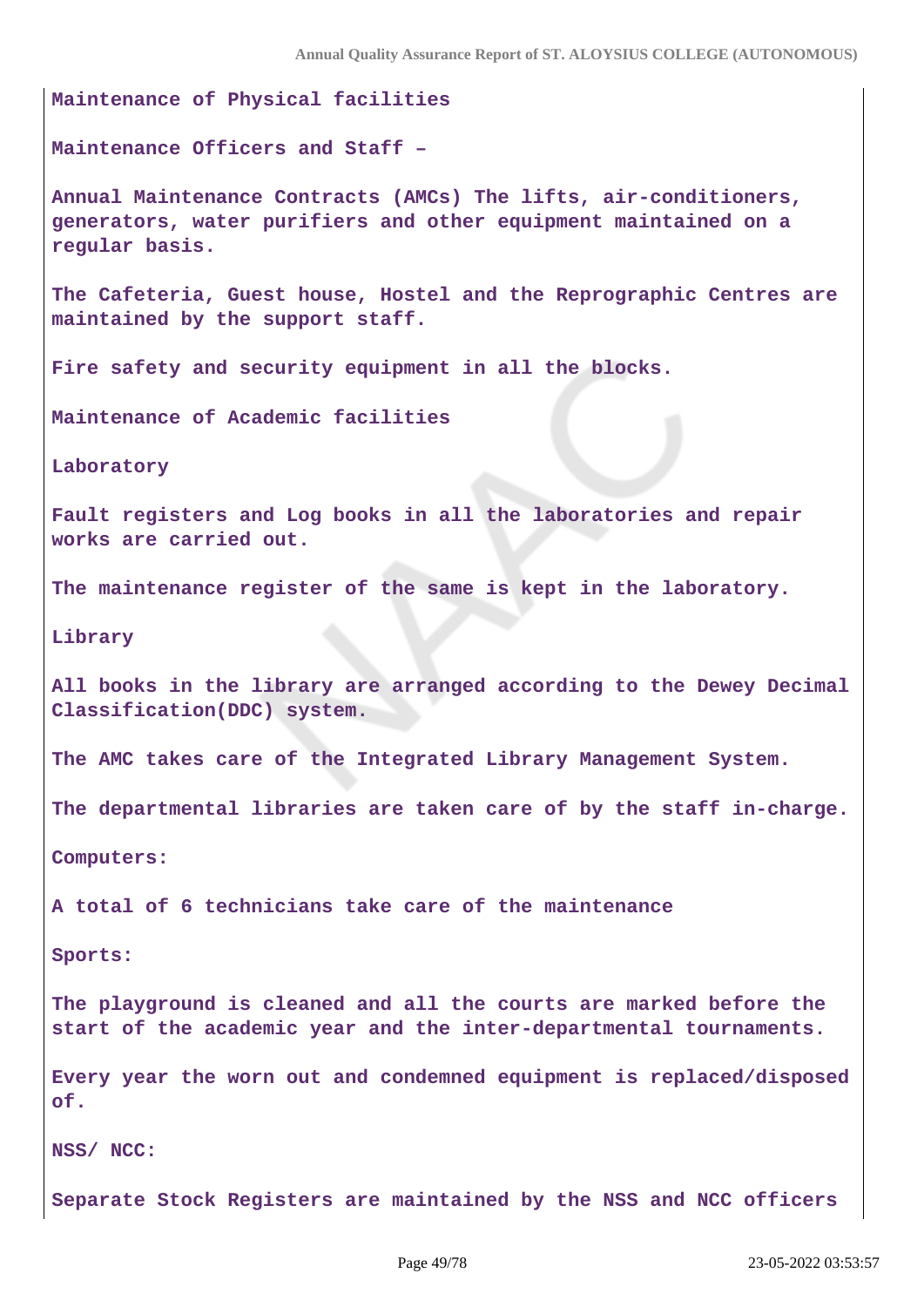# **for the NCC and NSS equipment.** File Description Documents Upload any additional information [View File](https://assessmentonline.naac.gov.in/storage/app/public/aqar/14896/14896_265_605.pdf?1653301435) Paste link for additional information and the set of the set of the set of the set of the set of the set of the set of the set of the set of the set of the set of the set of the set of the set of the set of the set of the set of the set of the set **STUDENT SUPPORT AND PROGRESSION 5.1 - Student Support 5.1.1 - Number of students benefitted by scholarships and freeships provided by the Government during the year 1240** File Description Documents Upload self-attested letters with the list of students receiving scholarships [View File](https://assessmentonline.naac.gov.in/storage/app/public/aqar/14896/14896_266_607.xlsx?1653301435) Upload any additional information [View File](https://assessmentonline.naac.gov.in/storage/app/public/aqar/14896/14896_266_608.xlsx?1653301435) **5.1.2 - Number of students benefitted by scholarships and freeships provided by the institution and non-government agencies during the year 2228** File Description Documents Upload any additional information [View File](https://assessmentonline.naac.gov.in/storage/app/public/aqar/14896/14896_267_609.xlsx?1653301435) Institutional data in prescribed format [View File](https://assessmentonline.naac.gov.in/storage/app/public/aqar/14896/14896_267_2096.xlsx?1653301435) **5.1.3 - The following Capacity Development and Skill Enhancement activities are organised for improving students' capabilities Soft Skills Language and Communication Skills Life Skills (Yoga, Physical fitness, Health and Hygiene) Awareness of Trends in Technology A. All of the above**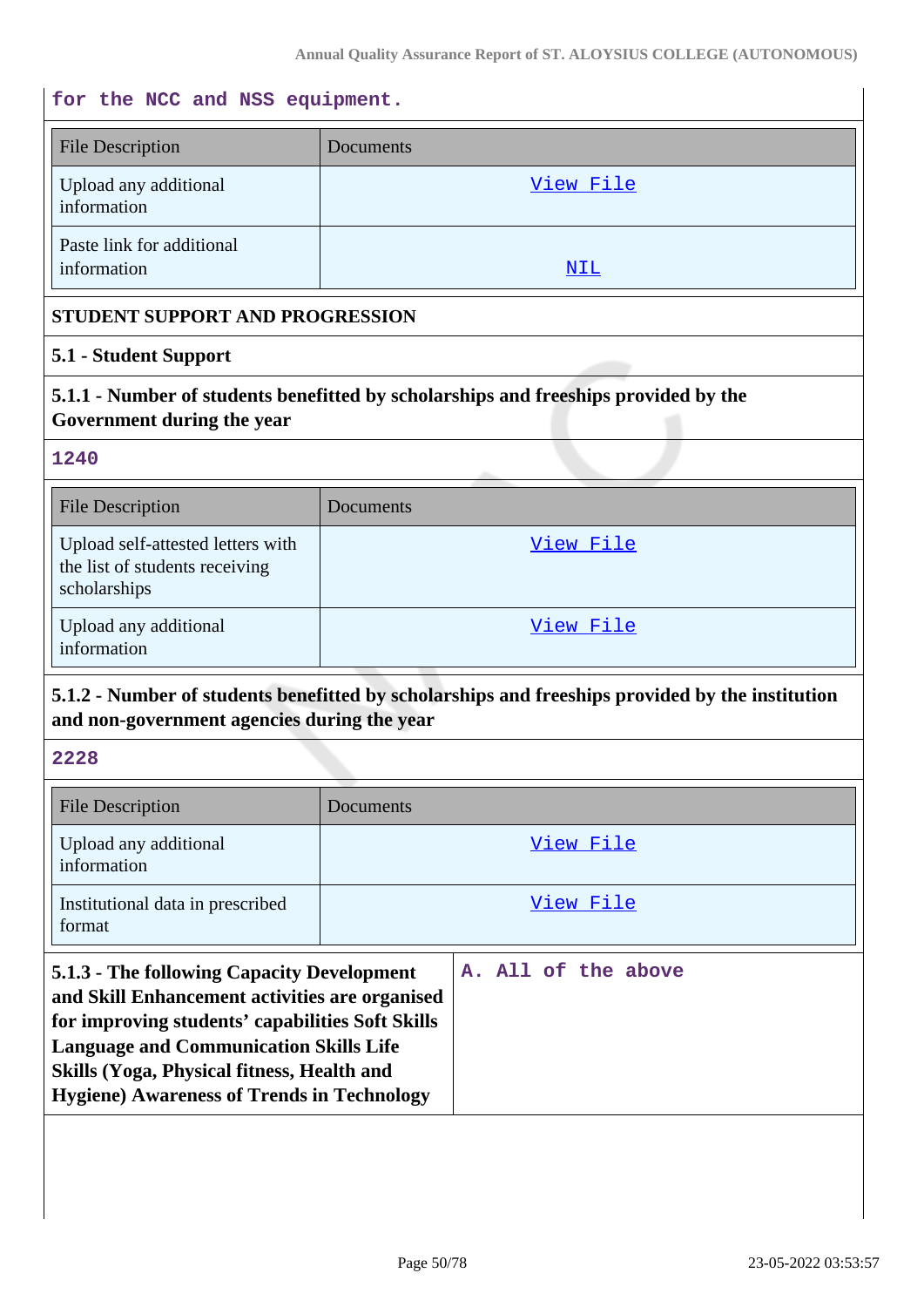| <b>File Description</b>                          | Documents                      |
|--------------------------------------------------|--------------------------------|
| Link to Institutional website                    |                                |
|                                                  | https://www.staloysius.edu.in/ |
| Details of capability development<br>and schemes | View File                      |
| Any additional information                       | View File                      |

# **5.1.4 - Number of students benefitted from guidance/coaching for competitive examinations and career counselling offered by the institution during the year**

**2965**

| <b>File Description</b>                                                                                                                                                                                                                                                                         | Documents        |
|-------------------------------------------------------------------------------------------------------------------------------------------------------------------------------------------------------------------------------------------------------------------------------------------------|------------------|
| Any additional information                                                                                                                                                                                                                                                                      | <u>View File</u> |
| Number of students benefited by<br>guidance for competitive<br>examinations and career<br>counseling during the year (Data<br>Template)                                                                                                                                                         | View File        |
| A. All of the above<br>5.1.5 - The institution adopts the following<br>mechanism for redressal of students'<br>grievances, including sexual harassment and<br>ragging: Implementation of guidelines of<br>statutory/regulatory bodies Creating<br>awareness and implementation of policies with |                  |

| zero tolerance Mechanism for submission of  |
|---------------------------------------------|
| online/offline students' grievances Timely  |
| redressal of grievances through appropriate |
| <b>committees</b>                           |

| <b>File Description</b>                                                                                                                               | Documents |
|-------------------------------------------------------------------------------------------------------------------------------------------------------|-----------|
| Minutes of the meetings of<br>students' grievance redressal<br>committee, prevention of sexual<br>harassment committee and Anti-<br>ragging committee | View File |
| Details of student grievances<br>including sexual harassment and<br>ragging cases                                                                     | View File |
| Upload any additional<br>information                                                                                                                  | View File |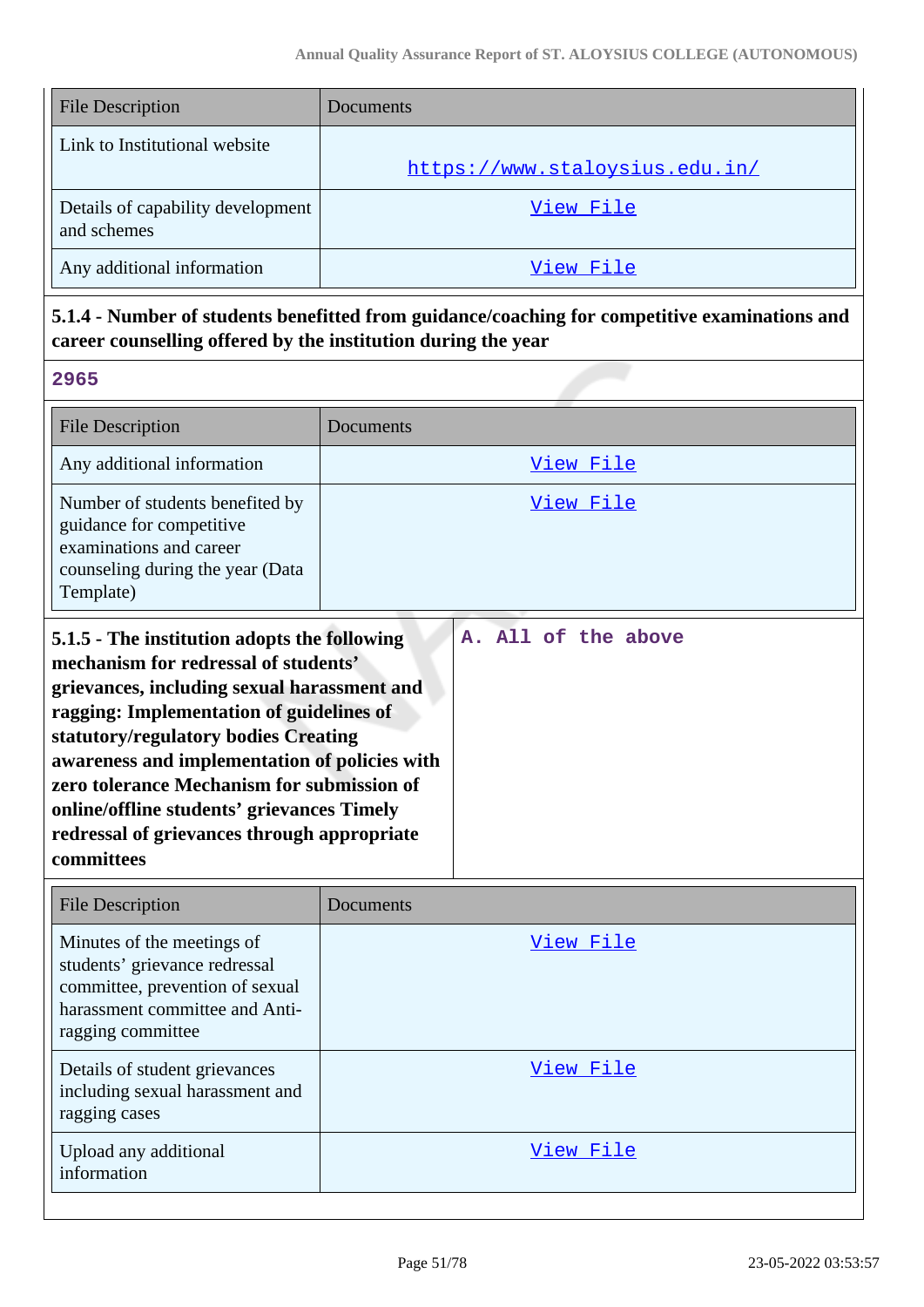## **5.2 - Student Progression**

## **5.2.1 - Number of outgoing students who got placement during the year**

**905**

| <b>File Description</b>                  | Documents        |
|------------------------------------------|------------------|
| Self-attested list of students<br>placed | View File        |
| Upload any additional<br>information     | No File Uploaded |

## **5.2.2 - Number of outgoing students progressing to higher education**

**1025**

| <b>File Description</b>                              | Documents        |
|------------------------------------------------------|------------------|
| Upload supporting data for<br>students/alumni        | View File        |
| Details of students who went for<br>higher education | View File        |
| Any additional information                           | No File Uploaded |

# **5.2.3 - Number of students qualifying in state/ national/ international level examinations during the year**

# **5.2.3.1 - Number of students who qualified in state/ national/ international examinations (e.g.: IIT-JAM/NET/SET/JRF/ GATE /GMAT /CAT/ GRE/ TOEFL/Civil Services/State government examinations) during the year**

**272**

| <b>File Description</b>                       | Documents        |
|-----------------------------------------------|------------------|
| Upload supporting data for<br>students/alumni | View File        |
| Any additional information                    | No File Uploaded |

## **5.3 - Student Participation and Activities**

# **5.3.1 - Number of awards/medals for outstanding performance in sports and/or cultural activities at inter-university / state /national / international events (award for a team event should be counted as one) during the year**

**13**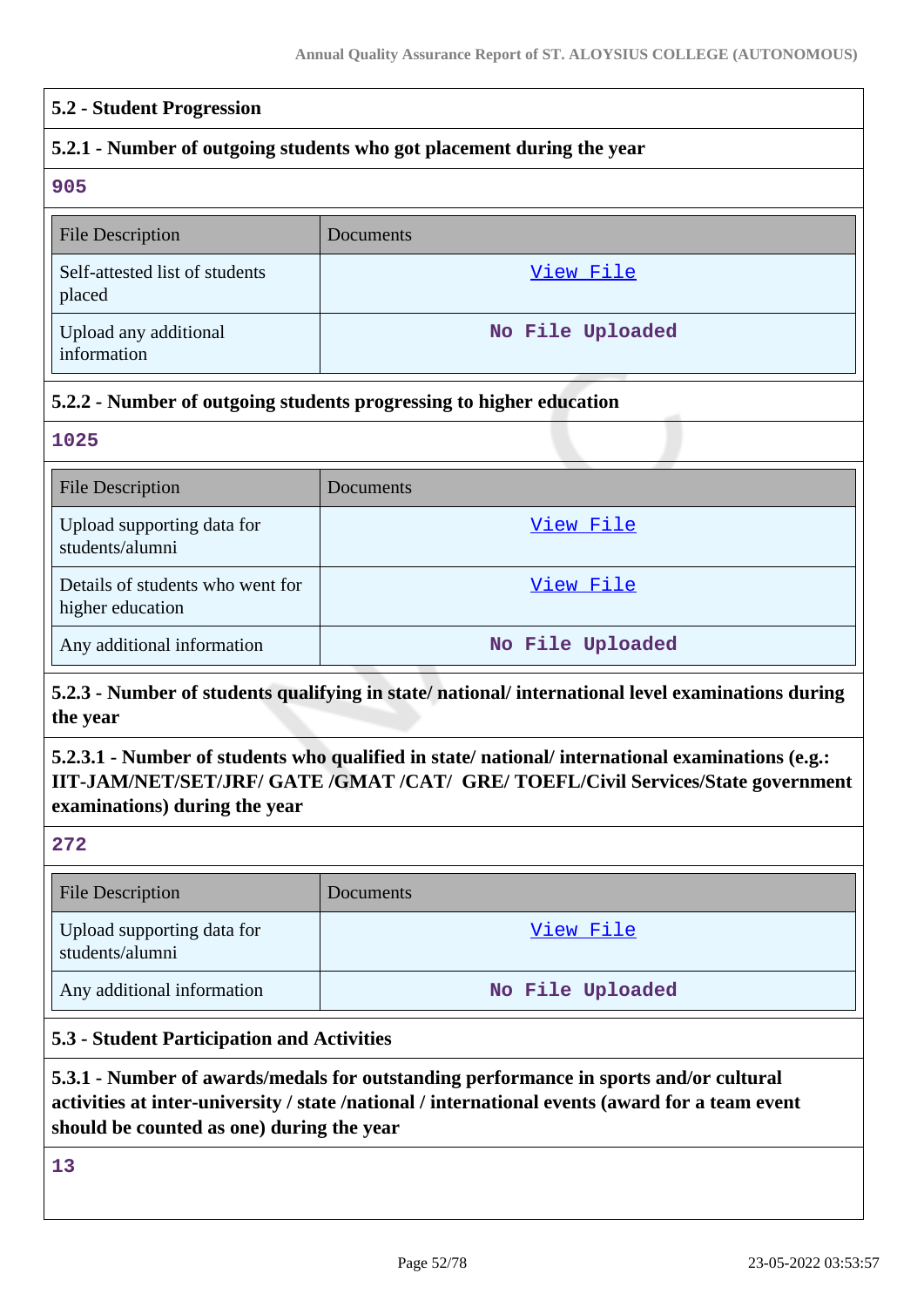| <b>File Description</b>                       | Documents |
|-----------------------------------------------|-----------|
| e-copies of award letters and<br>certificates | View File |
| Any additional information                    | View File |

5.3.2 - Presence of an active Student Council and representation of students in academic and administrative bodies/committees of the institution

#### **RESPONSE: AFFIRMATIVE**

**1. Kalotsava: Through this programme we identify the talented students. 2. Utsav (Inter-class UG fest): Various Inter-Class cultural events are organised. 3. Mega Aloysian Fest (National level UG fest): This includes 7 fests. 4. Epitome: It is a National level IT fest conducted by the Departments of MCA/ MSc (ST)/MSc (BDA) for engineering colleges and P.G students of IT 5. Insignia: It is a national level management fest conducted every year by the department of MBA for the PG students of Commerce and Management. 6. Lakshya and Festum: It is an Interclass hunt event held in the IT department in which all students of the IT departments take part in various competitions 7. Sangam: It is an inter-departmental fest for PG students organised every year 8. The Teachers' Day, The International Yoga Day, Musical evening and Inter-religious festivals celebration is organised by the students every year. 9. Seminars, Workshops, Outreach Programmes like Sahaaya and One Rupee coin collection are organised to raise funds to help the needy. 10. Inter-religious festivals: Christmas, Ramzan and Diwali are celebrated every year. 11. The Students' Council has an MOU with SACAA (St Aloysius College Alumni Association)**

| <b>File Description</b>                  | <b>Documents</b> |
|------------------------------------------|------------------|
| Upload any additional<br>information     | View File        |
| Paste link for additional<br>information | <u>NIL</u>       |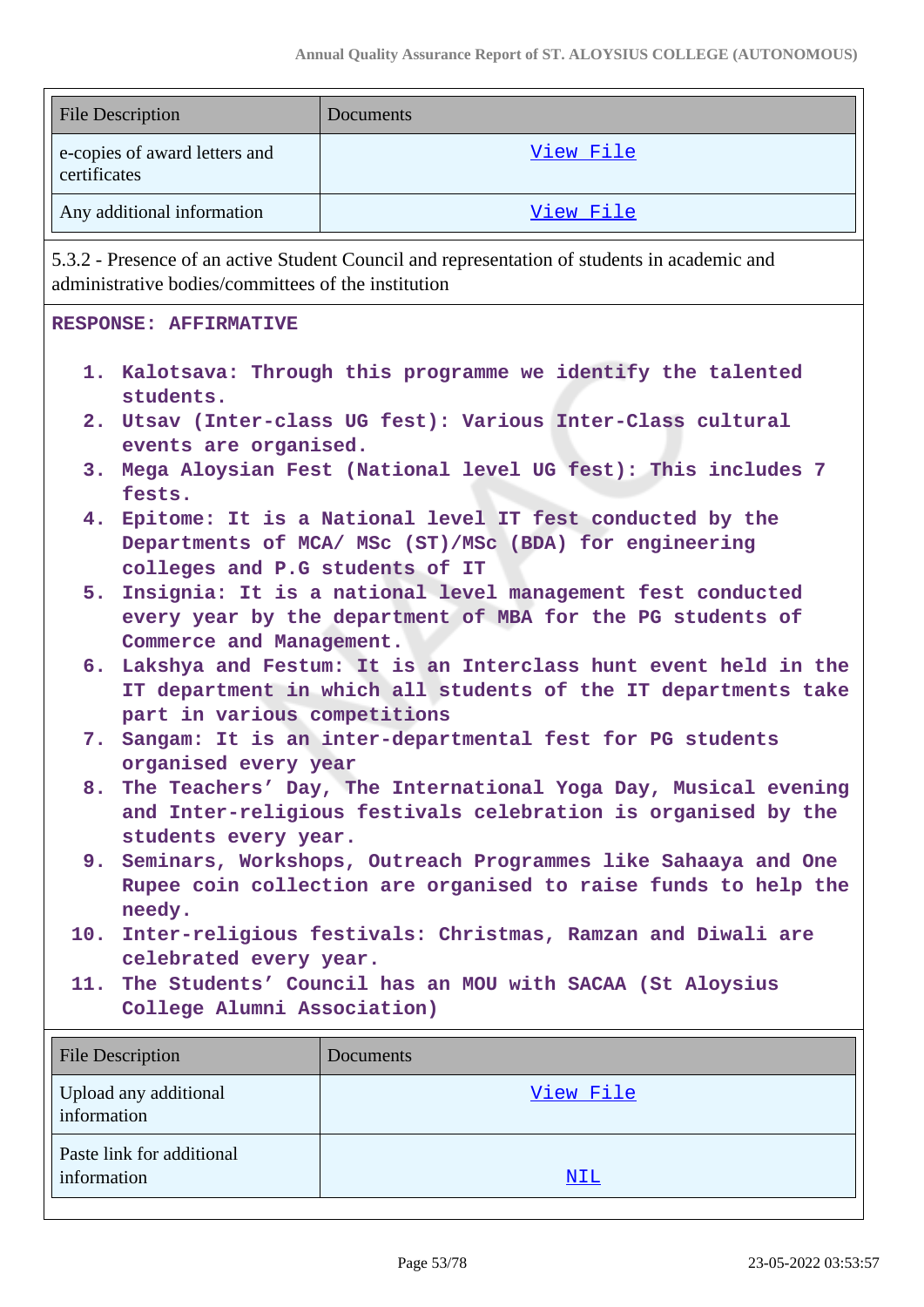# **5.3.3 - Number of sports and cultural events / competitions organised by the institution**

#### **52**

| <b>File Description</b>                                                 | Documents |
|-------------------------------------------------------------------------|-----------|
| Report of the event                                                     | View File |
| List of sports and cultural events<br>/ competitions organised per year | View File |
| Upload any additional<br>information                                    | View File |

## **5.4 - Alumni Engagement**

5.4.1 - The Alumni Association and its Chapters (registered and functional) contribute significantly to the development of the institution through financial and other support services

### **RESPONSE: AFFIRMATIVE**

**The Alumni Association of St Aloysius College (Autonomous) has a history of one hundred and twenty years. SACAA – St Aloysius College Alumni Association is a registered body bearing registration number 105 in the year 1999-2000.**

- **It has more than 13,000 members and branches in Kuwait, UAE, Bahrain, Australia, Canada and USA.**
- **Famous personalities among the Alumni Awardees include Padma Bhushan K. K. Venugopal - Attorney General of Govt. of India, Padma Bhushan Sri K. V. Kamath - Chairman of NaBFID , Padmashri Anant Agarwal - EdX, Mr Ullas Karanath Tiger expert, Sri Thumbe Moideen - Thumbay Group, Justice Santhosh Hegde, Mr K. L. Rahul-National cricketer, Mr Aravinda Adiga, Dr Devi Shetty.**
- **The 'Aloysian Spirit' is best seen in their response to humanitarian calls, the most recent one being their physical and financial support during the Covid 19 pandemic.**
- **The Alumni has funded projects like Setting up of Advanced Instrumentation Centre for Research, Mid-day Meal Schemes, Scholarships, etc. The students of the 1971 batch have contributed Rupees 1.71 crore to its Alma Mater for various research projects.**
- **The Alumni members strengthen the Industry Academia.**
- **Green initiatives of the College such as 'own a tree'.**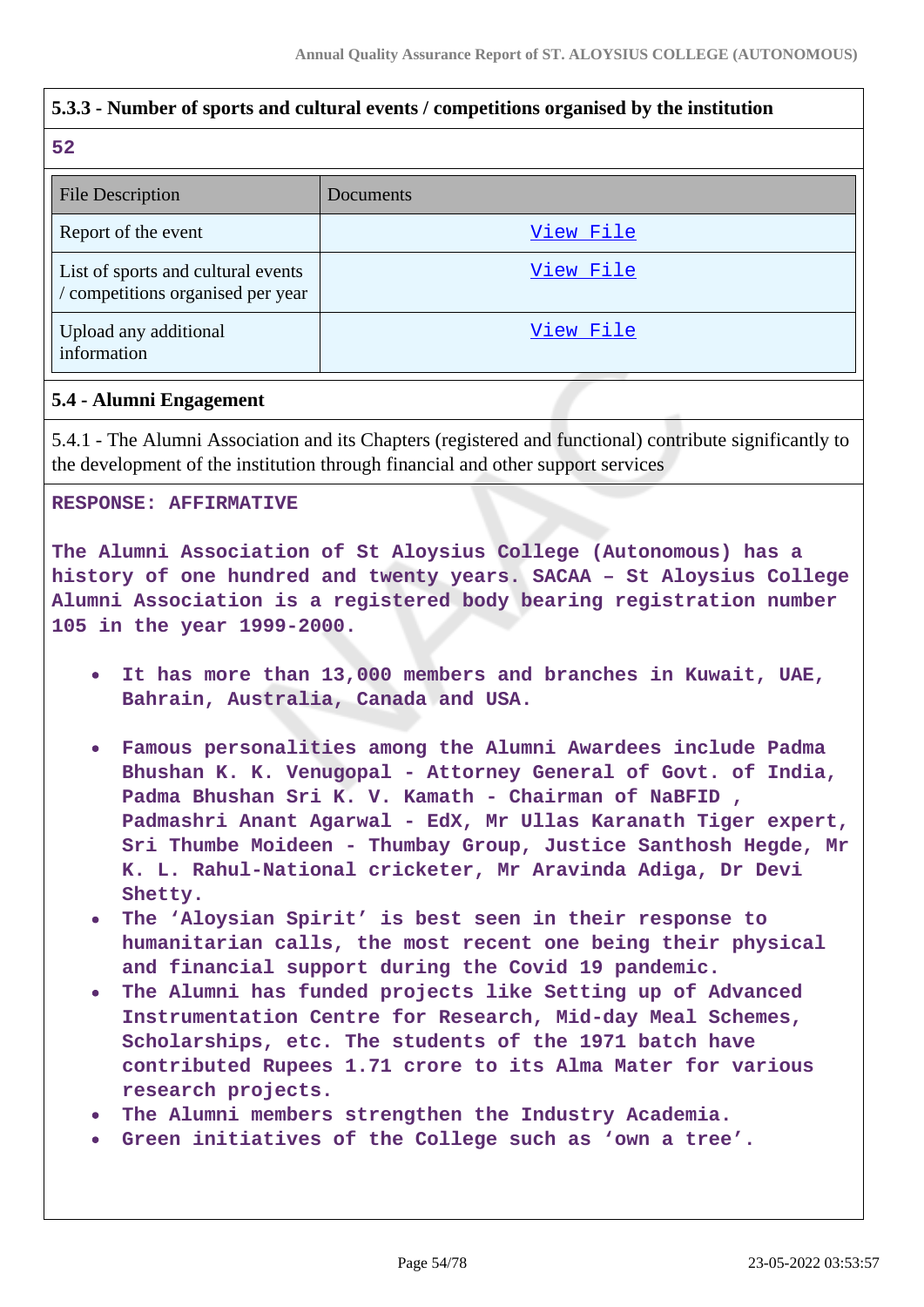| <b>File Description</b>                                                                                                                                                                                           | Documents  |  |
|-------------------------------------------------------------------------------------------------------------------------------------------------------------------------------------------------------------------|------------|--|
| Upload any additional<br>information                                                                                                                                                                              | View File  |  |
| Paste link for additional<br>Information                                                                                                                                                                          | <u>NIL</u> |  |
| A. ? 15 Lakhs<br>5.4.2 - Alumni's financial contribution during<br>the year                                                                                                                                       |            |  |
| <b>File Description</b>                                                                                                                                                                                           | Documents  |  |
| Upload any additional<br>information                                                                                                                                                                              | View File  |  |
| GOVERNANCE, LEADERSHIP AND MANAGEMENT                                                                                                                                                                             |            |  |
| 6.1 - Institutional Vision and Leadership                                                                                                                                                                         |            |  |
| 6.1.1 - The governance of the institution is reflective of an effective leadership in tune with the vision<br>and mission of the Institution                                                                      |            |  |
| <b>RESPONSE: AFFIRMATIVE</b>                                                                                                                                                                                      |            |  |
| The Management, the MJES (Mangalore Jesuit Educational Society),<br>with its vision of empowering the marginalized sections of society,<br>has been zealously promoting the cause of Higher Education.            |            |  |
| Vision Statement                                                                                                                                                                                                  |            |  |
| Empowering youth through excellence in education to shape a better<br>future for humankind.                                                                                                                       |            |  |
| Mission Statement                                                                                                                                                                                                 |            |  |
| St Aloysius Institutions inspired by the motto 'Lucet et Ardet'<br>meaning 'Shine to Enkindle' commit themselves to spread the light of<br>knowledge and wisdom.                                                  |            |  |
| • The Governing Body of the College is the most important<br>decision-making body and is headed by the Provincial (The<br>President of the MJES); it also has representatives from the<br>University and the UGC. |            |  |
| Registrar/COE office: The Academic Council meeting which is<br>$\bullet$<br>held twice a year, is chaired by the Principal and focuses on<br>the enhancement of curriculum design.                                |            |  |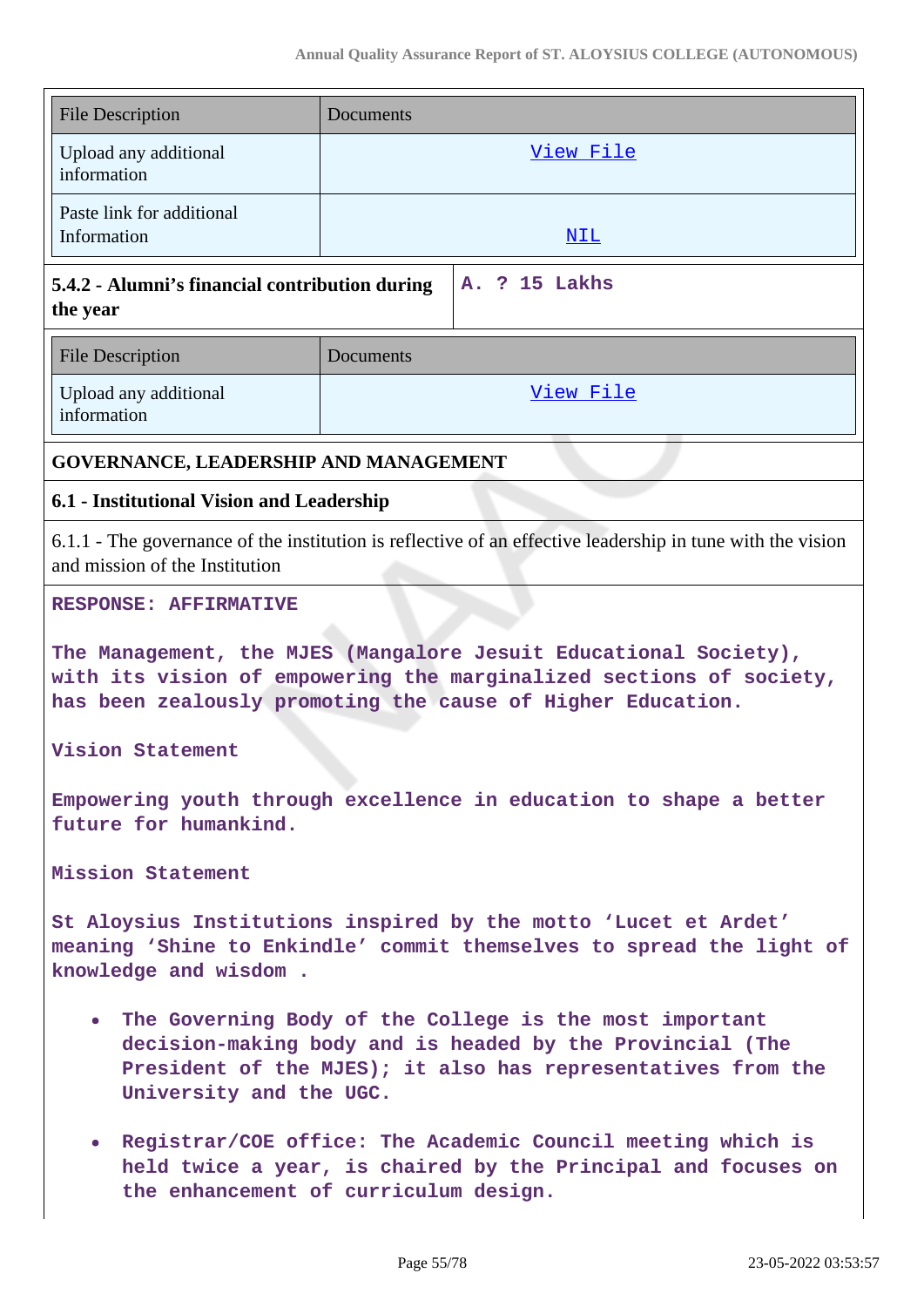- **Regular meetings of the Staff Council comprising the Heads of all Departments, Deans, Directors of various blocks, Director of Student Council and other important official are held both at the UG and PG levels.**
- **The Board of Studies comprises all the members of the respective departments.**
- **Controller of Examinations, the Chief coordinator of Examination with two assistant coordinators and the examination reforms committee lead the decisions pertaining to examinations.**

| <b>File Description</b>                  | Documents                                                  |
|------------------------------------------|------------------------------------------------------------|
| Upload any additional<br>information     | View File                                                  |
| Paste link for additional<br>Information | https://www.staloysius.edu.in/about/vision-<br>and-mission |

6.1.2 - Effective leadership is reflected in various institutional practices such as decentralization and participative management

**RESPONSE: AFFIRMATIVE**

**Participative Management System (PMS):**

**Some of the progressive changes that resulted from the Participative Management System are as follows:** 

- **There are six Directors and 19 Deans.**
- **Appointment of additional deans to oversee academia–industry related activities like Human Resources, Research and Innovation, Entrepreneurship and Consultancy, International Programmes, Student Welfare & Training and Outreach activities.**
- **Adequate representation of staff, alumni and students in decision-making bodies like the Academic Council, Examination Committee, Student Welfare Committee, IQAC, NAAC Cell, Anti-Ragging and Anti-Drug Abuse Cell, Campus Recruitment Committee, Canteen Committee, Research Committee, Innovation and IPR Cell, Grievance Cell (General), Staff Grievance Cell, Committee Against Sexual Harassment (CASH), Ladies Welfare Office, Internal Grievances Redressal Cell, Campus Ministry, HR, PRO, Counsellors and Mal-practice Committee.**
- **The Participative Management System (PMS) paved the way not just for decentralization but also for the active involvement**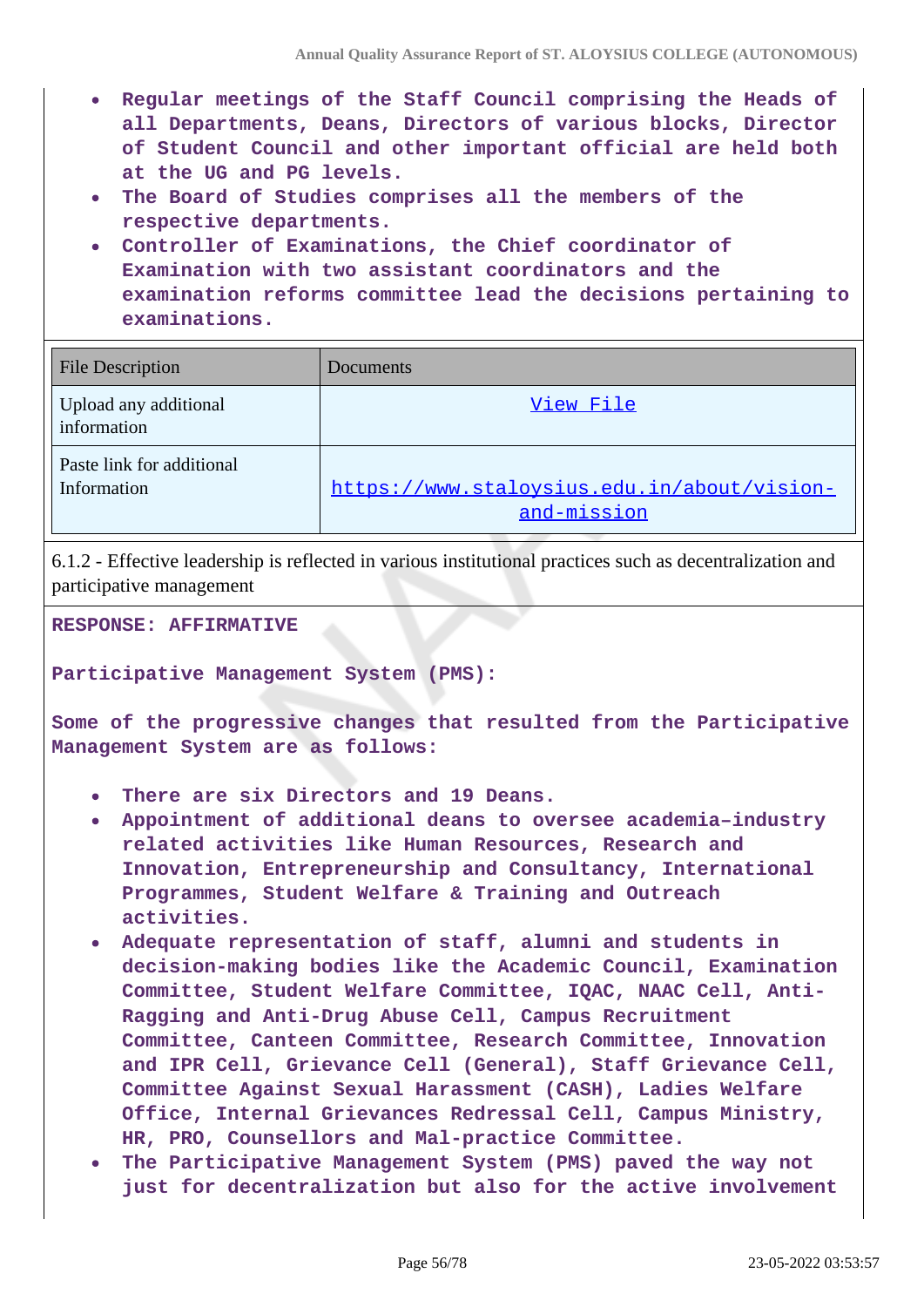**of staff in:**

- **Conducting orientation sessions to students on topics of ethical & servant leadership in keeping with Jesuit ethos.**
- **The Office Superintendent supervises activities of the administrative office.**
- **The extension activities through the Centre for Social Concern and Centre for Environmental Concern.**
- **Placement and career guidance is coordinated through the Dean of Placement and other placement officers.**

| <b>File Description</b>                                             | Documents |
|---------------------------------------------------------------------|-----------|
| Upload strategic plan and<br>deployment documents on the<br>website | View File |
| Upload any additional<br>information                                | View File |
| Paste link for additional<br>Information                            | NIL       |

### **6.2 - Strategy Development and Deployment**

6.2.1 - The institutional Strategic/ Perspective plan has been clearly articulated and implemented

## **RESPONSE: AFFIRMATIVE**

**The motto of the college,"Lucet et Ardet"which means"shine to enkindle"has inspired countless students to become men and women for and with others. The college with its motto of 'Reaching the Unreached' has in the past 142 years strived to take 'Education to the masses'.**

**1. Admission Policy: The College has guidelines for admissions where preference is given to students from the economically backward and socially.**

**2. Mid-day meal scheme: The College provides mid-day meals at subsidized rates in the canteen to deserving students who belong to:**

**a. Socially and economically deprived sections of the society.**

**b. Students travelling from distant and rural places.**

**3. Centre for Social Concern (CSC)**

**4. Centre for Environmental Concern**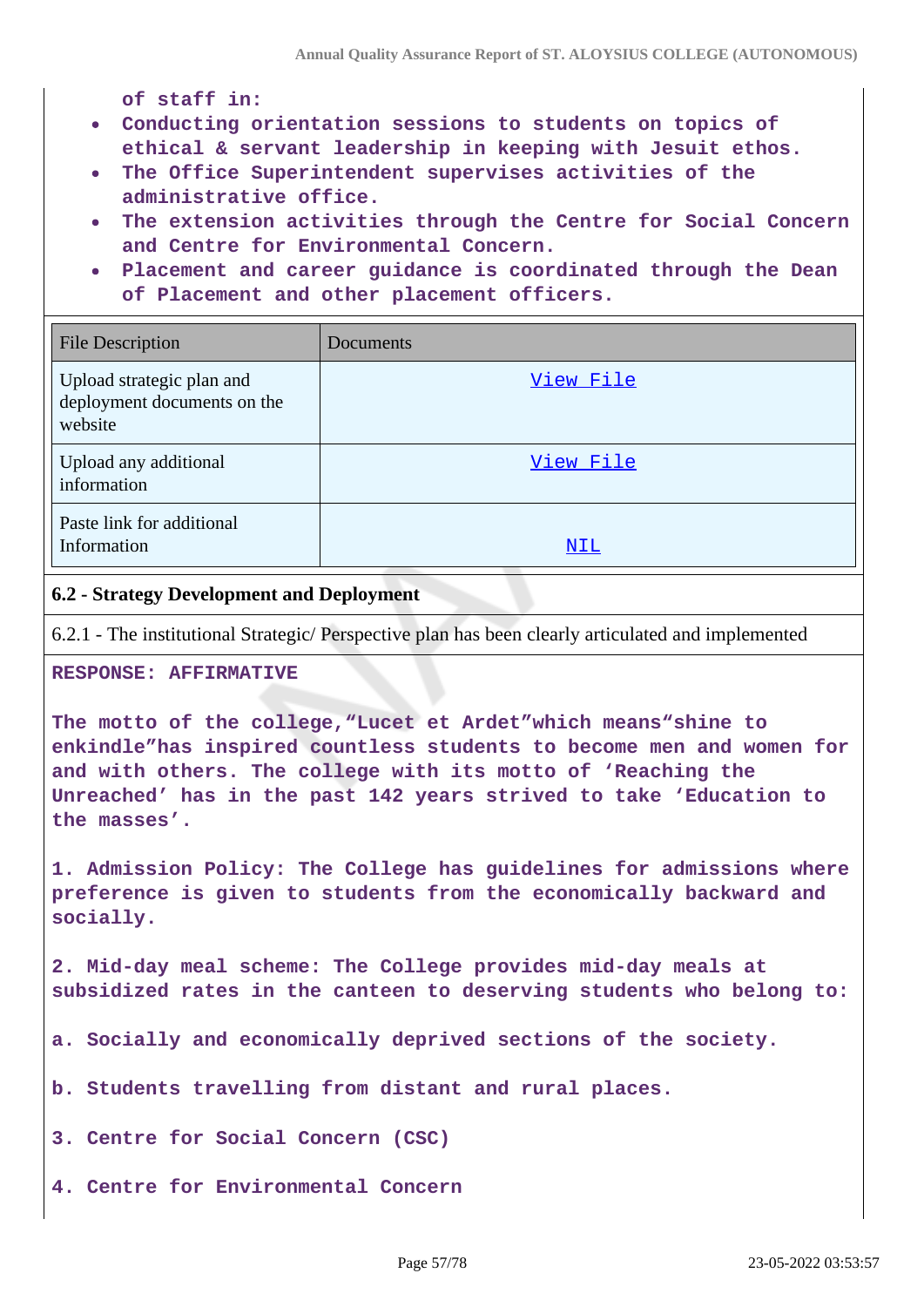**5. Rural Immersion Programme: Every Post Graduate student undergoes one week of Rural Immersion.**

**6. Community Radio Sarang has been broadcasting programmes in 6 languages, 16 hours a day in the neighbourhood for the past 11 years.**

**7. Listening and Learning Centre (Manothejaka): Counsellors have been appointed to address the psychological, academic, social and emotional needs of both students and staff.**

**8. Certificate Courses: The College has conducted 61 certificate courses in various disciplines during the past 5 years.**

| <b>File Description</b>                                   | Documents        |
|-----------------------------------------------------------|------------------|
| Strategic Plan and deployment<br>documents on the website | View File        |
| Paste link for additional<br>information                  | NIL              |
| Upload any additional<br>information                      | No File Uploaded |

6.2.2 - The functioning of the various institutional bodies is effective and efficient as visible from the policies, administrative set-up, appointment and service rules, procedures, etc.

**RESPONSE: AFFIRMATIVE**

**The Institutional organogram:**

**Governing body: The Governing body of the College is chaired by Vice-President of the MJES and has educationists, university nominee, UGC nominee and government nominee besides the management members, senior teachers and ex-officio members.**

**Academic Council: The composition of the Academic Council adheres to UGC norms and is chaired by the Principal.**

**The Provincial (President of MJES), the Rector, the Principal, Registrar, Directors, Deans and the Staff Council play key roles in the academic and administrative matters.**

**The Registrar is responsible for the academic/curriculum related affairs of the College.**

**Finance Committee: The Finance Committee functions as an advisory**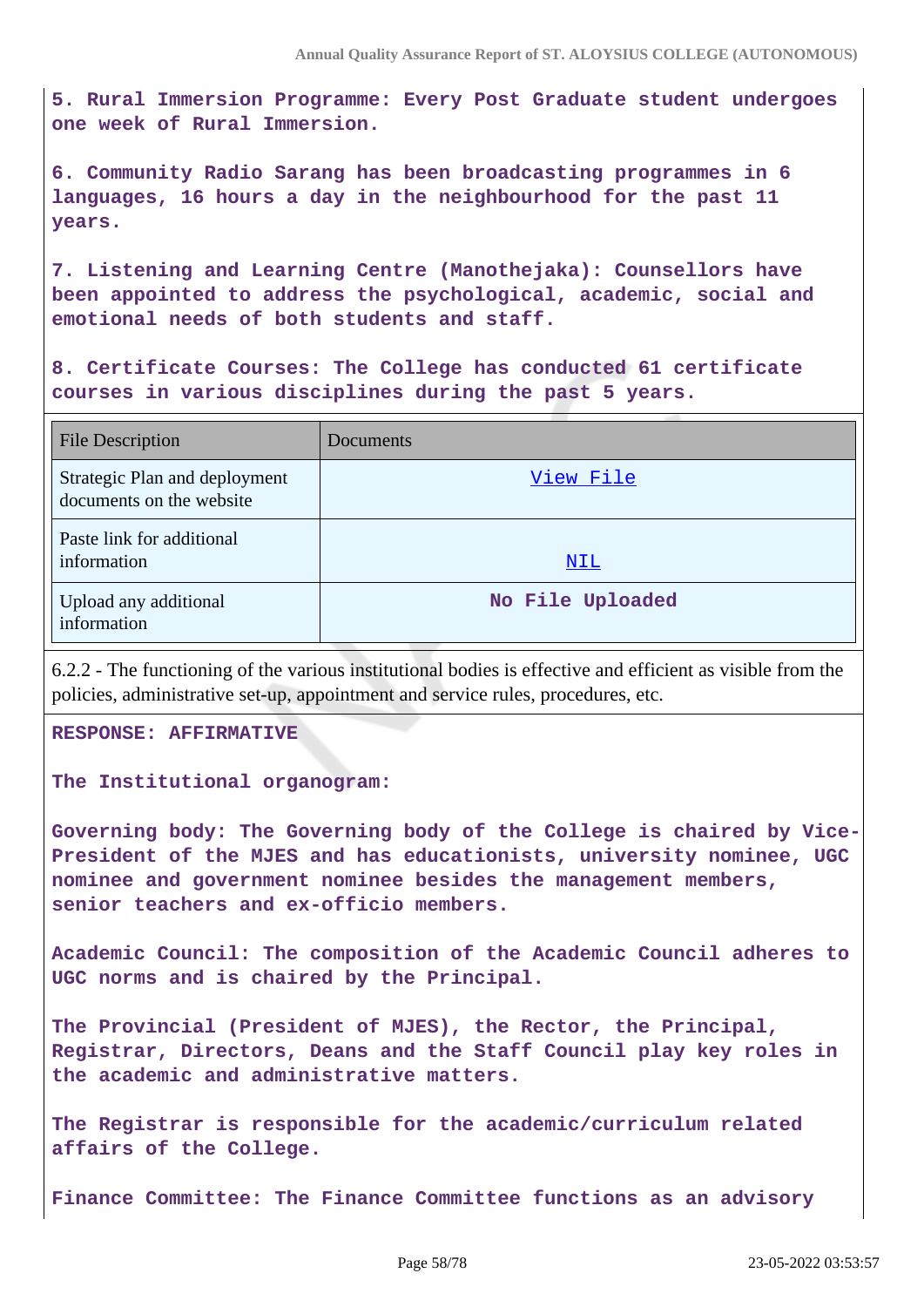**body to the Governing body.**

**Staff Council executes all the academic policies and activities.**

**Students' Council headed by the Student Council Directors along with the student office bearers oversee the activities of the College.**

**Recruitment and Career Advancement: The human resource policy of the Institution stipulates the guidelines and regulations regarding recruitment.**

**Recruitment Procedure: The advertisement regarding vacancies is published in leading newspapers and in the College website.**

**Service Rules and Promotions: The College issues a service book to all the recruits.**

**The Grievance Redressal Cell fosters a healthy academic atmosphere.**

| <b>File Description</b>                                                                                                                                     | Documents                                                                                                                            |
|-------------------------------------------------------------------------------------------------------------------------------------------------------------|--------------------------------------------------------------------------------------------------------------------------------------|
| Paste link to Organogram on the<br>institution webpage                                                                                                      | https://www.staloysius.edu.in/storage/files/<br>Academic%20year%202021-22/PDF%202021-22/AOAR<br><u>/6.2.2%20SAC%20Organogram.pdf</u> |
| Upload any additional<br>information                                                                                                                        | View File                                                                                                                            |
| Paste link for additional<br>Information                                                                                                                    | NIL                                                                                                                                  |
| 6.2.3 - Implementation of e-governance in<br>areas of operation: Administration Finance<br>and Accounts Student Admission and Support<br><b>Examination</b> | A. All of the above                                                                                                                  |
| <b>File Description</b>                                                                                                                                     | Documents                                                                                                                            |
| <b>ERP</b> (Enterprise Resource<br>Planning) Documen                                                                                                        | View File                                                                                                                            |
| Screen shots of user interfaces                                                                                                                             | View File                                                                                                                            |
| Details of implementation of e-<br>governance in areas of operation                                                                                         | View File                                                                                                                            |
| Any additional information                                                                                                                                  | View File                                                                                                                            |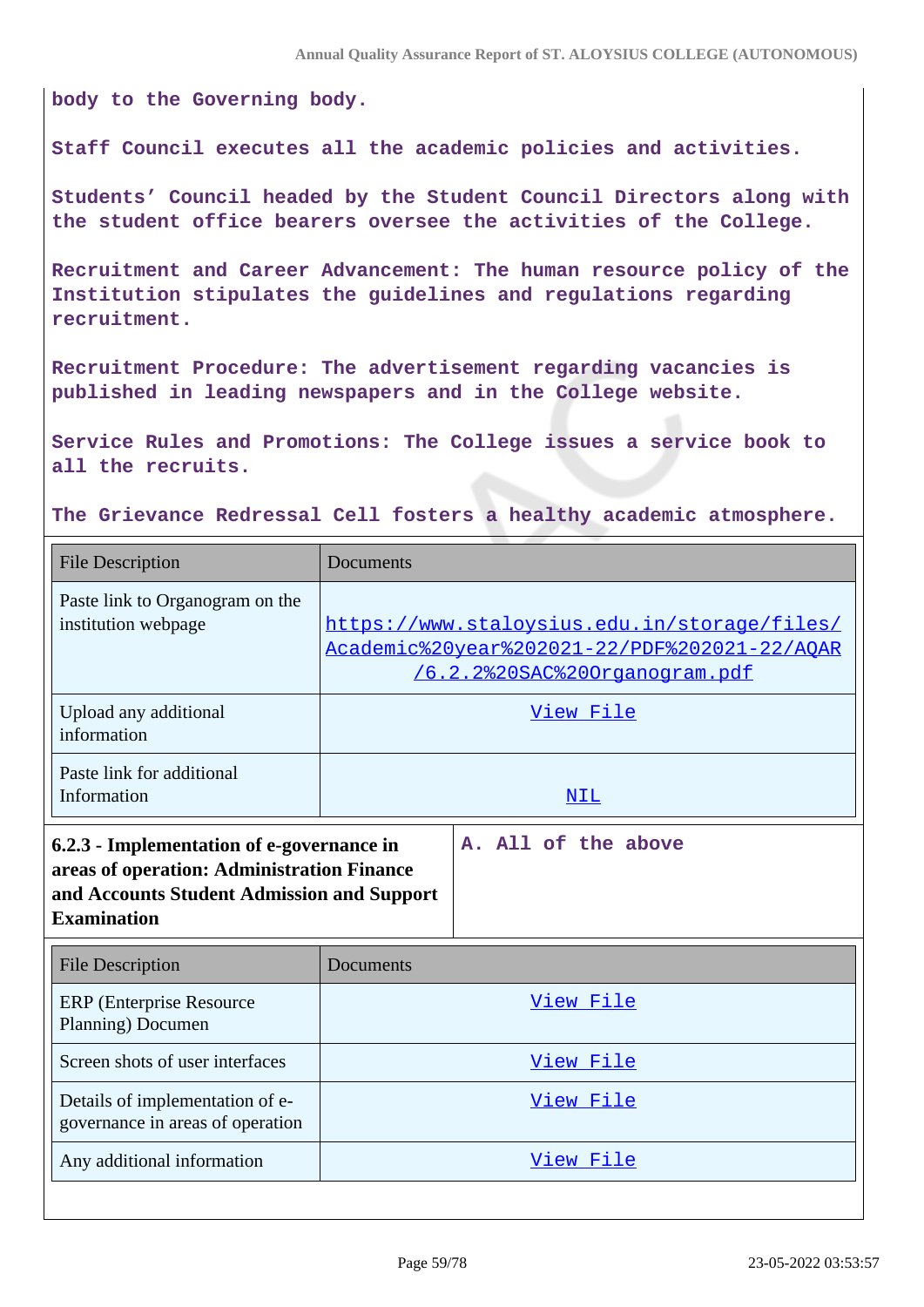#### **6.3 - Faculty Empowerment Strategies**

6.3.1 - The institution has effective welfare measures for teaching and non-teaching staff and avenues for their career development/ progression

**RESPONSE: AFFIRMATIVE**

**A. Career Growth & Development Measures**

**1. Research:** 

**? A Research Cell has been instituted to oversee and promote a research culture among the staff and students. Paid leave is granted up to one year to complete Ph.D with seed money.**

**? The Research Cell functions with the aid of the Research Advisory Committee, Research Ethics Committee and also IAEC.**

**2. Library:**

**? Well-equipped facilitiesto access journals online & offline. Internet browsing facility, E-resources, Anti-plagiarism detection, interlibrary loan facility from DELNET and American Centre Library, Reprographic/Photocopying facility, SAC Repository, newspaper clippings, OPAC and open access facility.**

**3. Coaching:**

**? Coaching for NET/K-SET/SLET is provided a month prior to the conduct of the exam by in-house members .**

**4. Career Advancement Schemes:**

**? staff members encouraged to opt online courses offered by Coursera, edX, Swayam. Paid leave and financial assistance is provided to pay the registration fee for attending FDP.**

**B. Financial & Non-financial Welfare Measures**

**1. Financial Measures:**

**? Incentives and special allowance for the staff who have completed KSET/NET/Ph.D**

**? Provident Fund**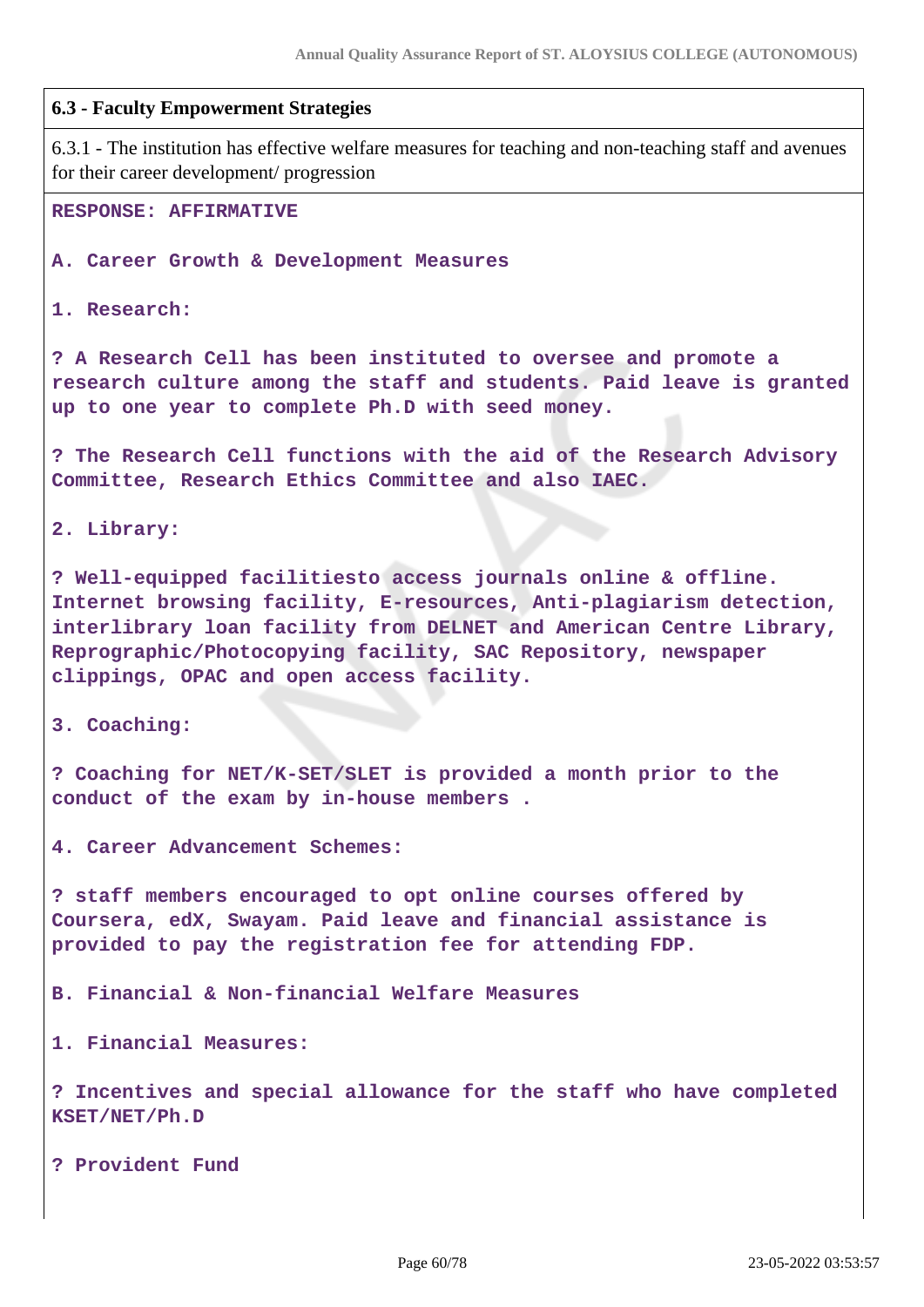#### **2. Medical Facilities:**

# **? Medical bill reimbursement for the member, spouse and his/her children to the extent of Rs 25000 to Rs 50000.**

| <b>File Description</b>                  | Documents |
|------------------------------------------|-----------|
| Upload any additional<br>information     | View File |
| Paste link for additional<br>information | NIL       |

# **6.3.2 - Number of teachers provided with financial support to attend conferences / workshops and towards payment of membership fee of professional bodies during the year**

| 314                                                                                                                              |           |
|----------------------------------------------------------------------------------------------------------------------------------|-----------|
| <b>File Description</b>                                                                                                          | Documents |
| Upload any additional<br>information                                                                                             | View File |
| Details of teachers provided with<br>financial support to attend<br>conference, workshops etc during<br>the year (Data Template) | View File |

# **6.3.3 - Number of professional development / administrative training programmes organized by the Institution for its teaching and non-teaching staff during the year**

**8**

| <b>File Description</b>                                                                             | Documents |
|-----------------------------------------------------------------------------------------------------|-----------|
| Reports of the Human Resource<br>Development Centres (UGC<br>HRDC/ASC or other relevant<br>centres) | View File |
| Upload any additional<br>information                                                                | View File |

# **6.3.4 - Number of teachers who have undergone online/ face-to-face Faculty Development Programmes during the year: (Professional Development Programmes, Orientation / Induction Programmes, Refresher Courses, Short-Term Course, etc.)**

**261**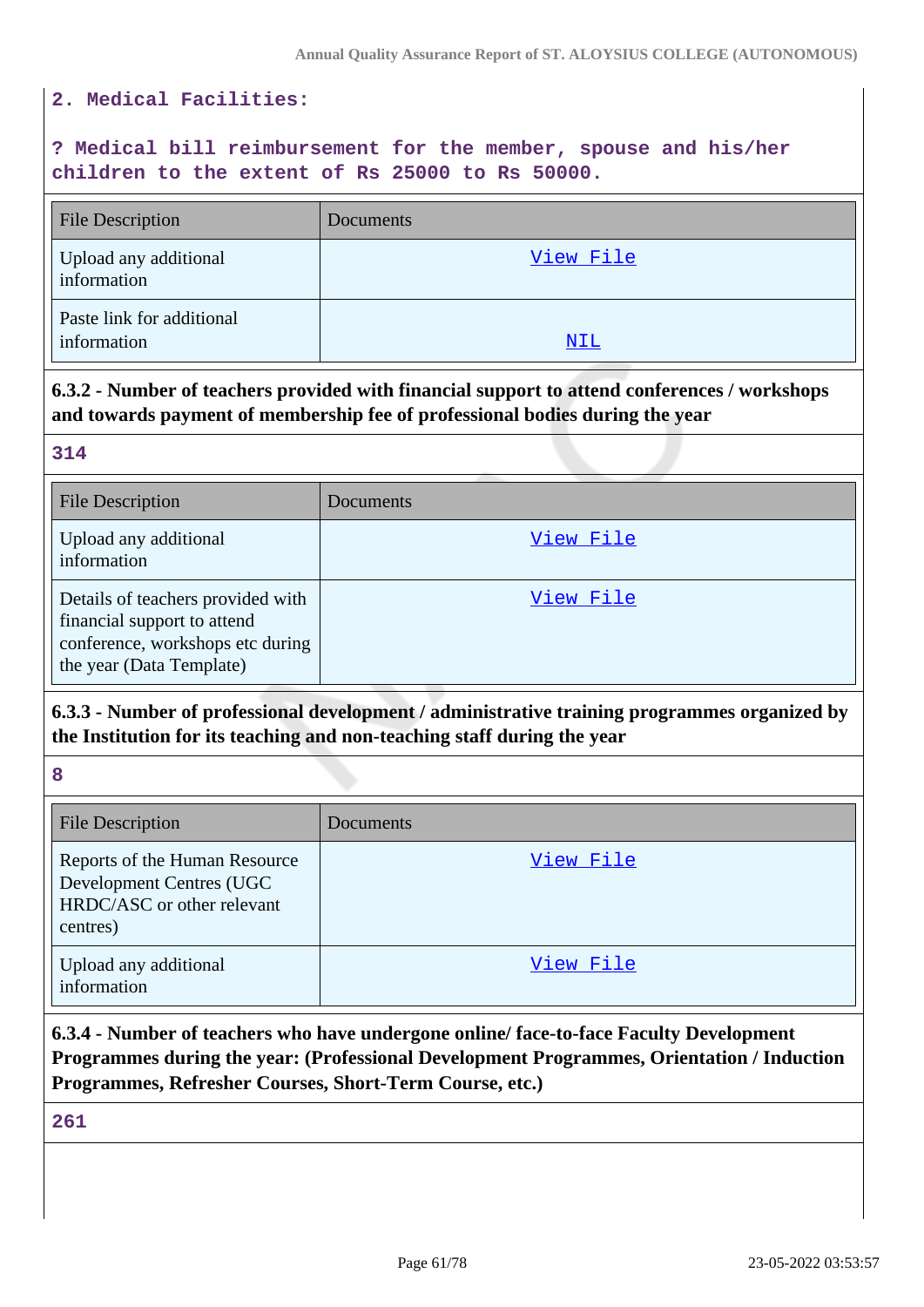| <b>File Description</b>                                                                     | Documents |
|---------------------------------------------------------------------------------------------|-----------|
| Summary of the IQAC report                                                                  | View File |
| Reports of the Human Resource<br>Development Centres (UGC<br>ASC or other relevant centers) | View File |
| Upload any additional<br>information                                                        | View File |

#### **6.4 - Financial Management and Resource Mobilization**

6.4.1 - Institution conducts internal and external financial audits regularly

#### **RESPONSE: AFFIRMATIVE**

**The Mangalore Jesuit Educational Society with PAN NO AAATM4057D is a society registered under the Mysore Societies Registration ACT NO of 1960 and the society is granted approval U/S 12A(a) of the Income Tax ACT of 1961.**

- **The Society maintains books of accounts of all the activities which are subject to interim audit by an internal auditor.**
- **The beneficiaries of the Institutions have access to the audit report which is prepared, presented and certified by the audit firm.**
- **The financial statement of accounts which comprises salary paid, fees collected, scholarships and UGC accounts are submitted to the Regional JD of Collegiate Education.**
- **A pre audit is conducted by the internal auditor and claims under various heads (grants) if any, to the staff of the Institution are duly verified by the Regional JD of Collegiate Education.**
- **The financial statements of the College have been audited and audit reports are generated up to March 31, 2020.**
- **The society also files the returns of income based on the audited report of various departments.**
- **The Institution has audited its financial accounts which include the detailed income and expenditure of the Institution till the assessment year 2021-2022.**
- **AGs audit is done periodically.**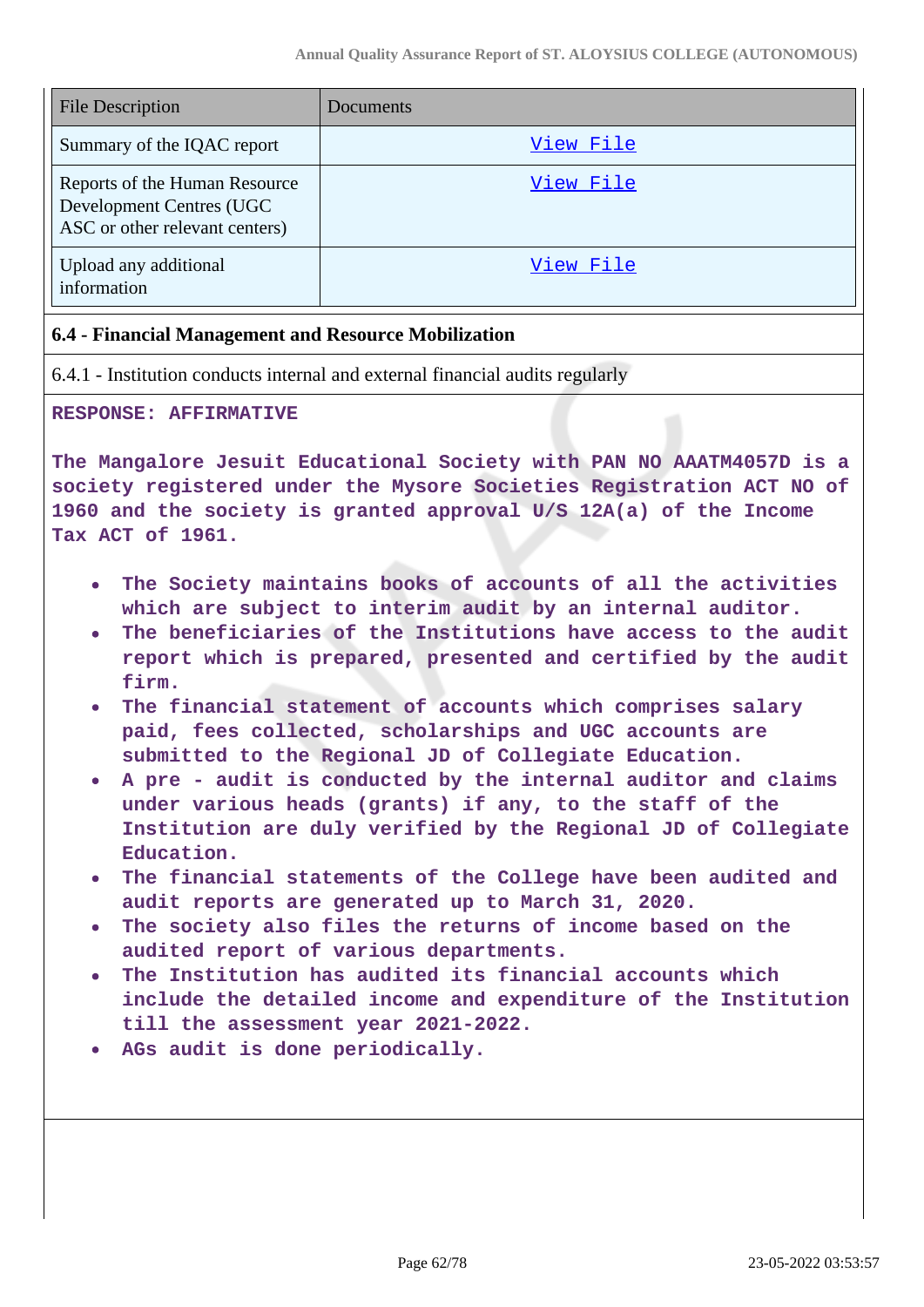| <b>File Description</b>                  | <b>Documents</b> |
|------------------------------------------|------------------|
| Upload any additional<br>information     | View File        |
| Paste link for additional<br>information | <u>NIL</u>       |

# **6.4.2 - Funds / Grants received from non-government bodies, individuals, and philanthropists during the year (not covered in Criterion III and V) (INR in lakhs)**

**284.78**

| <b>File Description</b>                                                                                              | Documents        |
|----------------------------------------------------------------------------------------------------------------------|------------------|
| Annual statements of accounts                                                                                        | View File        |
| Details of funds / grants received<br>from non-government bodies,<br>individuals, philanthropists<br>during the year | View File        |
| Any additional information                                                                                           | No File Uploaded |

6.4.3 - Institutional strategies for mobilisation of funds and the optimal utilisation of resources

**RESPONSE: AFFIRMATIVE**

- **The College mobilizes resources through several avenues such as students' fee, grant-in-aid salary, student scholarships and interest from banks.**
- **The other sources of funds are Autonomous grants, CPE, DBT-STAR, DST-FIST and B.Voc under DDU Kaushal Kendra**
- **Staff members apply for grants for major and minor research projects from funding agencies such as UGC, CSIR, DBT, DST, VGST and other NGOs.**
- **External research scholars are allowed to use research facilities at a nominal fee.**
- **As per the institutional policy, the College does not receive donations for admissions and recruitments.**

**Fund Utilization**

- **Expansion of infrastructure, Scholarships to deserving students.**
- **Conducting seminars, conferences and endowment lectures.**
- **Providing mid-day meals, Salaries to management staff.**
- **Extension activities are funded by the Institution.**
- **Adequate fund allocation is made for sports, games and**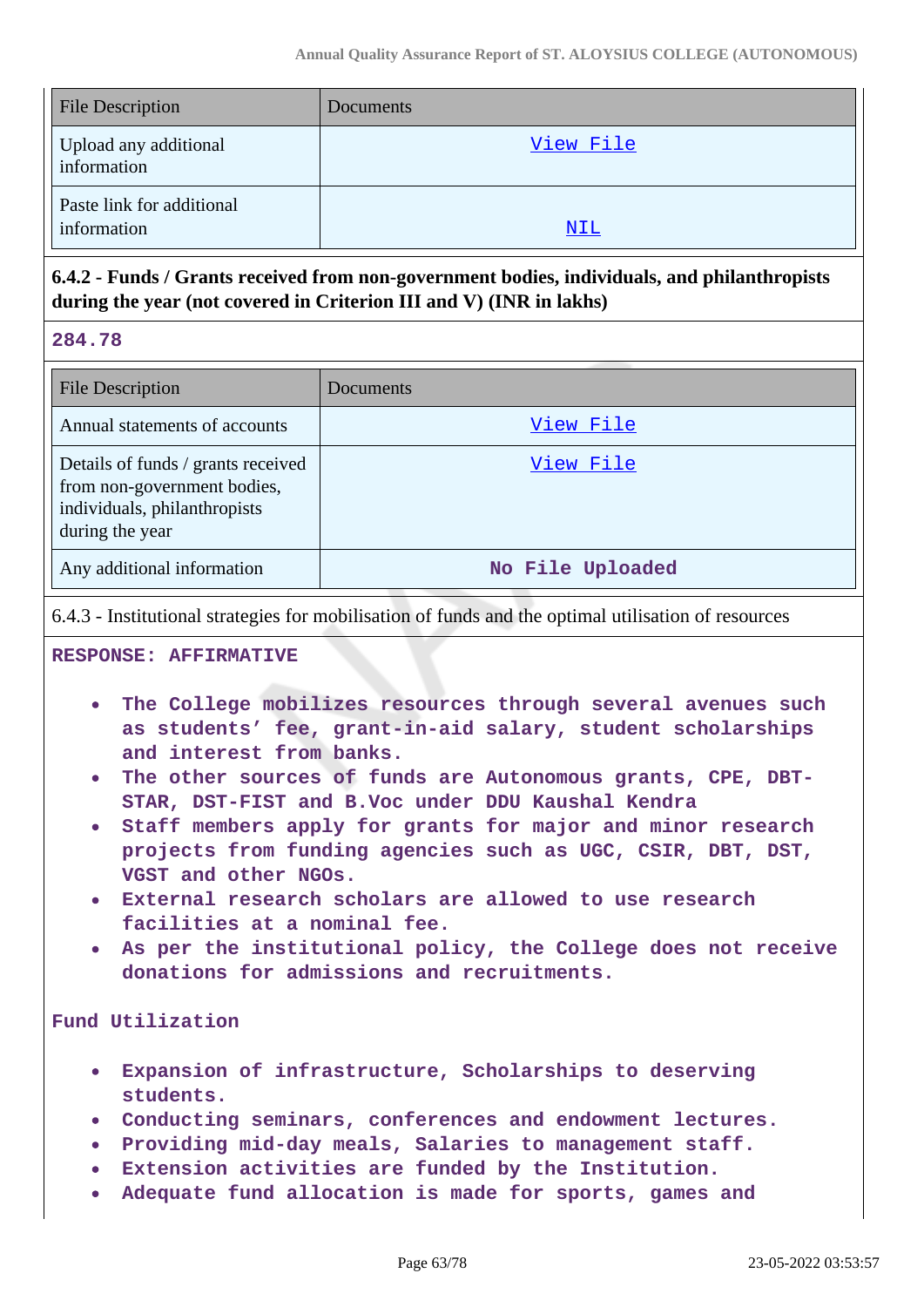**cultural activities**

- **Allocation of funds for swimming pool and maintenance**
- **Utilization of funds for Covid Care and distribution of medical kits**
- **Funds generated from funding agencies through common schemes are utilized as per the norms given by the funding agencies**
- **Honorarium to the resource persons and artists of Radio Sarang**

**All the funds generated are accounted for and duly audited.**

| <b>File Description</b>                  | Documents |
|------------------------------------------|-----------|
| Upload any additional<br>information     | View File |
| Paste link for additional<br>Information | NIL       |

#### **6.5 - Internal Quality Assurance System**

6.5.1 - Internal Quality Assurance Cell (IQAC) has contributed significantly for institutionalizing quality assurance strategies and processes visible in terms of incremental improvements made during the preceding year with regard to quality (in case of the First Cycle): Incremental improvements made during the preceding year with regard to quality and post-accreditation quality initiatives (Second and subsequent cycles)

**RESPONSE: AFFIRMATIVE**

#### **PRACTICE 1:**

- **Annual retreat and skill development: College conducts programs: SPOORTHI for spiritual growth & PRAGATHI, for skill development**
- **Value education classes impart life skills to the students**
- **Yoga, Health and wellness sessions are imparted to staff and students**
- **Inter-departmental Fests SANGAM**
- **Mega Aloysian Fest, Kalotsava and Innovation Day**
- **Faculty Development Programmes are conducted to impart skills in PowerPoint Presentation and Computer Language skills**
- **Sambhrama: The College organises an annual fest 'Sambhrama' to felicitate staff qualifying in NET/KSET, Ph.D, publishing papers, chapters in books, publishing books & completing 25 years of service.**

**PRACTICE 2:**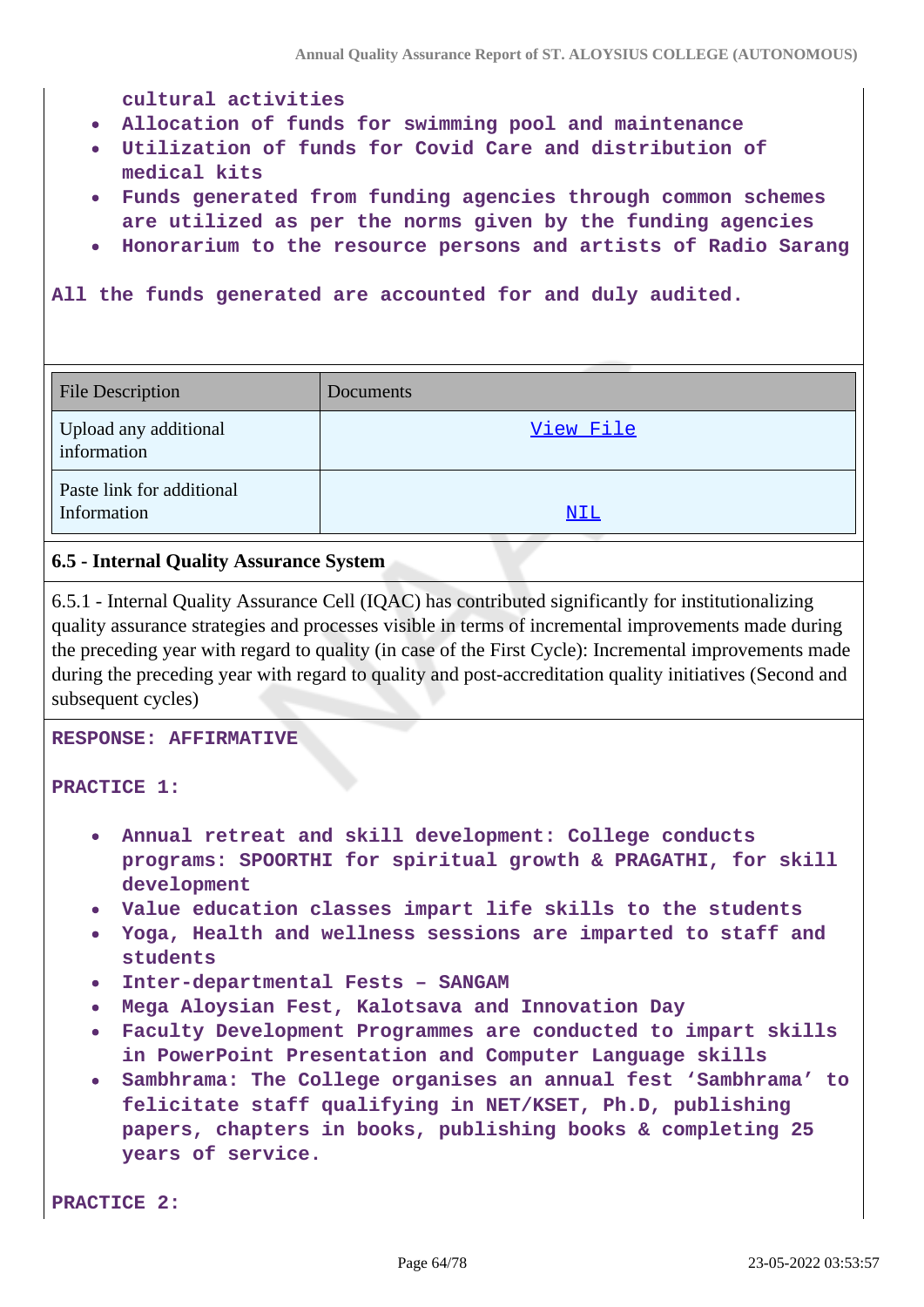**Annual Quality Assurance Report of ST. ALOYSIUS COLLEGE (AUTONOMOUS)**

**Adoption of the Latest Technology in Teaching and Learning**

- **LMS Portal: College has an exclusive institutional LMS Portal.**
- **Online Sahaaya programme –experience-based online Sahaaya activities was held for all the students.**
- **Knowledge Factory College hosted the biggest online sharing event 'Knowledge Factory' for 6,000 young students and professionals.**
- **Free Online Certificate Courses**
- **Online Courses The students and faculty registered for various MOOCs offered by Swayam, Coursera & edX.**
- **Webinars: More than 100 of webinars, online workshops were conducted during the pandemic.**
- **RFID: The libraries were fully automated with RFID technology and KOHA LMS.**
- **HR Connect and Student Connect Apps were developed.**

| <b>File Description</b>                  | Documents |
|------------------------------------------|-----------|
| Upload any additional<br>information     | View File |
| Paste link for additional<br>information | NIL       |

6.5.2 - The institution reviews its teaching-learning process, structures and methodologies of operation and learning outcomes at periodic intervals through its IQAC as per norms

**RESPONSE: AFFIRMATIVE**

**CASE 1: Institutional Reviews**

**The Annual Academic Audit: IQAC reviews the teaching plan, teachinglearning process, pedagogy employed and assessment of performance of both staff and students.**

**A. Individual Teaching Level**

**Student Feedback: Strengths and weaknesses of the staff are identified and student feedback is collected twice a year.**

**Alumni Feedback, Staff Feedback and Staff Feedback**

**HOD's Feedback: The individual feedback is followed by a report prepared by the Head of the Department.**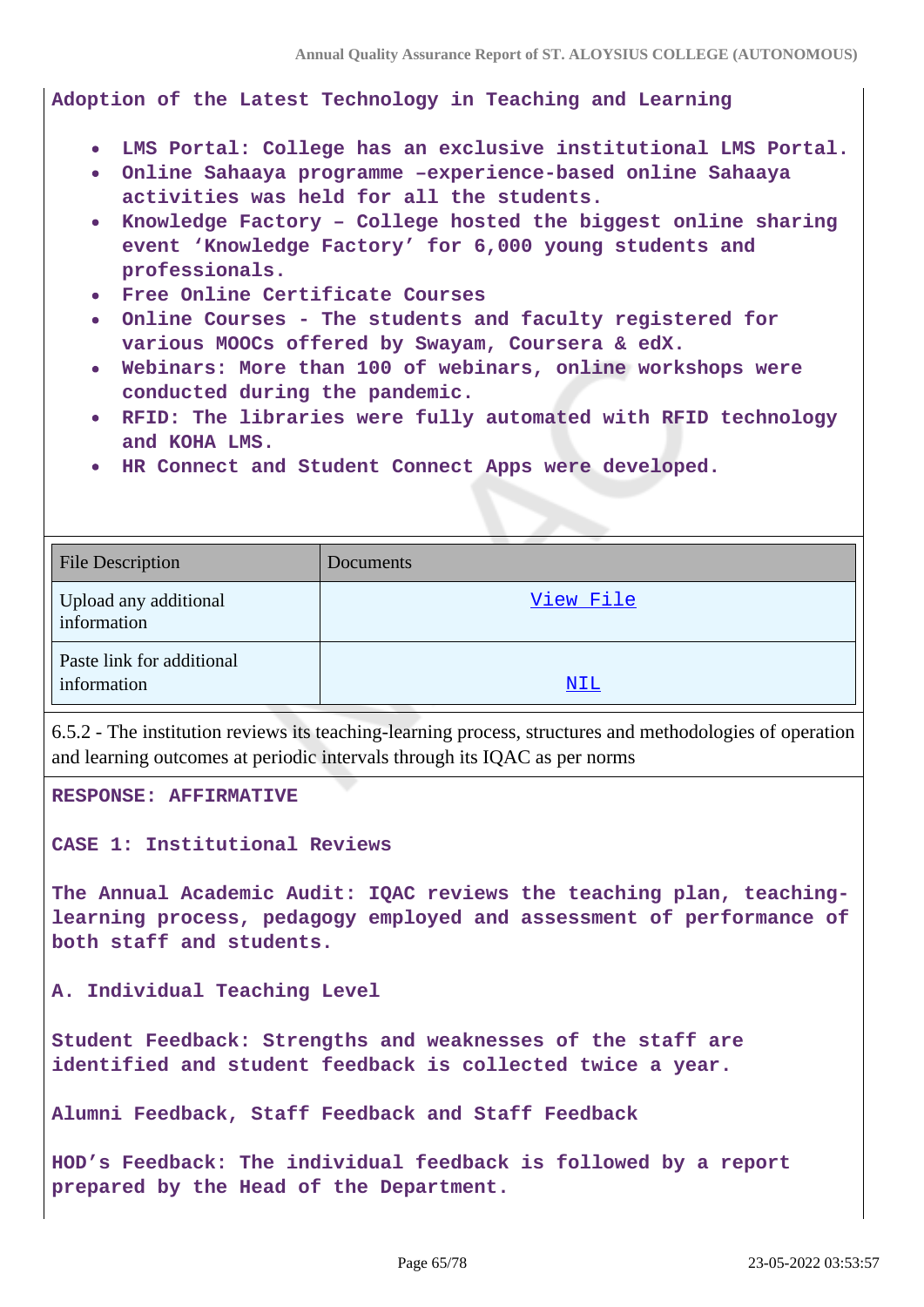**Directors' Feedback: Feedback is collected from the Directors on probationary staff members.**

**B. Department Level**

**Academic Evaluation of the Departments: Each Head of the Department presents the activities of the department in the presence of the Principal, Registrar & IQAC Coordinator.**

**Feedback from the Employers of the Students: Periodic feedback is taken from the employers of our alumni.**

**The IQAC reviews all the feedback collected.**

**CASE 2:**

**Certificate in Teaching Excellence:** 

**This is an Intensive Course of 30 hours. It is organized at 2 levels:**

**Level 1: Staff members who have a teaching experience of 5 years & below**

**Level 2: Staff having experience of 10 years and below**

**Staff who successfully complete Level-1 are offered the advanced Level-2 Certificate course of 30 hour duration.**

| File Description                                                                                                                                                                                                                                                                                                                                                                 | Documents                    |
|----------------------------------------------------------------------------------------------------------------------------------------------------------------------------------------------------------------------------------------------------------------------------------------------------------------------------------------------------------------------------------|------------------------------|
| Upload any additional<br>information                                                                                                                                                                                                                                                                                                                                             | View File                    |
| Paste link for additional<br>information                                                                                                                                                                                                                                                                                                                                         | NIL                          |
| 6.5.3 - Quality assurance initiatives of the<br>institution include Regular meeting of the<br><b>IQAC</b> Feedback collected, analysed and used<br>for improvement of the institution<br>Collaborative quality initiatives with other<br>institution(s) Participation in NIRF Any other<br>quality audit recognized by state, national or<br>international agencies (such as ISO | A. Any 4 or all of the above |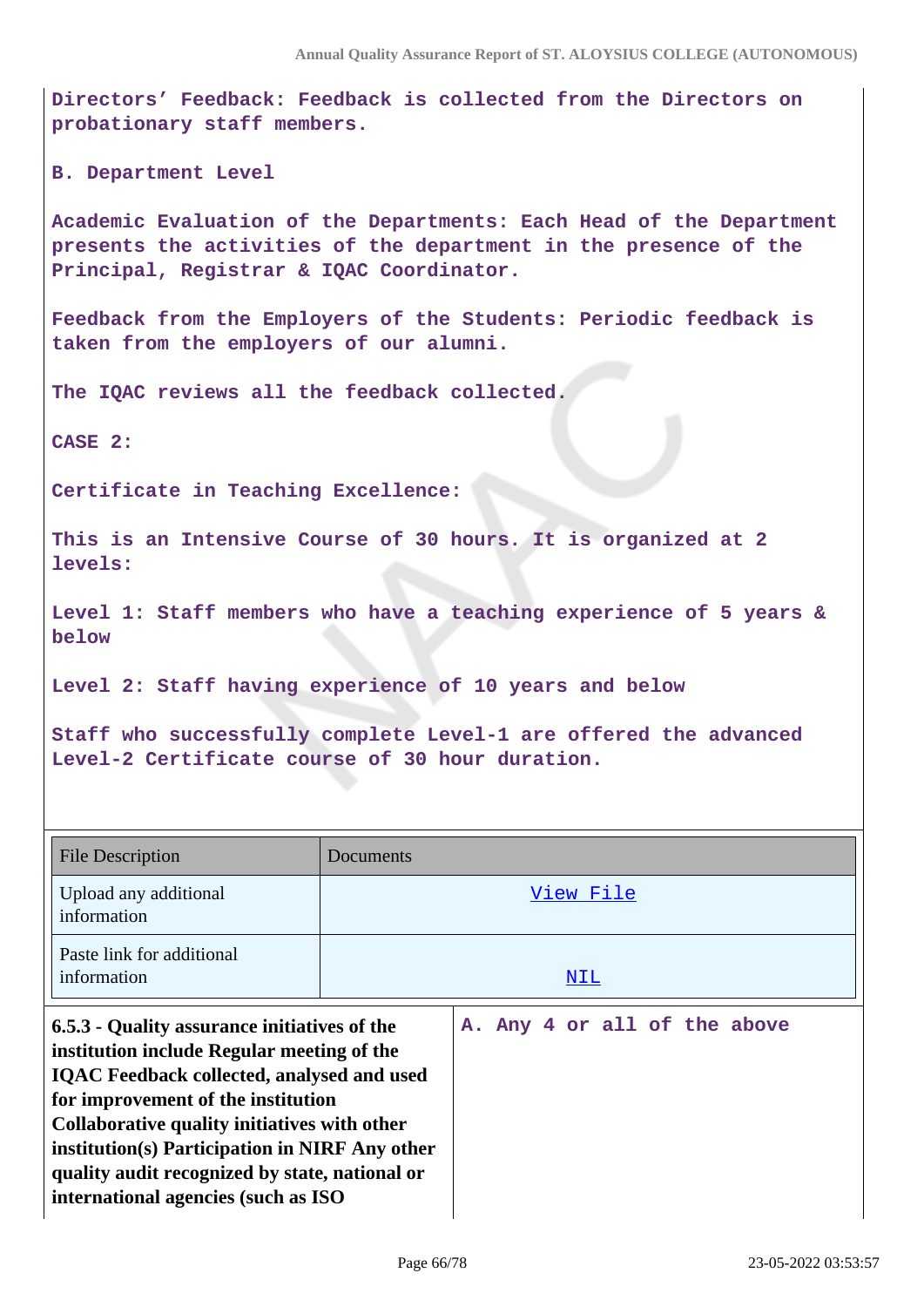| <b>Certification</b> )                                                   |                                                                                                                                                                                                                                                        |
|--------------------------------------------------------------------------|--------------------------------------------------------------------------------------------------------------------------------------------------------------------------------------------------------------------------------------------------------|
| <b>File Description</b>                                                  | Documents                                                                                                                                                                                                                                              |
| Paste the web link of annual<br>reports of the Institution               | https://www.staloysius.edu.in/about/igac                                                                                                                                                                                                               |
| Upload e-copies of accreditations<br>and certification                   | View File                                                                                                                                                                                                                                              |
| Upload details of quality<br>assurance initiatives of the<br>institution | View File                                                                                                                                                                                                                                              |
| Upload any additional<br>information                                     | No File Uploaded                                                                                                                                                                                                                                       |
| <b>INSTITUTIONAL VALUES AND BEST PRACTICES</b>                           |                                                                                                                                                                                                                                                        |
| 7.1 - Institutional Values and Social Responsibilities                   |                                                                                                                                                                                                                                                        |
|                                                                          | 7.1.1 - Measures initiated by the Institution for the promotion of gender equity during the year                                                                                                                                                       |
| <b>RESPONSE: AFFIRMATIVE</b>                                             |                                                                                                                                                                                                                                                        |
| 1986.                                                                    | Exclusively men's College became a co-educational Institution in                                                                                                                                                                                       |
|                                                                          | The Centre for Social Concern and the Department of Social Work:                                                                                                                                                                                       |
| $\bullet$                                                                | Awareness programmes, workshops, national seminars, trainings,<br>street plays related to gender equity, women empowerment,<br>educational rights of girl child, sexual harassment at<br>workplace, child sexual abuse, POCSO, POSH, women leadership, |

**Facilities:**

**etc.**

**a. Public Safety and Security** 

**? CCTV cameras, Full-time security personnel at every entry and exit of the campus**

**? Students and Staff have been trained in first aid and disaster management**

**b. Counselling** 

**The College provides an array of integrated services**  $\bullet$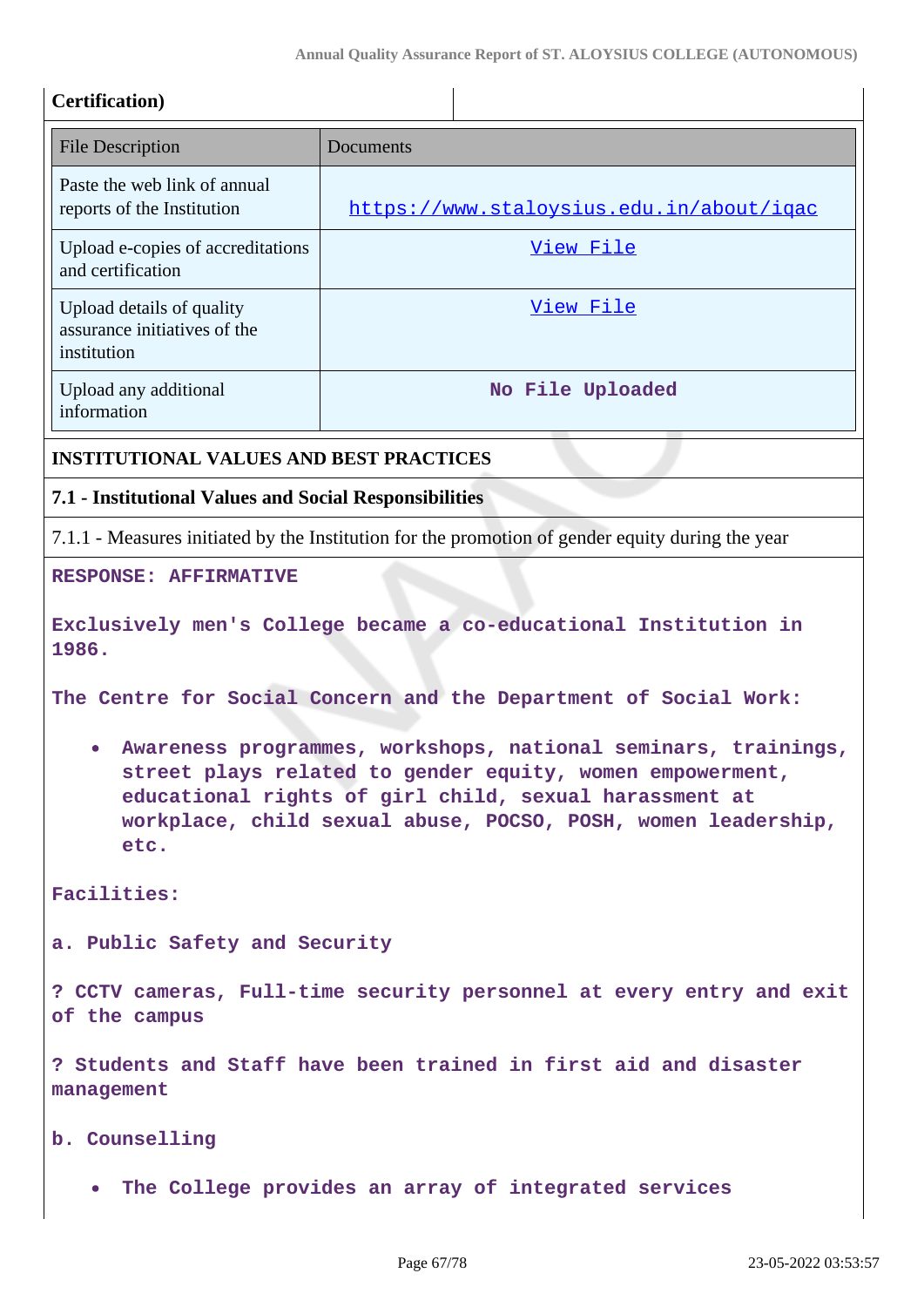**likeListening Centre and Learning Centre, Manothejaka (helpline) with 3 full time counsellors to promote and enhance personal, social, emotional and academic development.**

**c. Common Rooms and other facilities:**

- **Separate staff rooms for teaching and non-teaching staff with necessary amenities and a special restroom for the lady staff is available.**
- **There is a separate lady's room for lady students in all the blocks equipped with sanitary napkins incineration machines.**
- **Day Care Centre: There is an Aloysian Creche spread over 1500sq ft for children of the staff aged between 6 months to 3 years.**

| <b>File Description</b>                                                                                                                                                                                                                                                              | Documents        |  |
|--------------------------------------------------------------------------------------------------------------------------------------------------------------------------------------------------------------------------------------------------------------------------------------|------------------|--|
| Upload any additional<br>information                                                                                                                                                                                                                                                 | <u>View File</u> |  |
| Paste link for additional<br>Information                                                                                                                                                                                                                                             | <u>NIL</u>       |  |
| 7.1.2 - The Institution has facilities for<br>A. Any 4 or All of the above<br>alternate sources of energy and energy<br>conservation: Solar energy<br><b>Biogas plant</b><br>Wheeling to the Grid Sensor-based energy<br>conservation Use of LED bulbs/power-<br>efficient equipment |                  |  |
| <b>File Description</b>                                                                                                                                                                                                                                                              | Documents        |  |
| Geotagged Photographs                                                                                                                                                                                                                                                                | View File        |  |
| Any other relevant information                                                                                                                                                                                                                                                       | View File        |  |
| 7.1.2 Describe the fecilities in the institution for the menagement of the following types of                                                                                                                                                                                        |                  |  |

7.1.3 - Describe the facilities in the institution for the management of the following types of degradable and non-degradable waste (within a maximum of 200 words)

**RESPONSE: AFFIRMATIVE**

**Solid waste management:** 

- **Solid waste management unit consists of 3 chambers for different segregated material.**
- **Biodegradable waste such as dried leaves and other organic waste is utilized in vermicomposting by Dept. of Zoology.**
- **Incinerators are used to disintegrate needles and sanitary**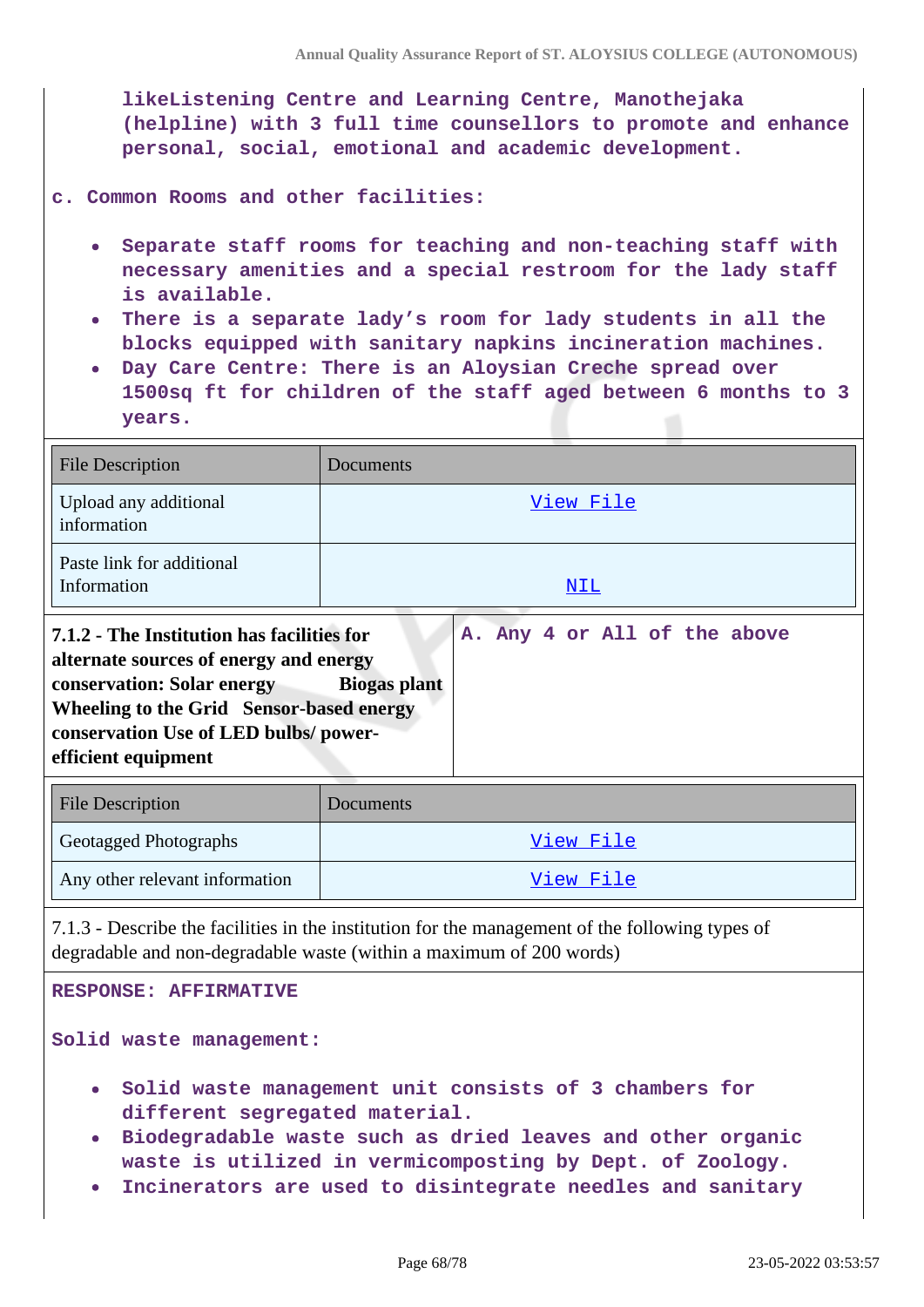```
napkins.
```
**Liquid waste management:**

- **Sewage Treatment Plant (STP) at AIMIT, having a capacity of 100 KLD, recycles waste water.**
- **Vermiwash collected is used as a fertilizer and disinfectant**
- **Non-hazardous liquid chemical waste is disposed of in designated sinks.**
- **Rain water harvesting is done to recharge wells and bore wells.**

**Bio medical waste management:**

**The Biological waste generated in the laboratories, particularly microbial/ contaminated cultures are decontaminated in an autoclave.**

**E waste management:**

**Effective maintenance of IT infrastructure ensures the increased life span of electronic equipment. E waste management is monitored by the IT department.**

**Waste recycling system:**

- **Scrap metal is recycled through authorized vendors.**
- **Paper waste, Wood scrap is also subjected to recycling.**
- **Plastic waste is handed over to City Corporation**

**Hazardous chemicals and Radioactive waste management:**

**Alternative protocols are followed to bypass carcinogenic, cytotoxic and heavy metal-containing chemicals that are reduced, concentrated, solidified and disposed of as solid waste.**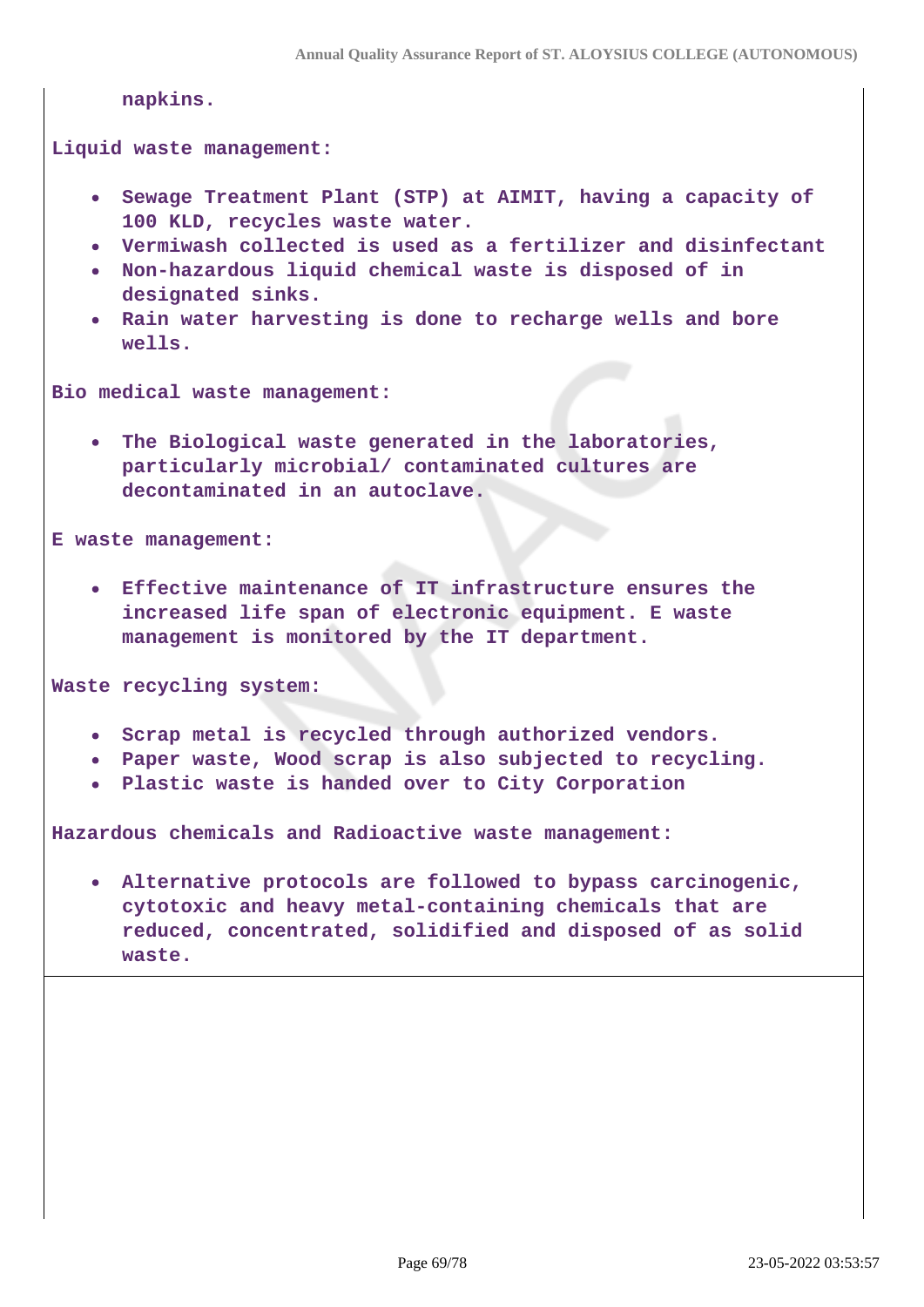| <b>File Description</b>                                                                                                                                                                                                                                        | Documents                    |  |  |  |  |  |  |
|----------------------------------------------------------------------------------------------------------------------------------------------------------------------------------------------------------------------------------------------------------------|------------------------------|--|--|--|--|--|--|
| Relevant documents like<br>agreements/MoUs with<br>Government and other approved<br>agencies                                                                                                                                                                   | View File                    |  |  |  |  |  |  |
| Geotagged photographs of the<br>facilities                                                                                                                                                                                                                     | View File                    |  |  |  |  |  |  |
| Any other relevant information                                                                                                                                                                                                                                 | View File                    |  |  |  |  |  |  |
| 7.1.4 - Water conservation facilities available<br>in the Institution: Rain water harvesting Bore<br>well /Open well recharge Construction of tanks<br>and bunds Waste water recycling Maintenance<br>of water bodies and distribution system in the<br>campus | A. Any 4 or all of the above |  |  |  |  |  |  |
| <b>File Description</b>                                                                                                                                                                                                                                        | Documents                    |  |  |  |  |  |  |
| Geotagged photographs / videos<br>of the facilities                                                                                                                                                                                                            | View File                    |  |  |  |  |  |  |
| Any other relevant information                                                                                                                                                                                                                                 | View File                    |  |  |  |  |  |  |
| 7.1.5 - Green campus initiatives include                                                                                                                                                                                                                       |                              |  |  |  |  |  |  |
| 7.1.5.1 - The institutional initiatives for<br>greening the campus are as follows:<br>1. Restricted entry of automobiles<br>2. Use of bicycles/ Battery-powered<br>vehicles<br>3. Pedestrian-friendly pathways<br>4. Ban on use of plastic<br>5. Landscaping   | A. Any 4 or All of the above |  |  |  |  |  |  |
| <b>File Description</b>                                                                                                                                                                                                                                        | Documents                    |  |  |  |  |  |  |
| Geotagged photos / videos of the<br>facilities                                                                                                                                                                                                                 | <u>View File</u>             |  |  |  |  |  |  |
| Various policy documents /<br>decisions circulated for<br>implementation                                                                                                                                                                                       | View File                    |  |  |  |  |  |  |
| Any other relevant documents                                                                                                                                                                                                                                   | No File Uploaded             |  |  |  |  |  |  |
| 7.1.6 - Quality audits on environment and energy undertaken by the institution                                                                                                                                                                                 |                              |  |  |  |  |  |  |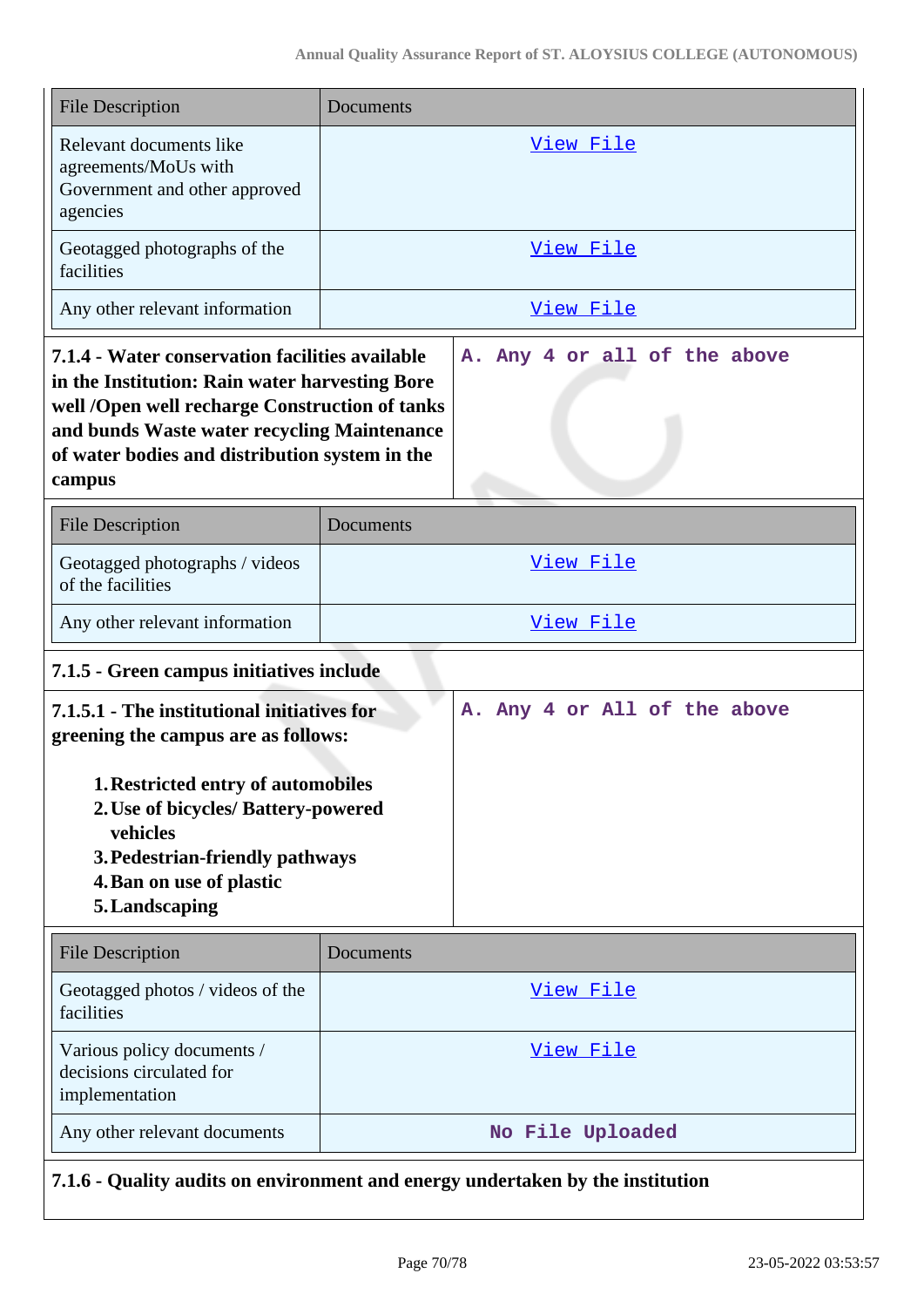| 1. Green audit<br>2. Energy audit<br>3. Environment audit<br>4. Clean and green campus<br>recognitions/awards<br>5. Beyond the campus environmental<br>promotional activities | 7.1.6.1 - The institution's initiatives to<br>preserve and improve the environment and<br>harness energy are confirmed through the<br>following: |  |  |  | A. Any 4 or all of the above |
|-------------------------------------------------------------------------------------------------------------------------------------------------------------------------------|--------------------------------------------------------------------------------------------------------------------------------------------------|--|--|--|------------------------------|
|                                                                                                                                                                               |                                                                                                                                                  |  |  |  |                              |

| <b>File Description</b>                                                         | Documents        |
|---------------------------------------------------------------------------------|------------------|
| Reports on environment and<br>energy audits submitted by the<br>auditing agency | View File        |
| Certification by the auditing<br>agency                                         | View File        |
| Certificates of the awards<br>received                                          | View File        |
| Any other relevant information                                                  | No File Uploaded |

| 7.1.7 - The Institution has a disabled-friendly<br>and barrier-free environment: Ramps/lifts for<br>easy access to classrooms and centres Disabled-<br>friendly washrooms Signage including tactile<br>path lights, display boards and signposts<br>Assistive technology and facilities for persons<br>with disabilities: accessible website, screen-<br>reading software, mechanized equipment, etc.<br><b>Provision for enquiry and information:</b><br>Human assistance, reader, scribe, soft copies of |  |  |  | A. Any 4 or all of the above |  |
|------------------------------------------------------------------------------------------------------------------------------------------------------------------------------------------------------------------------------------------------------------------------------------------------------------------------------------------------------------------------------------------------------------------------------------------------------------------------------------------------------------|--|--|--|------------------------------|--|
| reading materials, screen reading, etc.                                                                                                                                                                                                                                                                                                                                                                                                                                                                    |  |  |  |                              |  |
|                                                                                                                                                                                                                                                                                                                                                                                                                                                                                                            |  |  |  |                              |  |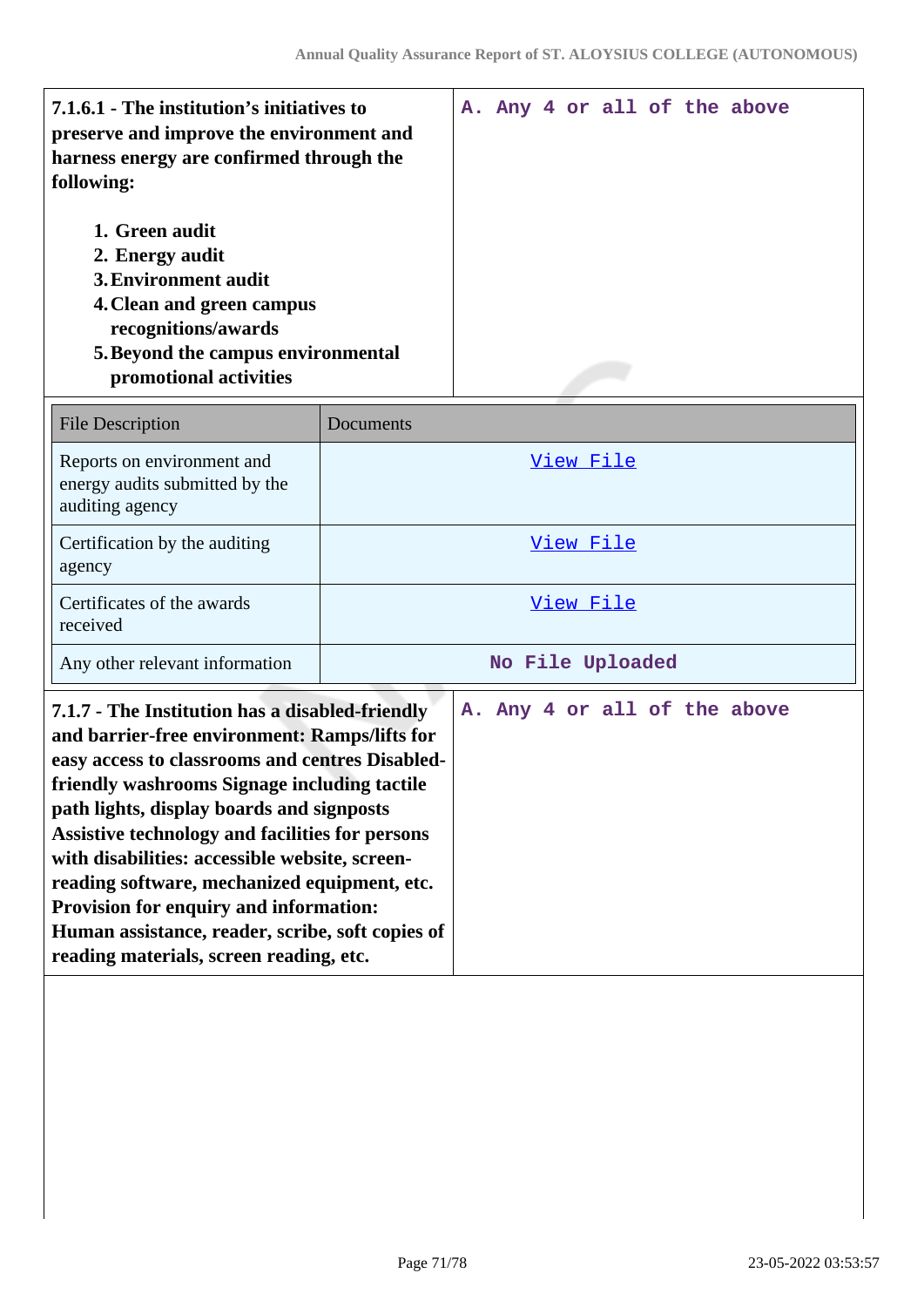| <b>File Description</b>                                         | Documents |
|-----------------------------------------------------------------|-----------|
| Geotagged photographs / videos<br>of facilities                 | View File |
| Policy documents and brochures<br>on the support to be provided | View File |
| Details of the software procured<br>for providing assistance    | View File |
| Any other relevant information                                  | View File |

7.1.8 - Describe the Institutional efforts/initiatives in providing an inclusive environment i.e. tolerance and harmony towards cultural, regional, linguistic, communal, socio-economic and other diversities (within a maximum of 200 words).

#### **RESPONSE: AFFIRMATIVE**

**INITIATIVES:**

- **The Aloysius Dance League, the Aloysian Theatre League, Aloysius Got Talent, and the Aloysius Arts League, Aloysian Music League bring out the cultural richness of the campus.**
- **The Aloysius Ranga Adhyayana Kendra trains students in theatre activities.**
- **Events like Sangath Suvallo, Kalarava, Ranga Habba, Ranga Bhaskara, Lakshya, display of Indian art forms, Indian music genres, and the vibrant cultural diversity of the region.**

**Catering to Educational Needs and Balanced Regional Growth:**

**Efforts made to engender a balanced regional growth:**

- **Hindi Diwas is celebrated by conducting activities for the promotion of Hindi.**
- **Tulu Koota and the Konkani Sangha promote local languages such as Tulu and Konkani.**
- **Radio Sarang 107.8FM promotes programmes in local languages like Kannada, Tulu, Konkani, Malayalam, and Beary.**

**Communal Harmony:**

- **The Interfaith harmony day is celebrated.**
- **Prayer meetings conducted in the College have readings and reflections from all religious texts.**
- **The Ethnic day is celebrated as a part of Degree Day**  $\bullet$ **celebrations.**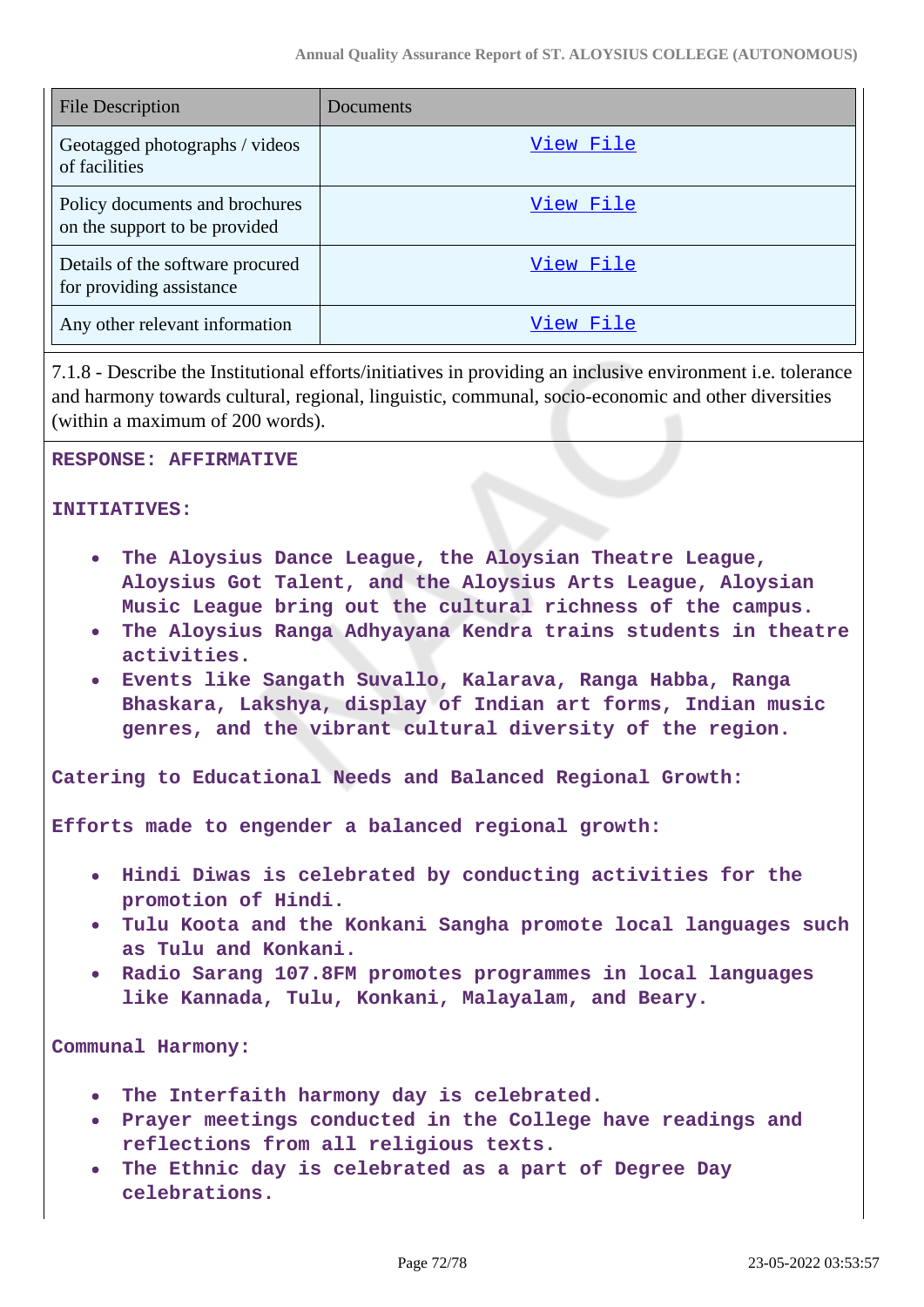**Socioeconomic Inclusivity:**

- **Students from the economically weaker sections are supported with scholarships, fee concessions, mid-day meals, and hostel facilities.**
- **The MSW department organises conferences and seminars to bridge the socio-economic divide in society.**

| <b>File Description</b>                                                                                                                      | Documents |
|----------------------------------------------------------------------------------------------------------------------------------------------|-----------|
| Supporting documents on the<br>information provided (as<br>reflected in the administrative<br>and academic activities of the<br>Institution) | View File |

7.1.9 - Sensitization of students and employees of the institution to constitutional obligations: values, rights, duties and responsibilities of citizens:

## **RESPONSE: AFFIRMATIVE**

- **College offers a compulsory foundation course for first year and second year undergraduate students. They include Indian Constitution, Gender Equity, Environmental Science, and Human Rights.**
- **Programmes on Civil Rights, Child Rights, Constitution Day, Independence Day, National Integration Day, Awareness on POCSO and POSH, Education on Child Sexual Abuse are conducted.**
- **To inculcate the spirit of secularism, the College has conducted interreligious dialogues on communal harmony, interfaith harmony day, etc.**
- **Sahaaya and the Rural Immersion Programmes prepare our students to become aware of the social problems faced by the marginalized and the downtrodden.**
- **Departments encourage students to undertake projects in the domain of constitutional obligations such as Human rights, Duties and responsibilities of the citizens.**
- **.**
- **Green Audit: A committee is constituted to motivate the students and to develop sensitivity towards environment and ecology.**

**INITIATIVES:**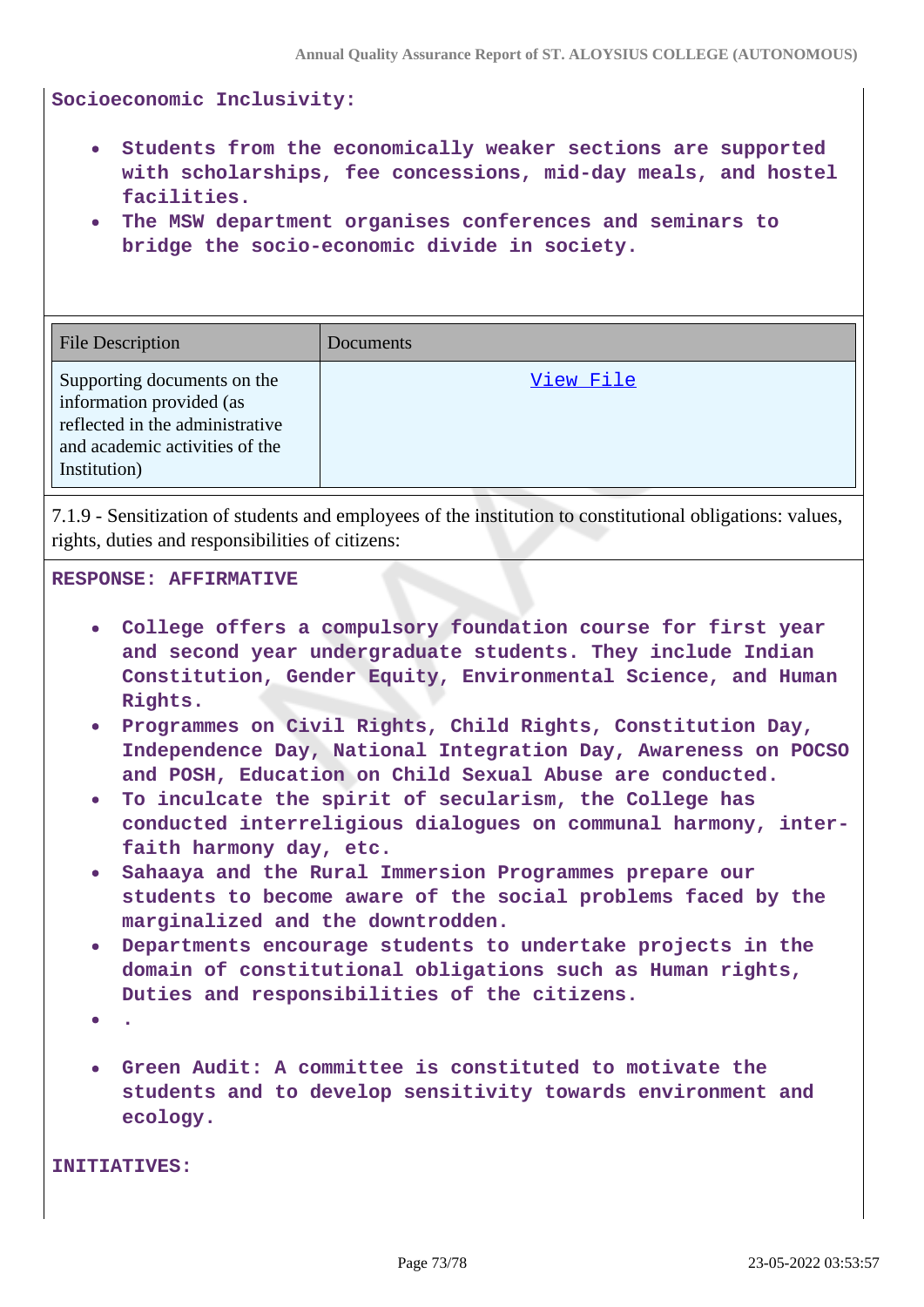- **Vermi-Bin, Rainwater Harvesting, Solar Energy**
- **SAC digital green Campus: Students participate in the mapping of the flora in the Campus, and the documented.**
- **Miyawaki-Urban Forest Campaign**
- **Flood and Pandemic: 'Helping hands for Kerala and Kodagu flood victims', Relief work in the flood affected areas, Provision kit, COVID 19 relief kits distribution.**

| <b>File Description</b>                                                                                                                                                                                                                                                                                                                                                                                                                                                                                                                   | Documents |  |  |
|-------------------------------------------------------------------------------------------------------------------------------------------------------------------------------------------------------------------------------------------------------------------------------------------------------------------------------------------------------------------------------------------------------------------------------------------------------------------------------------------------------------------------------------------|-----------|--|--|
| Details of activities that inculcate<br>values necessary to transform<br>students into responsible citizens                                                                                                                                                                                                                                                                                                                                                                                                                               | View File |  |  |
| Any other relevant information                                                                                                                                                                                                                                                                                                                                                                                                                                                                                                            | View File |  |  |
| A. All of the above<br>7.1.10 - The institution has a prescribed code<br>of conduct for students, teachers,<br>administrators and other staff and conducts<br>periodic sensitization programmes in this<br>regard: The Code of Conduct is displayed on<br>the website There is a committee to monitor<br>adherence to the Code of Conduct Institution<br>organizes professional ethics programmes for<br>students, teachers, administrators and other<br>staff Annual awareness programmes on the<br><b>Code of Conduct are organized</b> |           |  |  |
| <b>File Description</b>                                                                                                                                                                                                                                                                                                                                                                                                                                                                                                                   | Documents |  |  |
| Code of Ethics - policy document                                                                                                                                                                                                                                                                                                                                                                                                                                                                                                          | View File |  |  |
| Details of the monitoring<br>committee composition and<br>minutes of the committee<br>meeting, number of programmes<br>organized, reports on the various<br>programmes, etc. in support of<br>the claims                                                                                                                                                                                                                                                                                                                                  | View File |  |  |

Any other relevant information and the state of the [View File](https://assessmentonline.naac.gov.in/storage/app/public/aqar/14896/14896_303_697.pdf?1653301436)

7.1.11 - Institution celebrates / organizes national and international commemorative days, events and festivals

**RESPONSE: AFFIRMATIVE**

**Independence Day and Republic Days are ceremoniously observed**  $\bullet$ **by hoisting the National Flag, singing the National Anthem and**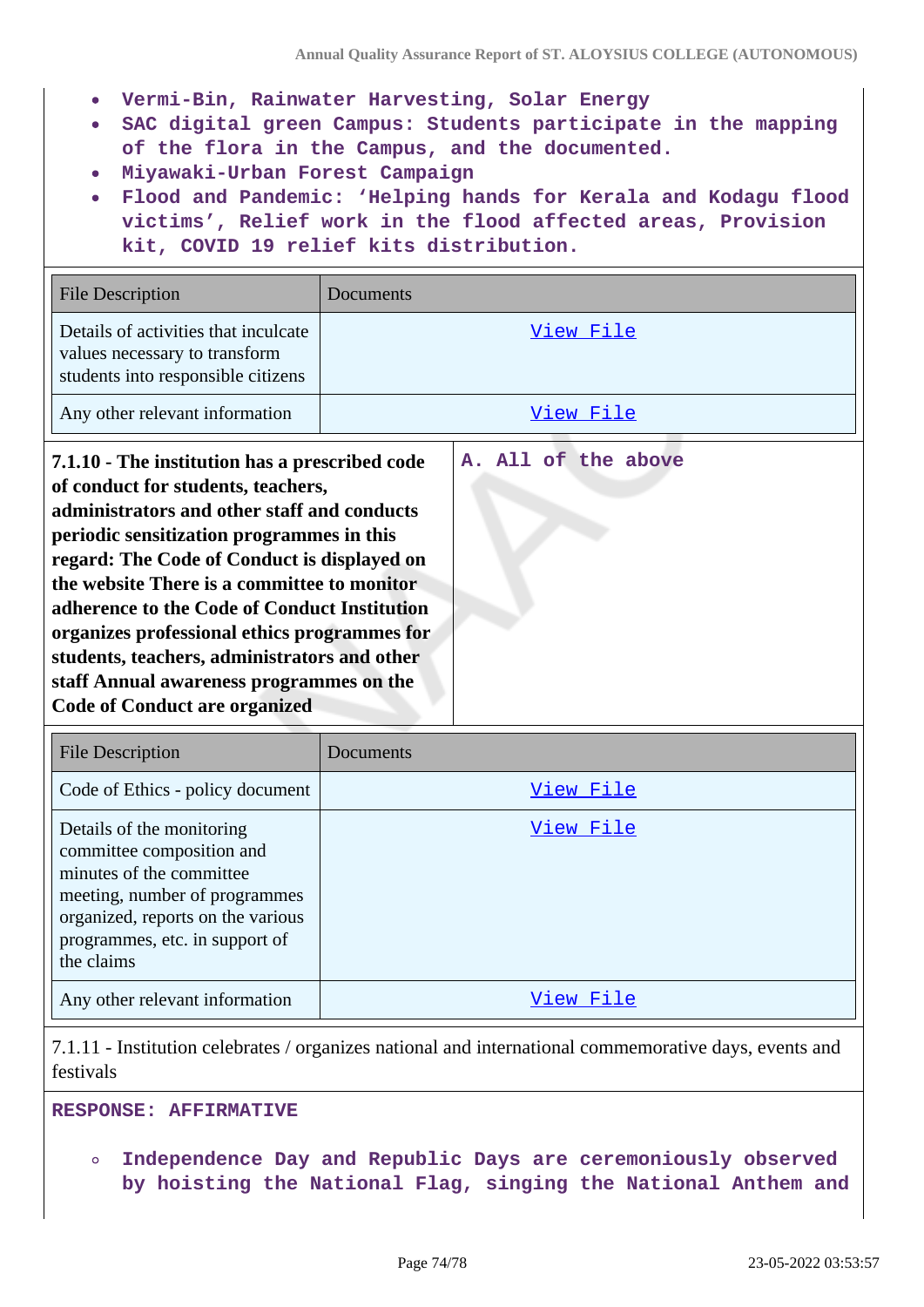**march past by the cadets of all three wings of NCC.**

- **Constitution Week is observed from January 22 to 25 every year.**
- **To commemorate the 150th Birth Anniversary of Mahatma Gandhi,**  $\circ$ **a panel discussion on the Mahatma and a special lecture on Gandhi were organized NCC Day, Constitution Day and Hindi Diwas are also celebrated in the College every year.**
- **Teachers' Day is celebrated every year in memory of Dr**  $\circ$ **Sarvepalli Radhakrishnan. The Students' Council conducts various events for the teachers on this occasion.**
- **Vanamahotsava, Inter-Faith Harmony Day is celebrated during the festive occasions of Deepavali, Christmas and Eid.**
- **The Department of Food Science along with DDU Kaushal Kendra**  $\circ$ **celebrates the World Food Day every year by organizing National/International seminars.**
- **International Yoga Day is celebrated to spread the importance**  $\circ$ **of yoga among the staff, students and the general public.**
- $\circ$ **The feast of St Ignatius of Loyola, the Founder of the Society of Jesus, is celebrated every year.**
- **National Science Day, World Environment Day, World Hepatitis Day, World Cancer Day, Women day, etc., are observed as a part of association activities.**

| <b>File Description</b>                                                              | <b>Documents</b> |
|--------------------------------------------------------------------------------------|------------------|
| Annual report of the celebrations<br>and commemorative events for<br>during the year | View File        |
| Geotagged photographs of some<br>of the events                                       | View File        |
| Any other relevant information                                                       | No File Uploaded |

## **7.2 - Best Practices**

7.2.1 - Provide the weblink on the Institutional website regarding the Best practices as per the prescribed format of NAAC

**https://www.staloysius.edu.in/storage/files/Academic%20year%202020-2 1/Academic%20Year%202021-22/PDF%202021/7.2.1%20best%20practices.pdf**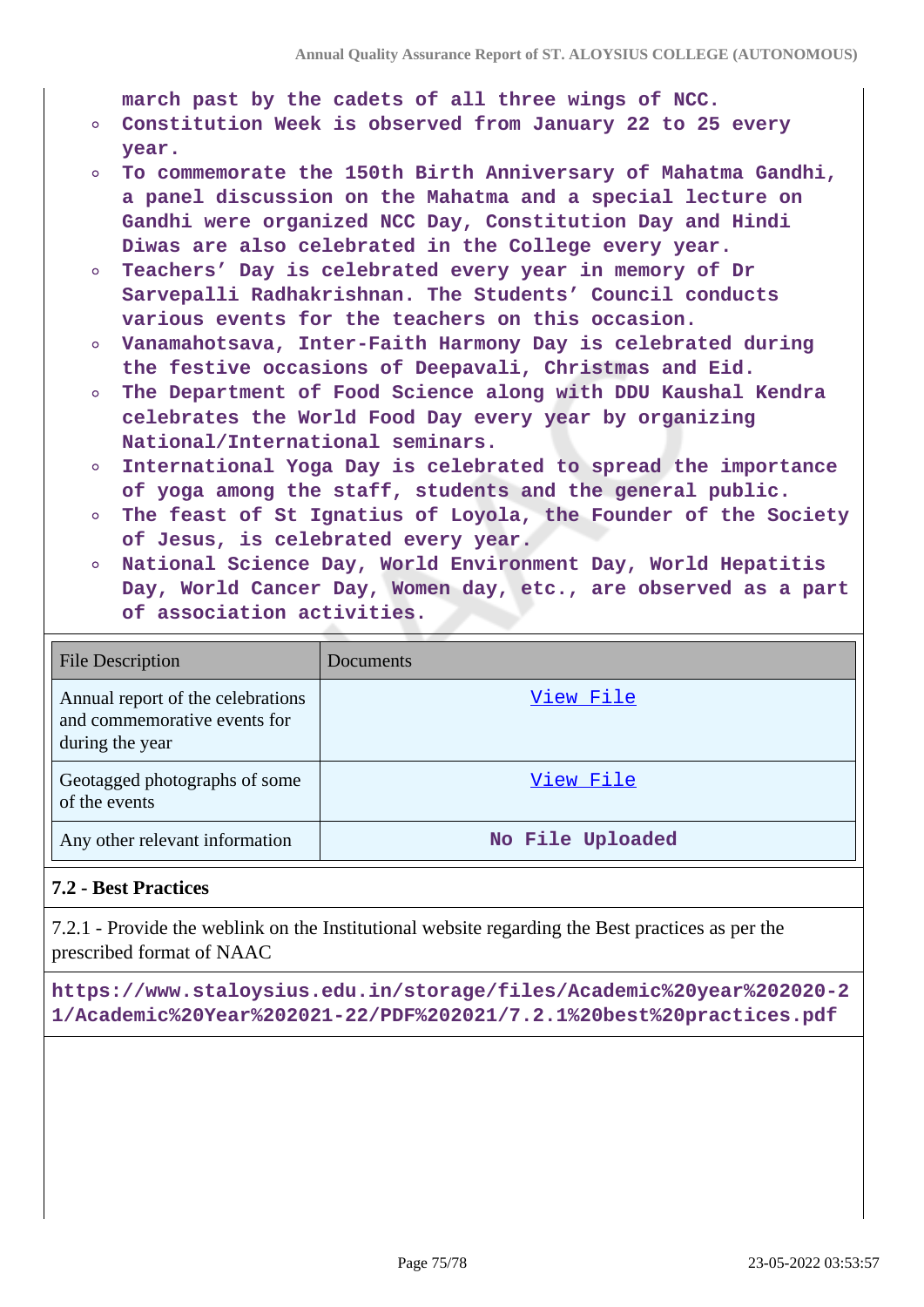| <b>File Description</b>                        | Documents                                                                                                                                           |
|------------------------------------------------|-----------------------------------------------------------------------------------------------------------------------------------------------------|
| Best practices in the Institutional<br>website | https://www.staloysius.edu.in/storage/files/<br>Academic%20year%202020-21/Academic%20Year%20<br>2021-22/PDF%202021/7.2.1%20best%20practices.<br>pdf |
| Any other relevant information                 | NIL                                                                                                                                                 |

## **7.3 - Institutional Distinctiveness**

7.3.1 - Highlight the performance of the institution in an area distinct to its priority and thrust (within a maximum of 200 words)

**RESPONSE: AFFIRMATIVE**

**Institutional Distinctiveness:**

**Developing holistic integrated individuals** 

**Promoting academic excellence:**

- **The College offers several programmes at the certificate, diploma, postgraduate diploma, undergraduate, postgraduate degrees and doctoral levels in Humanities & Social Sciences, Physical & Biological Sciences, Commerce & Management, Computer Science, Applications and Animation.**
- **Webinars, workshops and seminars**
- **Internships, project work and research projects**
- **Innovation day and Incubation Centre**  $\bullet$

**Co-curricular and extracurricular activities:**

- **The statutory associations such as the NCC, NSS, Red Cross, Heritage Club, Rovers & Rangers have been adding enormous value to the graduate outcomes of the curriculum and the Campus culture of the Institution.**
- **The Vision and the Mission of the College lays thrust on social consciousness. Only a compassionate and empathetic person can be instrumental in the inclusive development of society.**
- **Institutional Distinctiveness:**

**Developing holistic integrated individuals**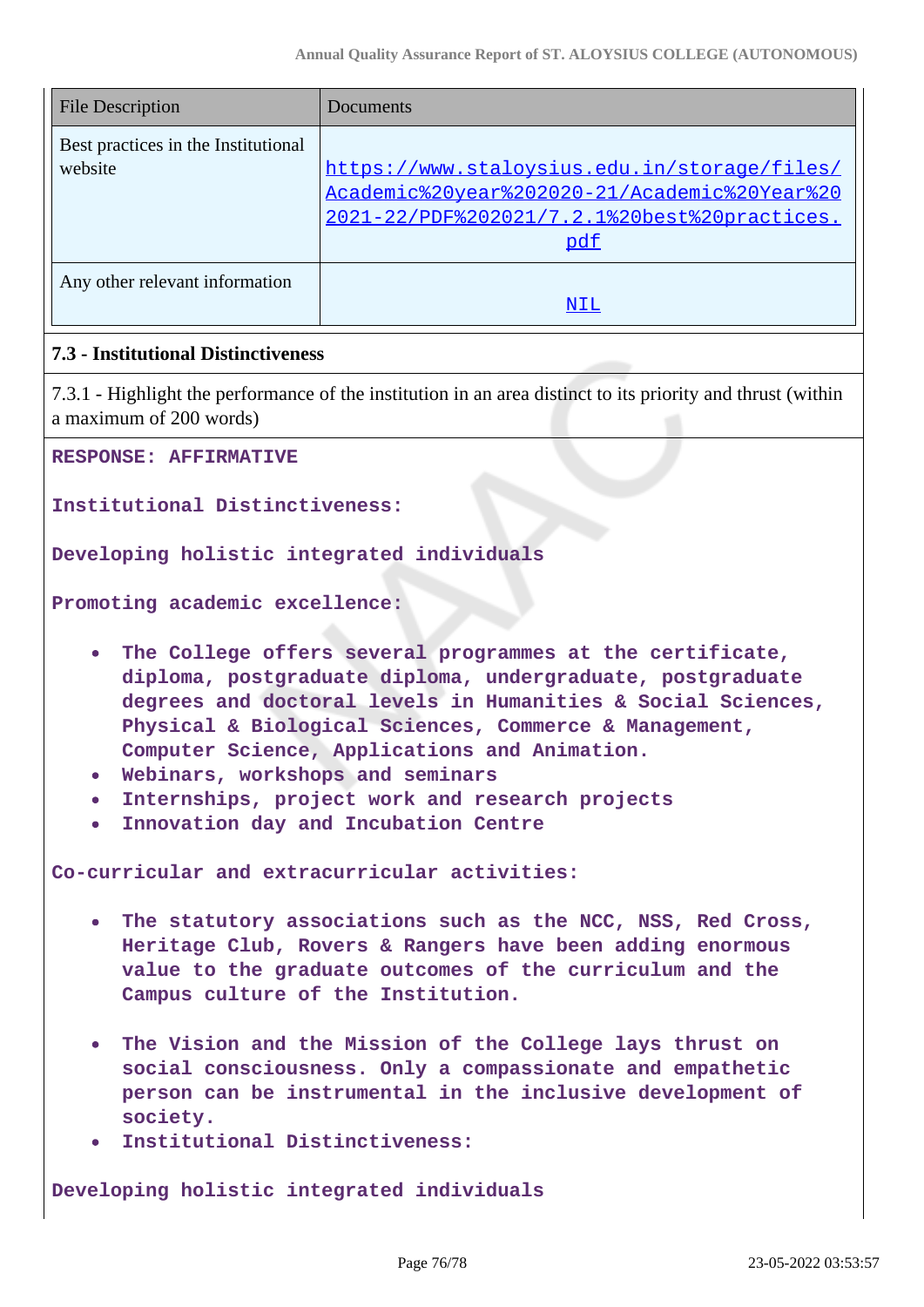**The College follows the Jesuit educational paradigm which:**

- **Gives ample scope to imagination and emotion as well as the intellect.**
- **Cultivates a critical awareness of personal and social evil but points to God's love as more powerful than any evil.**
- **Empowers people to become leaders in service, men and women for and with others, whole persons of solidarity, building a more just and humane world.**

| File Description                                 | Documents             |
|--------------------------------------------------|-----------------------|
| Appropriate link in the<br>institutional website | www.staloysius.edu.in |
| Any other relevant information                   | No File Uploaded      |

7.3.2 - Plan of action for the next academic year

## **RESPONSE: AFFIRMATIVE**

**1. Admission policy: The College has guidelines for admissions where preference is given to students from the economically backward and socially marginalized sections of the society.**

**2. Mid-day meal scheme:**

**The College provides mid-day meals at subsidized rates in the canteen to deserving students who belong to**

**a. Socially and economically deprived sections of the society.**

**b. Students traveling from distant and rural places.**

**3. Centre for Social Concern (CSC): The centre is actively engaged in working for and with the marginalized with the intention of addressing their needs and developing social awareness among students and staff.**

**4. Centre for Environmental Concern: The Centre of Environmental Concern addresses issues like waste management, water harvesting, renewable energy, plastic energy, geo tagging and much more.**

**5. Sahaaya is a programme which seeks to sensitize students to be socially responsible and also encourages them to engage in**